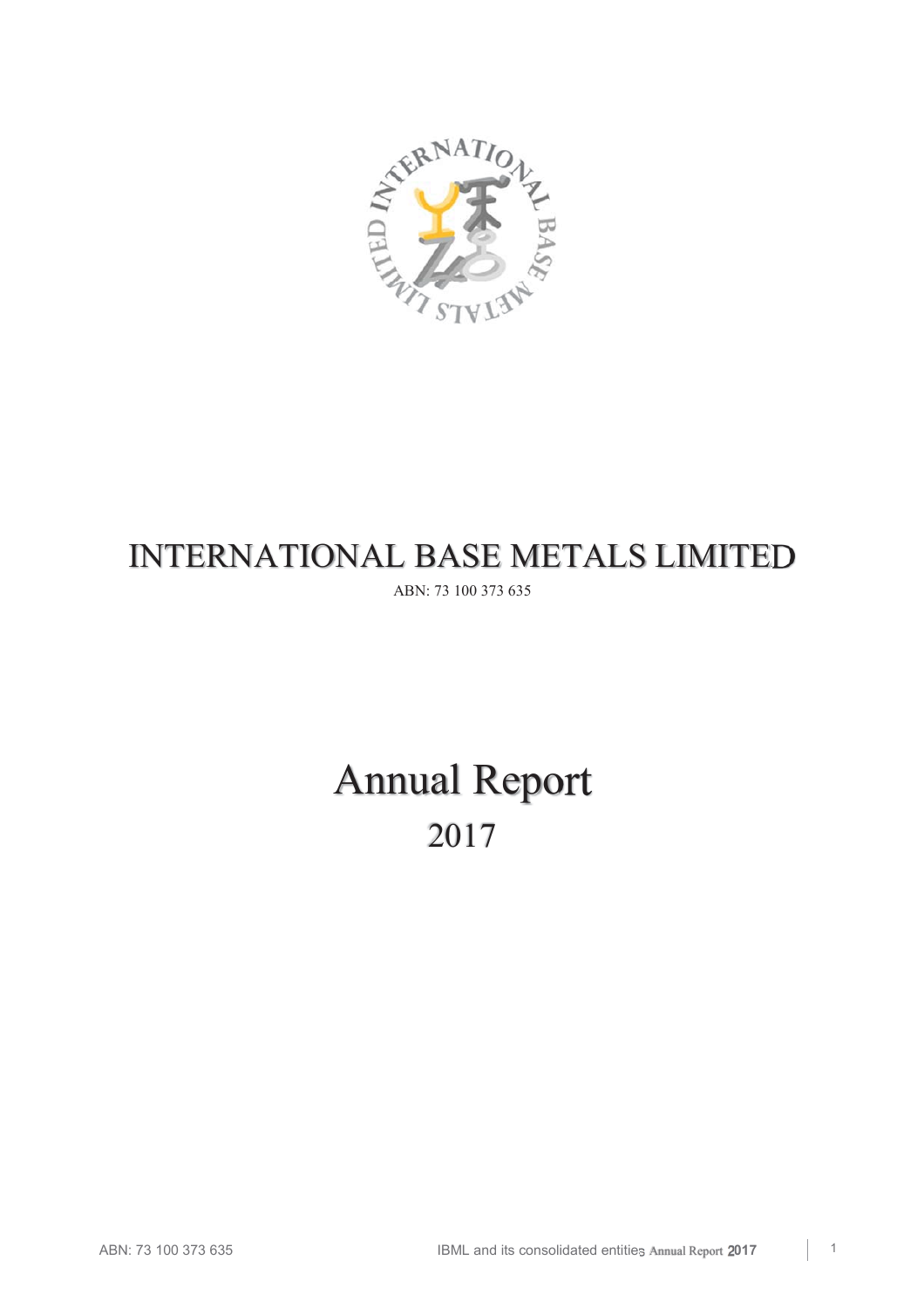## **Table of Contents**

| Corporate Directory                                                     | 3  |
|-------------------------------------------------------------------------|----|
| Chairman's Letter                                                       | 4  |
| Review of Operations                                                    | 6  |
| Introduction                                                            | 6  |
| Company Strategy                                                        | 6  |
| Craton Mining & Exploration (Pty) Ltd ('Craton')                        | 7  |
| <b>Mineral Tenements</b>                                                | 10 |
| <b>IBML</b> Investments                                                 | 10 |
| Personnel, OH&S, Environment and Community                              | 12 |
| <b>IBML</b> Investments                                                 | 15 |
| Corporate Governance Statement                                          | 16 |
| Directors' Report                                                       | 17 |
| Auditor's Independence Declaration                                      | 27 |
| Independent Auditor's Report                                            | 28 |
| Directors' Declaration                                                  | 30 |
| <b>Financial Statements</b>                                             | 31 |
| Consolidated Statement of Profit or Loss and Other Comprehensive Income | 31 |
| <b>Consolidated Statement of Financial Position</b>                     | 32 |
| Consolidated Statement of Changes in Equity                             | 33 |
| <b>Consolidated Statement of Cash Flows</b>                             | 34 |
| Notes to the Financial Statements                                       | 35 |
| Shareholder Information                                                 | 58 |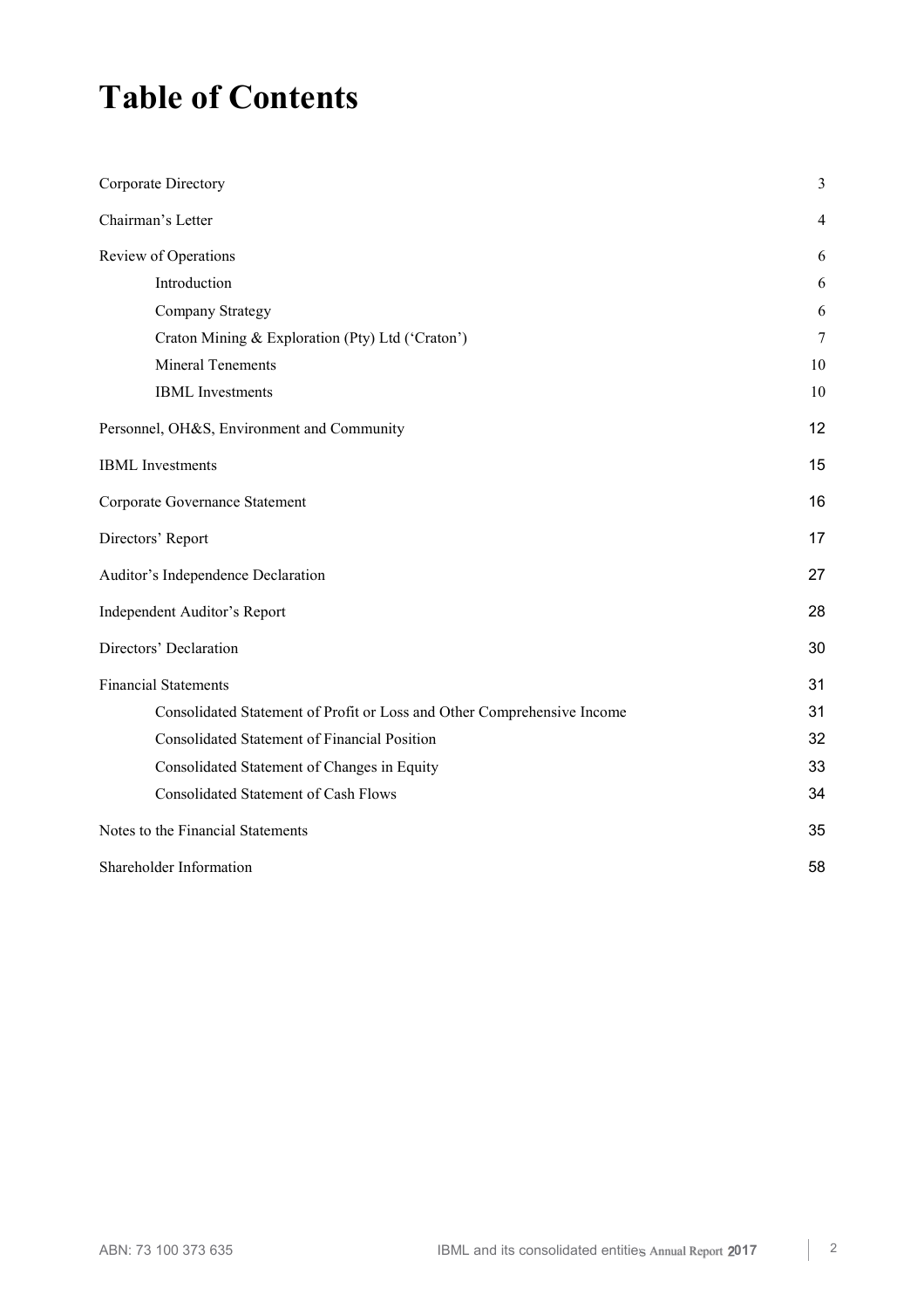# **Corporate Directory**

International Base Metals Limited ('IBML') is an Australian unlisted public company engaged in mineral exploration and development.

**Directors**<br>Mr Hugh Thomas Dr Kenneth John Maiden Non-executive Director Mr Zhehong Luo Non-executive Director Mr Rui Liu Non-executive Director Mr Jinhua Wang Non-executive Director

Non-executive Chairman Mr Qiang Chen **Alternate Non-executive Director to Mr Zhehong Luo** Alternate Non-executive Director to Mr Zhehong Luo Mr Xianwu Deng **Alternate Non-executive Director to Mr Jinhua Wang** 

## **Chief Executive Officer**

Mr Jordan Guocheng Li

## **Chief Financial Officer**  Mr Barry Neal

## **Company Secretary**  Mr John Stone

## **Registered Office and Principal Place of Business**

Suite 60, Level 6, Tower Building Chatswood Village 47-53 Neridah Street Chatswood NSW 2067 Telephone: + 61 2 8223 3777 Fax: + 61 2 8223 3799 Internet: www.internationalbasemetals.com

## **Auditors**

Grant Thornton Audit Pty Ltd Level 17, 383 Kent Street Sydney NSW 2000

Bankwest 17 Castlereagh Street Sydney NSW 2000

## **Bankers** Share Registry

Boardroom Pty Limited Level 12 , 225 George Street Sydney NSW 2000 Telephone: + 61 2 9290 9600 Fax: + 61 2 9279 0664 Internet: www.boardroomlimited.com.au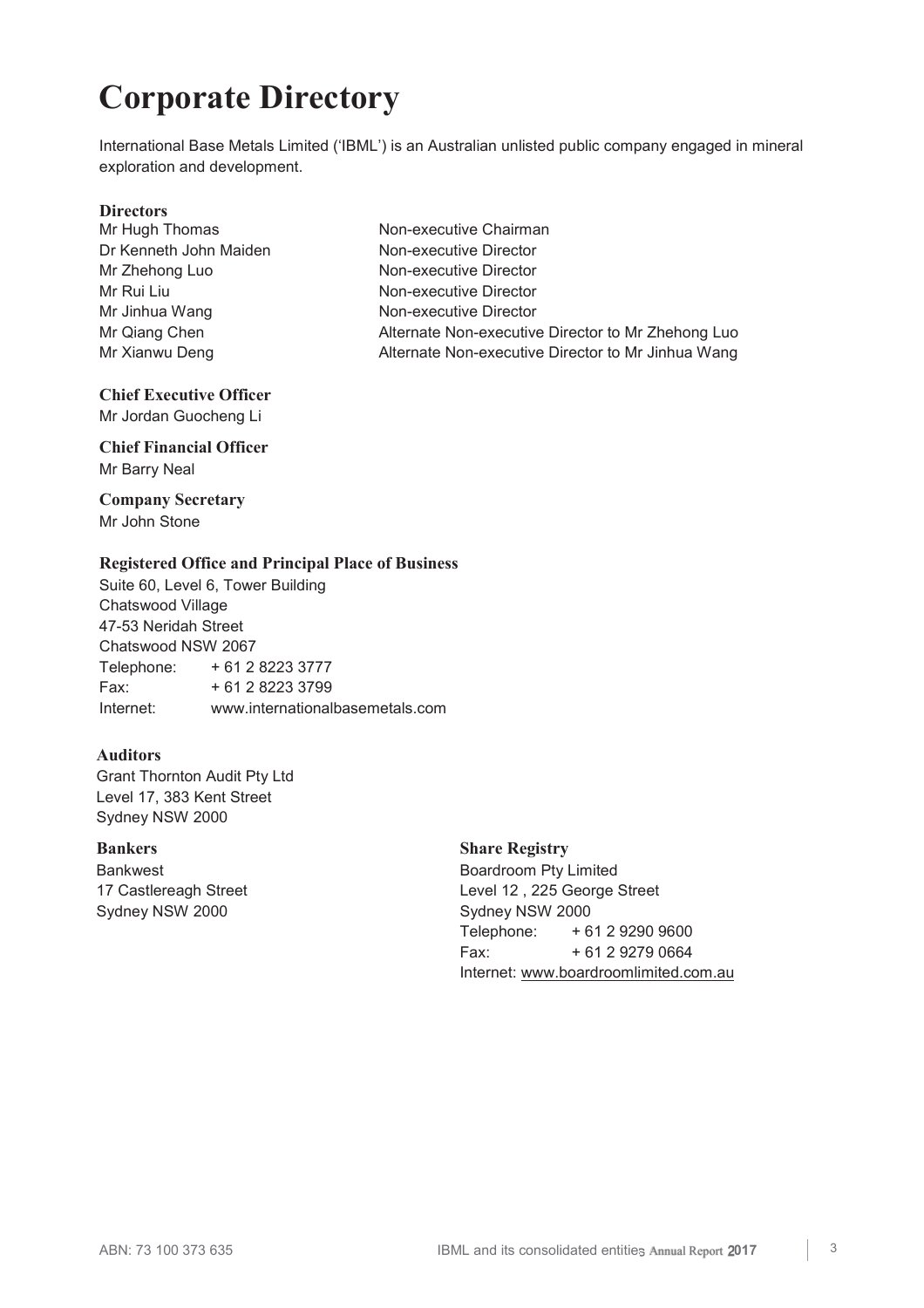## **Chairman's Letter**

Dear Shareholders,

As Chairman of the Board of Directors of International Base Metals Limited I submit to you on behalf of the Board the Company's Annual Report for 30 June 2017.

The last financial year has been one of consolidation under the backdrop of a global economy adjusting to the new paradigm of extended low growth for the near to mid-term. As a result the Board established and embraced a 5 pronged strategy:

- i. Prudent capital management
- ii. Disciplined expense management
- iii. Reduced exploration expenditure
- iv. Supporting Macquarie Gold Limited (MGL) to production
- v. Developing the 'mini mine' approach with the Board of Craton Mining

Points 1 through 3 above are self-explanatory but the result is the Company has cash reserves that allow us to develop our two principal assets inclusive of funding the development of the Craton mini mine without the need to raise or borrow additional funds.

In last year's Chairman's Letter I detailed IBML's investment in MGL (www.macquariegold.com.au*)*. After some initial commissioning issues with the plant I am pleased to inform you MGL has 'poured gold' through the processing of the old mullock and is well on track to mining high grade ore. The dewatering of the old adit is near completion and preparation work on making sure the adit meets modern safety standards is well advanced; there has been a requirement to enlarge the decline and mesh areas of the roof and walls. The plant has been run on a continuous basis over extended periods so there is a confidence that commissioning has been successful.

MGL now has the management and workforce in place, funding required and an understanding of the mining options, having dewatered the mine, to suggest we should have confidence that the investment will contribute positively to IBML's 2018 financial results.

Craton has had a frustrating year due in many ways to circumstances outside the Company's control. The Omitiomire farm became embroiled in an inheritance dispute that ultimately required the appointment of a Trustee whilst siblings endeavoured to settle their differences. Whilst technically in the 2018 financial year I can inform the shareholders that the farm is in the final stages of having been sold and we believe there are no reasons that the transaction should not complete. The new owner of the farm is known to both the Craton and IBML Boards and we have already started negotiating access to the farm and the negotiations have been held in a positive light. We are therefore encouraged that access rights will be re-established and confirmation of the mining plan can be completed.

I am also happy to report that we are in the final stages of a transaction to sell an equity position in Craton to a Namibian group that will satisfy the requirements of the Namibian Government for at least a 5% equity to be held by a Namibian entity. We hope to be able to announce the full details prior to the Annual General Meeting but should the transaction complete this will mark a significant milestone in both the granting of the Mining Licence and the development of the mine.

IBML's current plans are that the Board approval to commence the mine should occur early calendar year 2018 with full production starting in 2019.

The financial year 2017 was not an easy year for IBML however the Board believes we have consolidated our positions in MGL and Craton and are now very well placed to start to see the two assets contribute to the company.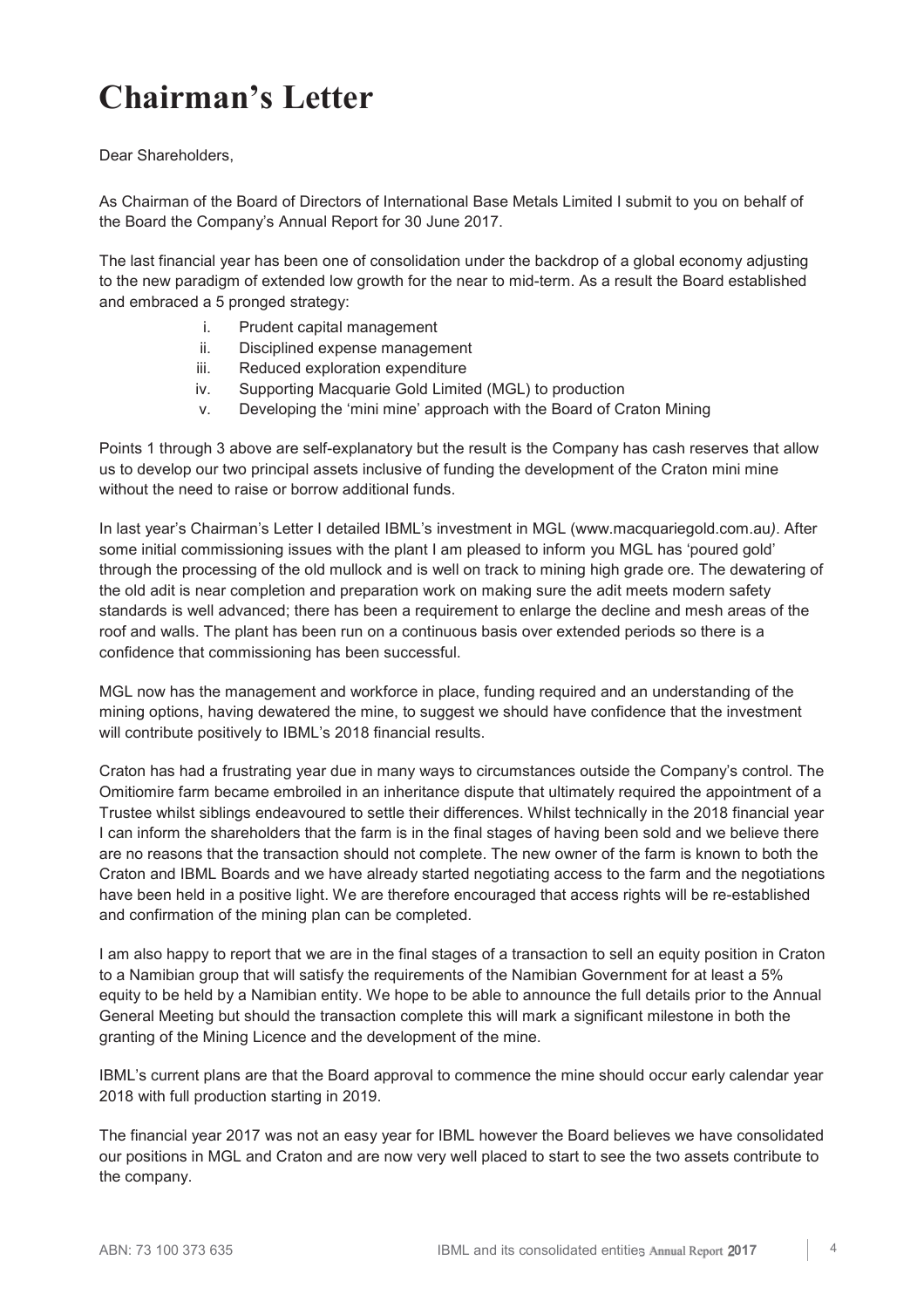As Chairman I would like to take this opportunity to thank my fellow Board members for their ongoing contributions and the shareholders and employees for their continued support.

Hugh Thomas Chairman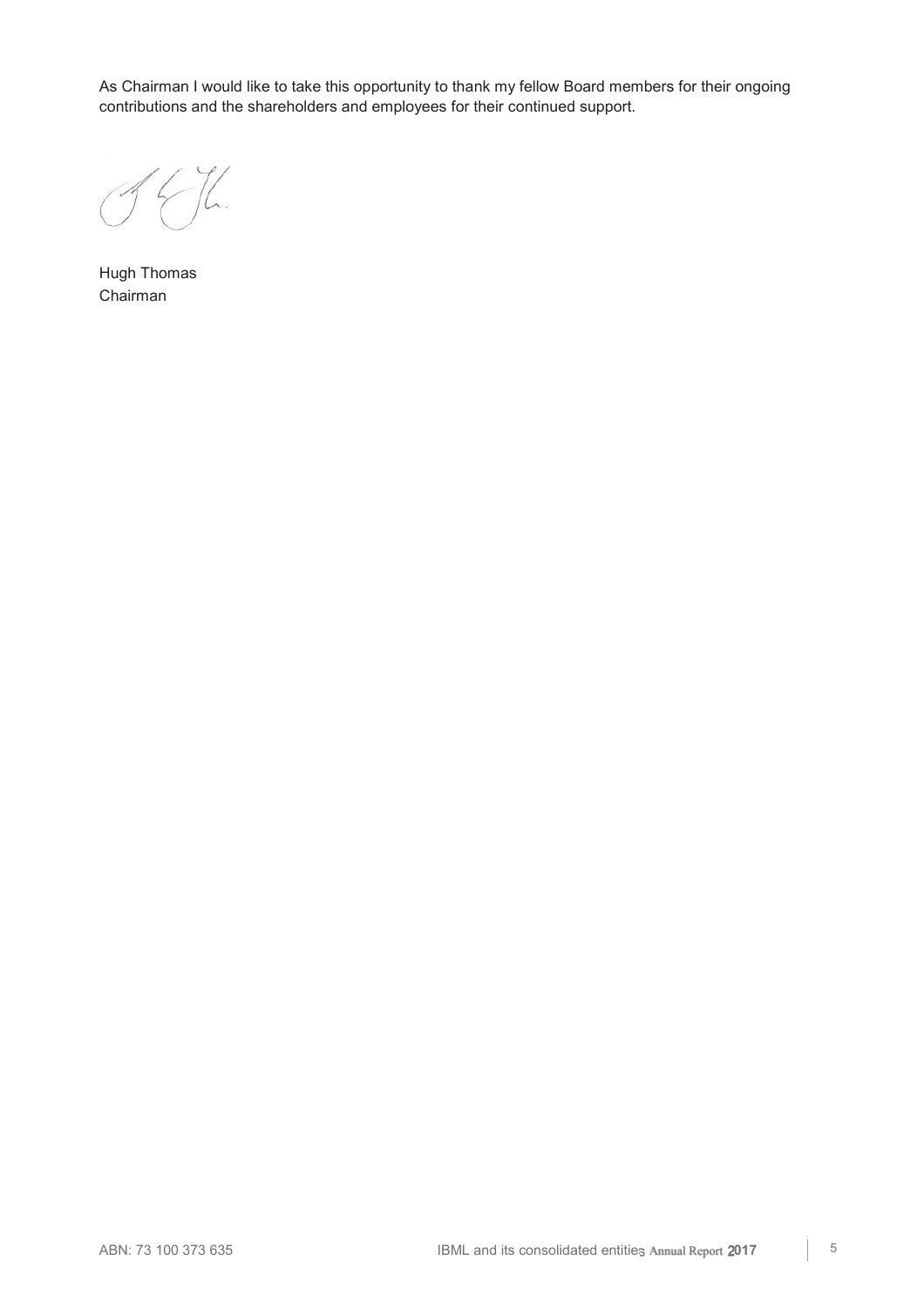## **Review of Operations**

## **INTRODUCTION**

In the FY2016 Annual Report, IBML referred to its frustrations at the ongoing delays to permitting of the Omitiomire Copper Project in Namibia. In the absence of a clear timetable to the development of the Project, IBML had continued to cut costs through relinquishing exploration tenements, cutting exploration programs, retrenching staff and terminating contracts.

The two issues delaying the Omitiomire Project are (a) access to the farm Omitiomire principally as a result of estate issues where a trustee has been appointed, and (b) securing the grant of a Mining Licence covering the Omitiomire Project. These issues are now edging closer to resolution and the Board is confident they will be resolved during the next financial year.

The Company also sought another asset with near-term cash flow and had assessed numerous gold and copper acquisition and investment opportunities. After considerable discussion, IBML carried out a comprehensive legal and technical due diligence review of Macquarie Gold Limited ('MGL') and its Adelong Gold Project in southern New South Wales ('NSW'). IBML invested A\$10 million to acquire a 40% interest in Macquarie Gold by converting MGL's convertible note to equity.

## **COMPANY STRATEGY**

The IBML Board has agreed on the following strategy:

- In Namibia, the priorities are
	- o to finalise the grant of the Omitiomire Mining Licence;
	- o to secure access to the farm Omitiomire;
	- $\circ$  secure a Black Empowerment partner for a minimum of 5% equity in Craton as required under Namibian law;
	- $\circ$  to carry out low cost work aimed at optimising the proposed oxide copper "mini-mining" project.

Other activities in Namibia are on hold and spending is being minimised until the Mining Licence has been granted and access to the farm has been secured.

- Once these issues are resolved, Craton can proceed towards development of the Omitiomire Project. The Company's intentions are to:
	- o construct and operate the Omitiomire oxide copper project;
	- o complete a Definitive Feasibility Study ('DFS') on the Omitiomire sulphide copper resource;
	- o continue exploration for additional near-mine copper resources.
- IBML's Board confirms its confidence in, and its commitment to, the Adelong Gold Project. IBML will assist where possible in advancing the project.
- IBML at this stage will remain a passive minority partner in exploration programmes on tenements south of Cobar in NSW.
- The IBML Board will retain close control on expenditure.
- The Company has no intention of seeking other acquisitions or investments at this stage.
- The Board retains the view that a successful ASX listing would be more likely when Macquarie Gold's Adelong Project is in production and the Omitiomire copper project is progressing towards development. The Company is committed to continual monitoring of the situation and will keep shareholders updated.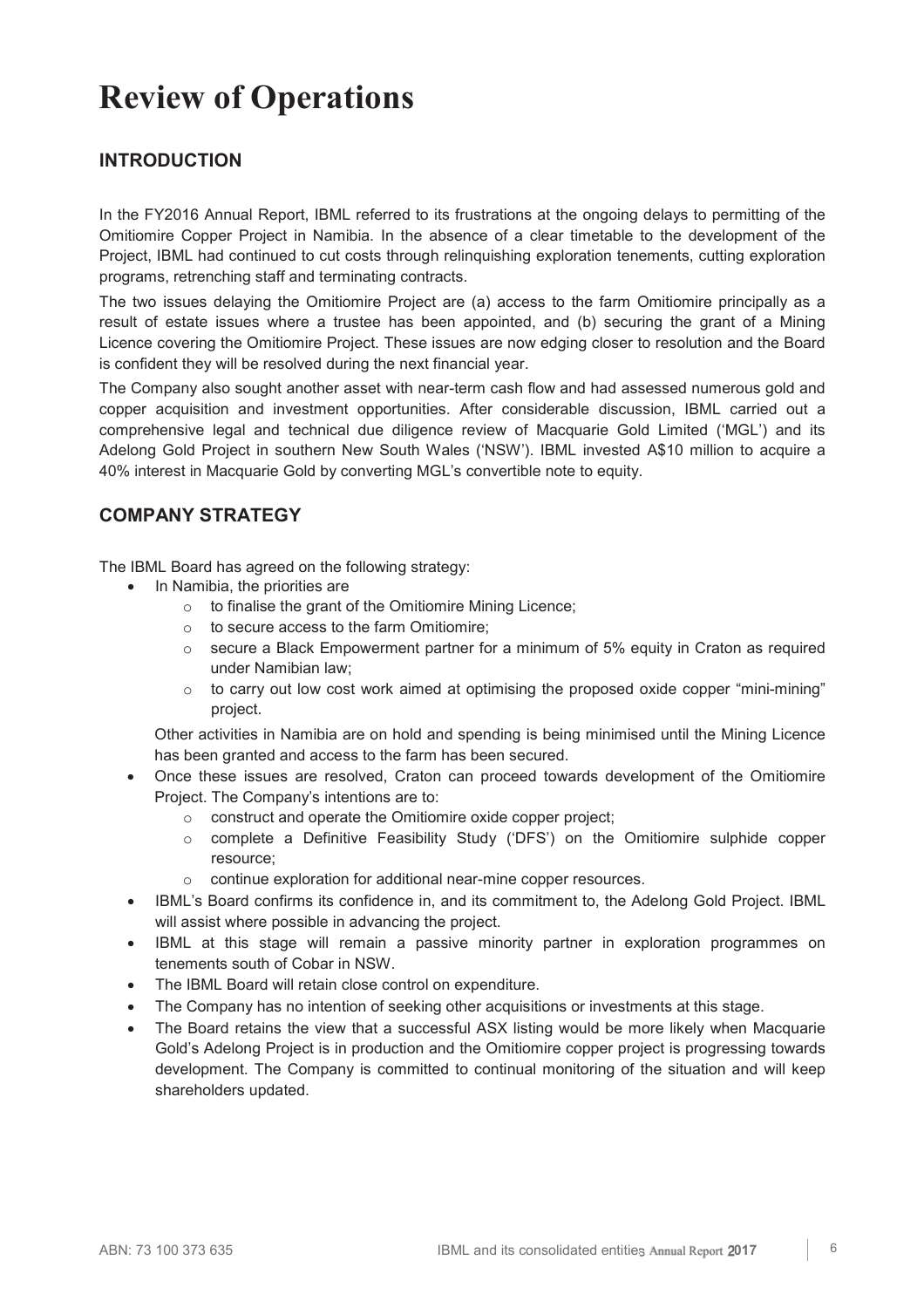## **CRATON MINING & EXPLORATION (PTY) LTD ('CRATON')**

## **Craton Corporate Activities**

The directors and staff of Craton continued to work towards resolving the twin issues of the grant of the Omitiomire Mining Licence and access to the farm Omitiomire. IBML is most appreciative of the dedication displayed by the Craton directors.

Because of the lack of progress at the Omitiomire Project, Craton has continued to cut costs. This has included retrenching the Company's permanent staff members. Two of the former staff members are engaged on a contract basis to service administrative and statutory requirements.

## **Omitiomire Copper Project** - **Mining Licence (ML197)**

As previously reported, during 2016, Craton received a letter from the Namibian Ministry of Mines and Energy ('MME') stating its Preparedness to Grant ML197 covering the Omitiomire Project. After seeking clarification on the terms and conditions of grant, Craton was informed that the Mining Licence will be issued once Craton has made a minimum 5% equity shareholding available to approved Namibian citizens or companies.

Craton's directors and consultants are in discussions with Namibian groups which satisfy the MME's requirements and are confident of finding an appropriate shareholder during the 2018 financial year.

## **Omitiomire Copper Project** - **Surface Access**

In late October 2016, the Namibian Minerals Ancillary Rights Commission granted Craton access rights to the farm Omitiomire for the purpose of mineral exploration. However, ongoing legal issues between the Trustee of the Estate and potential benefactors of which some are hostile to Craton's intention to develop the Omitiomire Project continued to prevent access to the farm. The legal issues around the Estate are outside the control of IBML but the Board's opinion is the matter will be resolved by October 2017.

A more recent development is that the farm Omitiomire is being sold, IBML see this as a positive step in the resolution of the issues involving the Trustee of the Estate which currently has the oversight of the Omitiomire farm. When the sale process has been completed, Craton will negotiate an access agreement with the new owner.

## **Omitiomire Copper Project** - **Mining & Processing Options**

As previously advised, Craton has proposed a two-stage process to develop the Omitiomire resource:

- Phase 1 a small project based on a near-surface mixed oxide and sulphide copper resource. This was the subject of a definitive feasibility study in 2013;
- Phase 2 a much larger project based on the deeper sulphide copper resource. This was the subject of a preliminary feasibility study in 2010.

The MME requires expeditious mine development once the Mining Licence has been awarded. To comply with this requirement, Craton is considering initial development of a small "mini-mining" operation, to bring the project into production quickly and at low cost.

The proposal involves mining a modest tonnage (current planning envisages 10,000 tonnes per month) of oxide-only ore in a small open-cut mine to a depth of 16m. The ore grade, still to be confirmed by an external consultant, is estimated at 0.93% Cu. The mine will be designed to have minimum impact on existing infrastructure, particularly avoiding an existing public road.

The ore will be treated by heap leach – solvent extraction – electro-winning to produce cathode copper. Bench-scale tests show + 80% leach recovery of copper, low acid consumption, and a final metal product of + 99.9% Cu. Craton plans metallurgical testing on a bulk sample to confirm the bench-scale test results.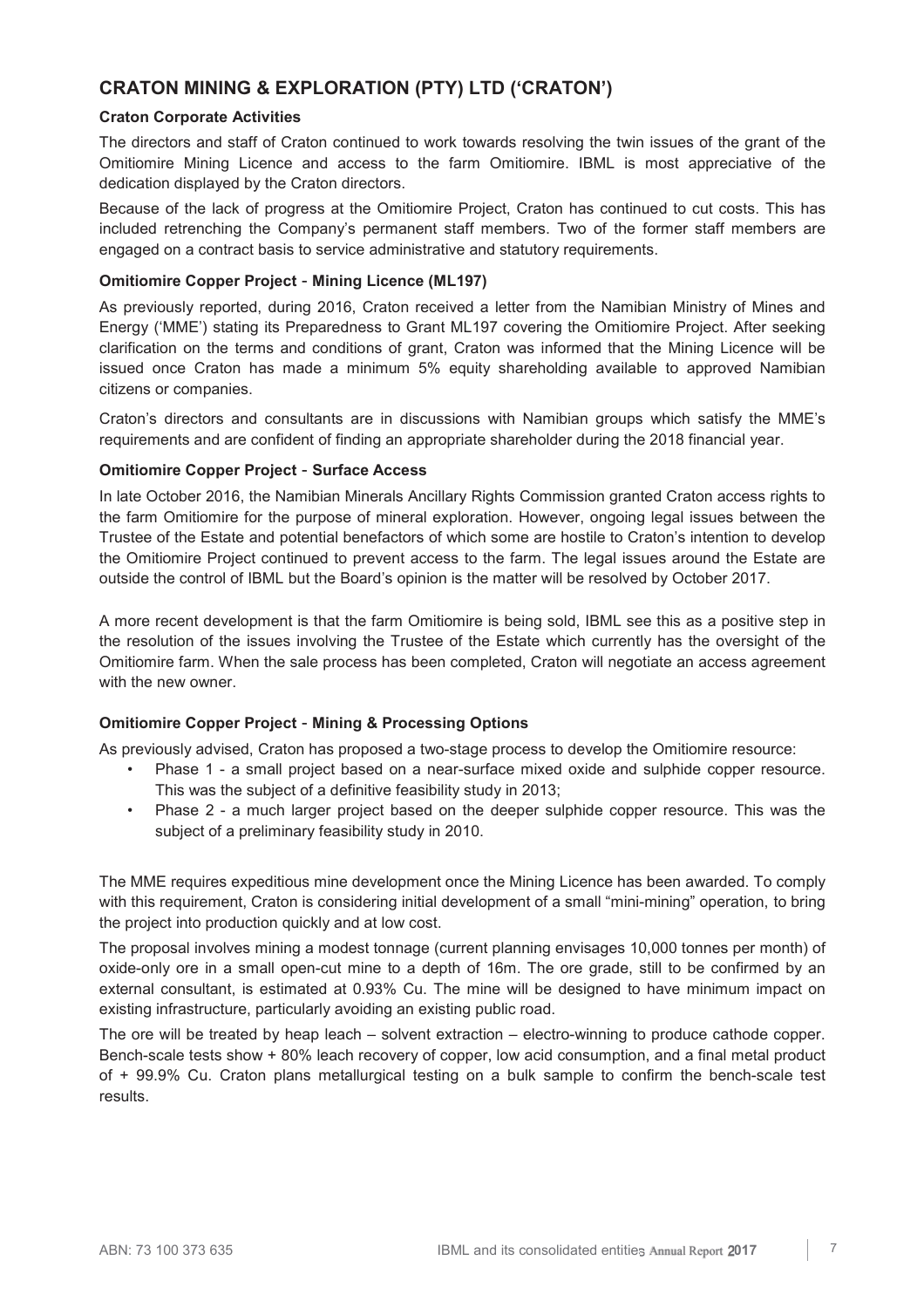

*Proposed processing route for oxide copper ore* 

Preliminary financial analysis indicates a break-even copper price of approximately US\$1.80 /lb and development capital of N\$25 million (ca A\$2.45 million at the current exchange rate).

The planned work program to commencement of production is:

- Complete an access agreement with the farm Omitiomire;
- Collect a bulk sample and conduct metallurgical tests;
- Complete the sale of 5% of Craton to approved Namibian groups and obtain the Mining Licence;
- Amend the Social & Environmental Impact Assessment and the Environmental Management Plan to make them compatible with the "mini-mining" proposal;
- Carry out external studies of the project including a review of the metallurgical process;
- Revise the capital & operating costs and develop a final financial model;
- Secure funding for project development;
- Carry out detailed mine and process plant design:
- Proceed to construction.

## **Namibian Exploration**

As previously outlined, Craton's exploration strategy is to:

- Identify, prioritise and test targets within trucking distance of Omitiomire;
- As far possible, use low-cost exploration methods, with limited drilling;
- Relinquish tenements which have low potential for discovery of viable deposits;
- Maintain all remaining licences in good standing.

Summary of activities during FY2017:

EPL3589: A ground magnetic survey on the farm Borealis was completed. The tenement has been renewed for a further two years.

EPL4150: Geophysical surveys (induced polarisation and electro-magnetics) on the Andrea prospect indicate continuation of newly-discovered copper mineralisation down a shallow dip. The results suggest potential for a modest deposit of up to 1 million tonnes at 1 - 2% Cu. The tenement will be relinquished during FY2018.

EPL 4055: As previously agreed, the tenement, containing the small Sib copper deposit, has been transferred to Hartmann Geoservices.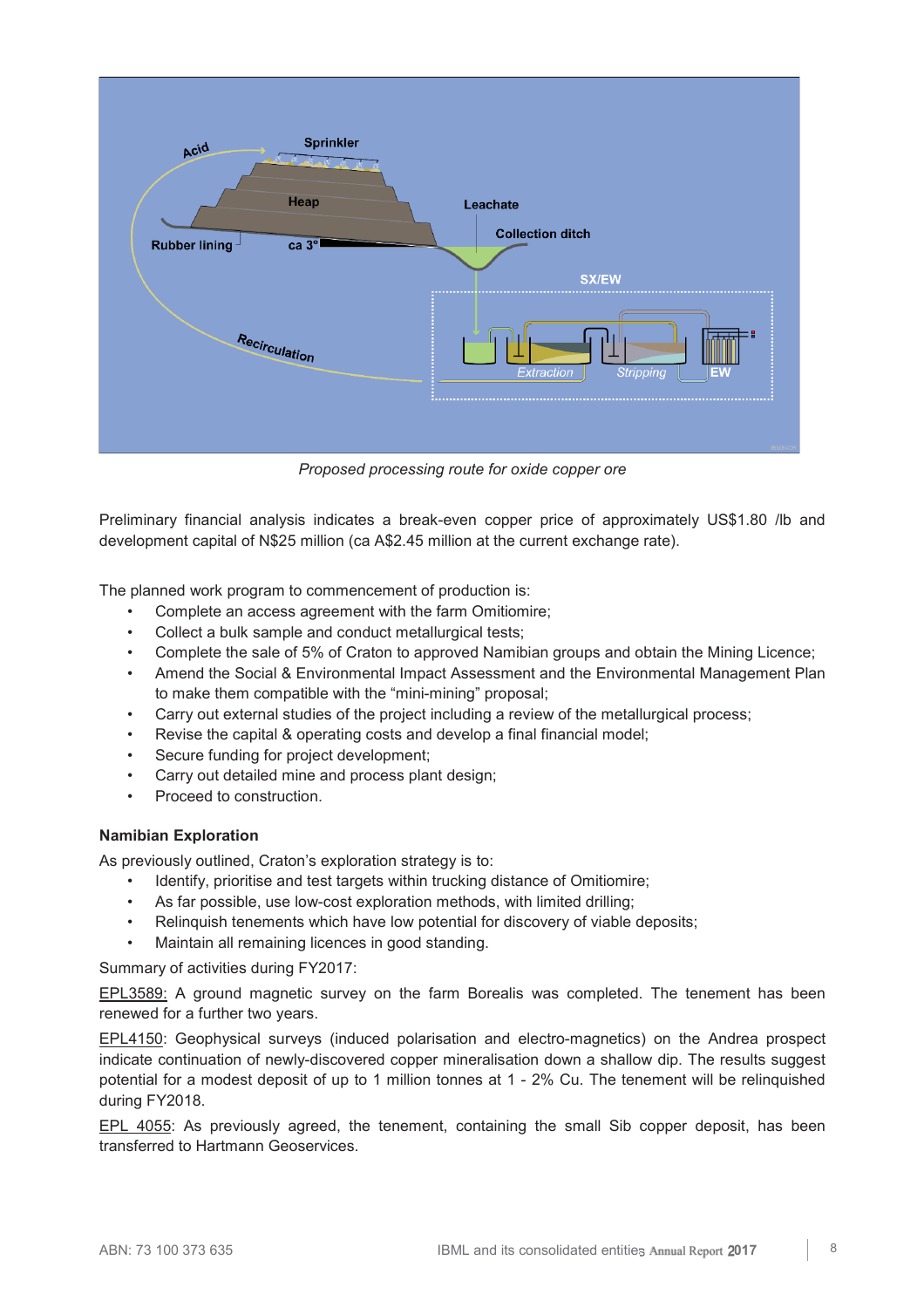

*Craton's tenements as at end-June 2017* 

## **AURICULA MINES PTY LTD**

## **Background**

Under joint venture agreements IBML's wholly-owned subsidiary, AuriCula Mines Pty Ltd, has a 10% interest in two exploration projects for copper-gold in the Cobar district of NSW. Exploration of the projects is managed by Cobar Management Pty Ltd (CMPL), a subsidiary of Glencore.

## **Shuttleton Project (EL6223)**

CMPL completed a two-hole diamond drilling program (SH0004 & SH0005: total 1,000m) at South Shuttleton during April. Surface and down-hole electro-magnetic surveys on both holes identified a large anomaly coincident with a broad (50-100m wide) pyrite-dominant sulphide zone which was intersected in both holes. Assay results from both holes will be available during November 2017.

AuriCula Mines has signed documents for the renewal of EL6223 for three years. CMPL plans further surface geophysics, soil geochemistry and RC drilling at South Shuttleton.

## **Mount Hope Project (EL6907)**

The ground magnetic survey scheduled for the northern end of the tenement in June 2017 has been deferred until early FY20182017.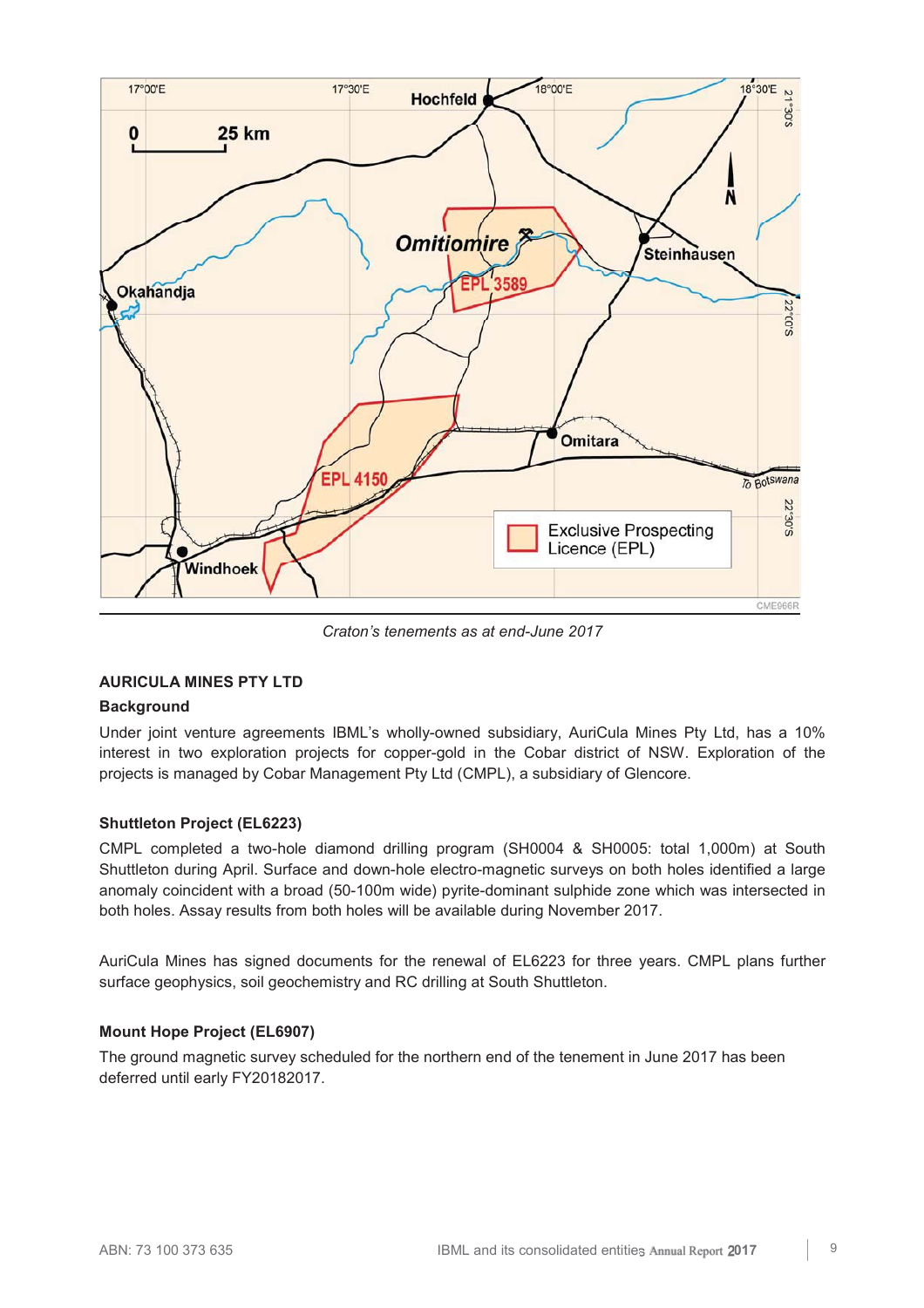## **MINERAL TENEMENTS**

| Licence Code                      | Name       | Area $(km^2)$ | <b>Expiry Date</b> | <b>Status</b>         |
|-----------------------------------|------------|---------------|--------------------|-----------------------|
|                                   |            |               |                    |                       |
| <b>Omitiomire Project</b>         |            | 29            |                    |                       |
| ML 197                            | Omitiomire | 29            |                    | Offered for grant     |
|                                   |            |               |                    |                       |
| Steinhausen Project               |            | 1716          |                    |                       |
| EPL 3589                          | Ekuja      | 735           | 2018-04-25         | Renewed for two years |
| EPL 4150                          | Seeis      | 981           | 2017-10-25         | Renewed for two years |
|                                   |            |               |                    |                       |
| <b>AuriCula Mines JV Projects</b> |            | 170           |                    |                       |
| EL 6223                           | Shuttleton | 38            | 2017-04-04         | JV with CMPL          |

EL 6907 | Mt Hope | 132 | 2016-10-11 | JV with CMPL

## **IBML INVESTMENTS**

## **Macquarie Gold Limited – Adelong Gold Project**

As previously reported, during 2016 IBML acquired a 40% stake in Macquarie Gold Limited, which holds the Adelong Gold Project in southern NSW.

After delays, the project is now advancing towards production. MGL has an experienced management team on site. The existing adit and drive are in the process of being dewatered and cleaned out providing access to the high grade ore. Mine production is expected to commence before November 2017. The gold mill has been commissioned and is recovering some gold from old "mullock" heaps.

Please refer to the Macquarie Gold website www.macquariegold.com.au for further details.

## *Competent Person*

*Dr Ken Maiden, a Director of International Base Metals Limited, compiled the geological technical aspects of this report. Dr Maiden is a Member of the Australian Institute of Geoscientists. He has sufficient experience to qualify as a Competent Person as defined in the 2012 edition of the "Australasian Code for Reporting of Exploration Results, Mineral Resources and Ore Reserves". Dr Maiden consents to the inclusion of the matters in the form and context in which they appear and takes responsibility for data quality.*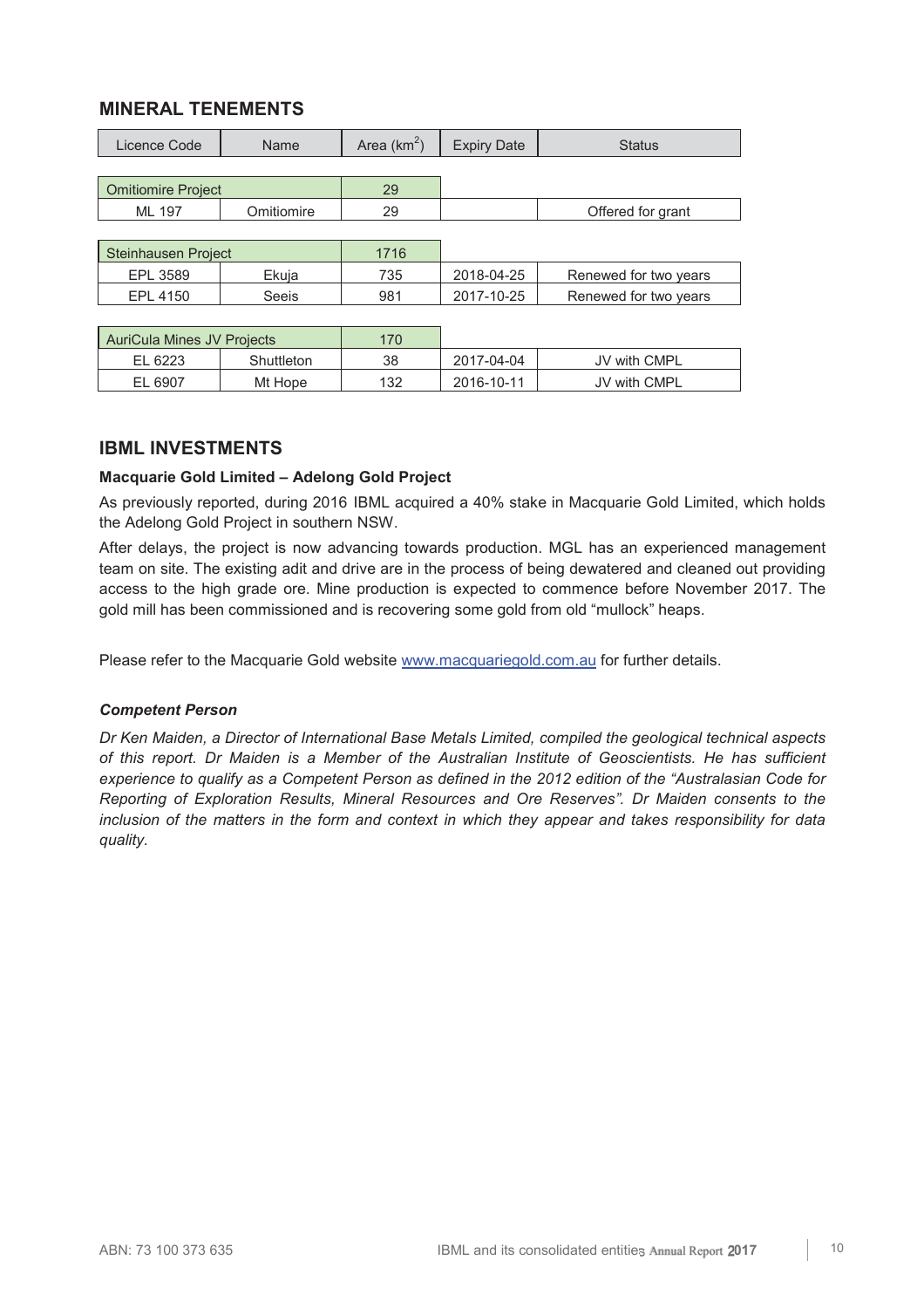## **ABBREVATIONS**

| Cu                  | Copper (chemical symbol)                                     |
|---------------------|--------------------------------------------------------------|
| <b>DFS</b>          | Definitive feasibility study                                 |
| EL                  | Exploration Licence (NSW)                                    |
| EPL                 | Exclusive Prospecting Licence (Namibia)                      |
| FY2015              | Financial year ended 30 June 2015                            |
| g/t                 | Grams per tonne (= ppm)                                      |
| JV                  | Joint venture                                                |
| km, km <sup>2</sup> | Kilometres, square kilometres                                |
| m                   | <b>Metres</b>                                                |
| ML                  | Mining Licence                                               |
| <b>MME</b>          | Ministry of Mines and Energy (Namibia)                       |
| N\$                 | Namibian Dollars                                             |
| <b>NSW</b>          | New South Wales                                              |
| <b>PFS</b>          | Pre-feasibility survey                                       |
| ppm                 | Parts per million                                            |
| SX/EW               | Solvent extraction – electro-winning (ore processing method) |
| t. Mt               | Tonnes, million tonnes                                       |
| tpa, tpm            | Tonnes per annum, tonnes per month                           |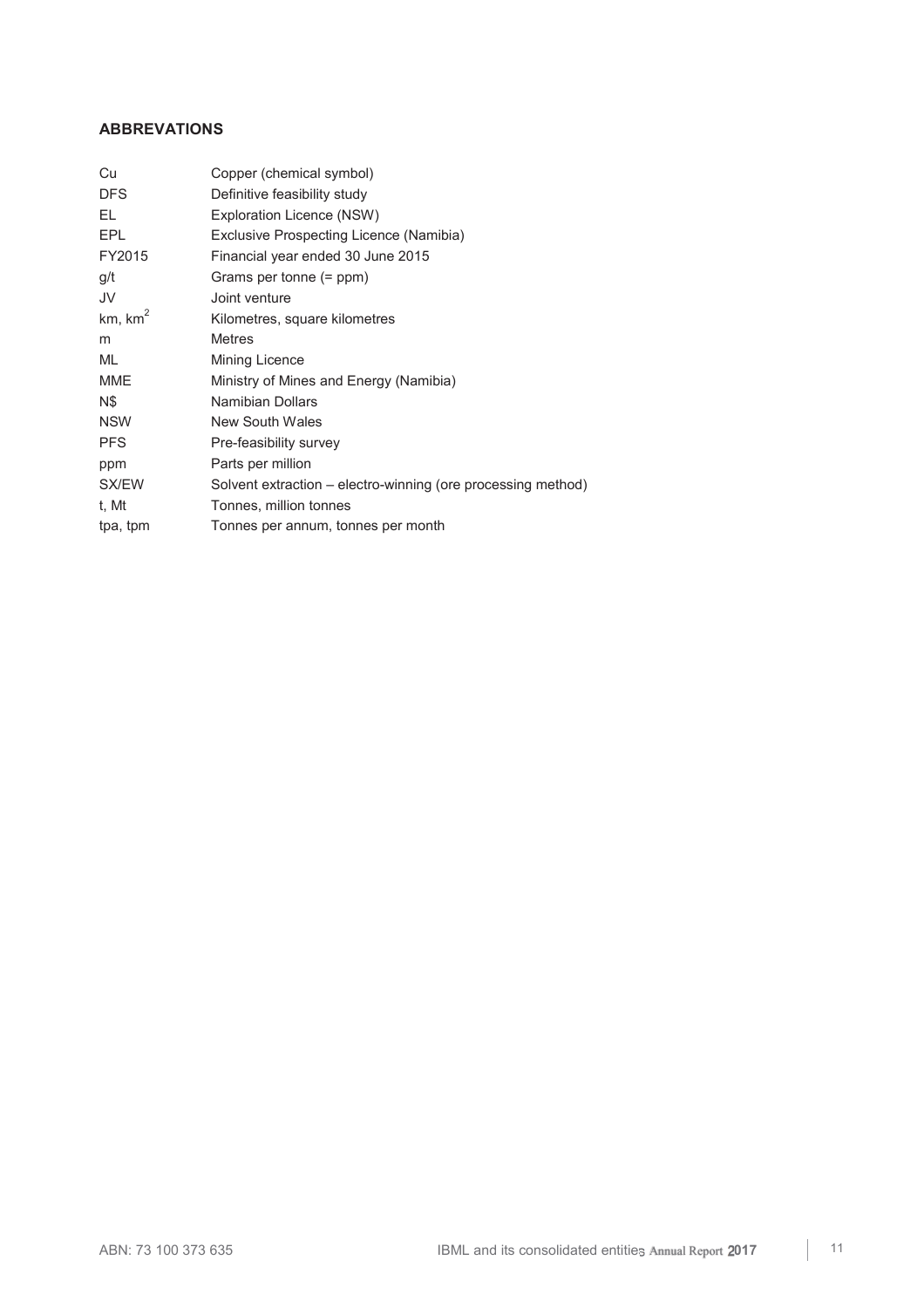## **Personnel, OH&S, Environment and Community**

## **Occupational Health and Safety (OH&S)**

IBML recognises its duty to ensure the health and safety of all employees, consultants and visitors:

- y Visible support and commitment to safety from the board and senior management
- Raising awareness of health and safety in the workforce
- Promoting a culture of health and safety by assigning responsibilities and powers to ensure adherence to health and safety standards and legislation
- Suitable training for health and safety representatives and staff to improve their ability to identify hazards and control OHSE risks
- Structured risk identification process for all work areas
- Commitment to root cause investigations and reporting
- Maintaining records and statistics on incidents, accidents and injuries.

Initiatives undertaken to ensure the health and safety of employees:

- Actively supporting and promoting a healthy lifestyle by offering free annual preventative medical screening
- Encouraging physical activity and good nutrition
- Daily toolbox talks
- Training
- Relating an unblemished health and safety record to annual performance assessments.

IBML is proud of the fact that no lost time injuries occurred during the past year.

## **Our People**

IBML believes in fostering diversity by promoting equal opportunity. The teams consist of people from different backgrounds, world views and beliefs; each contributing towards the attainment of company goals.

We support and motivate our employees within an established organisational structure, to ensure that changes to company strategies occur as smoothly as possible.

All employees are viewed as assets. IBML appreciates its employees' skills and abilities. In addition to basic remuneration, IBML/Craton's remuneration structure recognises dedication and performance which contribute towards continued company achievement.

The company believes in:

- Promoting our values
- Respecting, trusting and supporting all employees
- Creating a positive work environment
- Commitment to a safe and healthy work environment
- Offering interesting and challenging tasks
- Offering ongoing development and training
- Paying performance-based bonuses
- Company contributions for medical aid and retirement fund membership.

Unfortunately, as a result of the legal challenges facing the Omitiomire project and the consequent need to cut costs, the Group was forced to downsize its workforce during the reporting period. In Namibia, Craton sought legal advice to ensure that all its actions in relation to employee retrenchments were in accordance with the law, and the Company communicated with the Ministry of Mines and Energy, with the Ministry of Labour, and with the union which represents the employees.

Executives and managers interacted with, and kept open the channels of communication with, employees during the difficult restructuring period.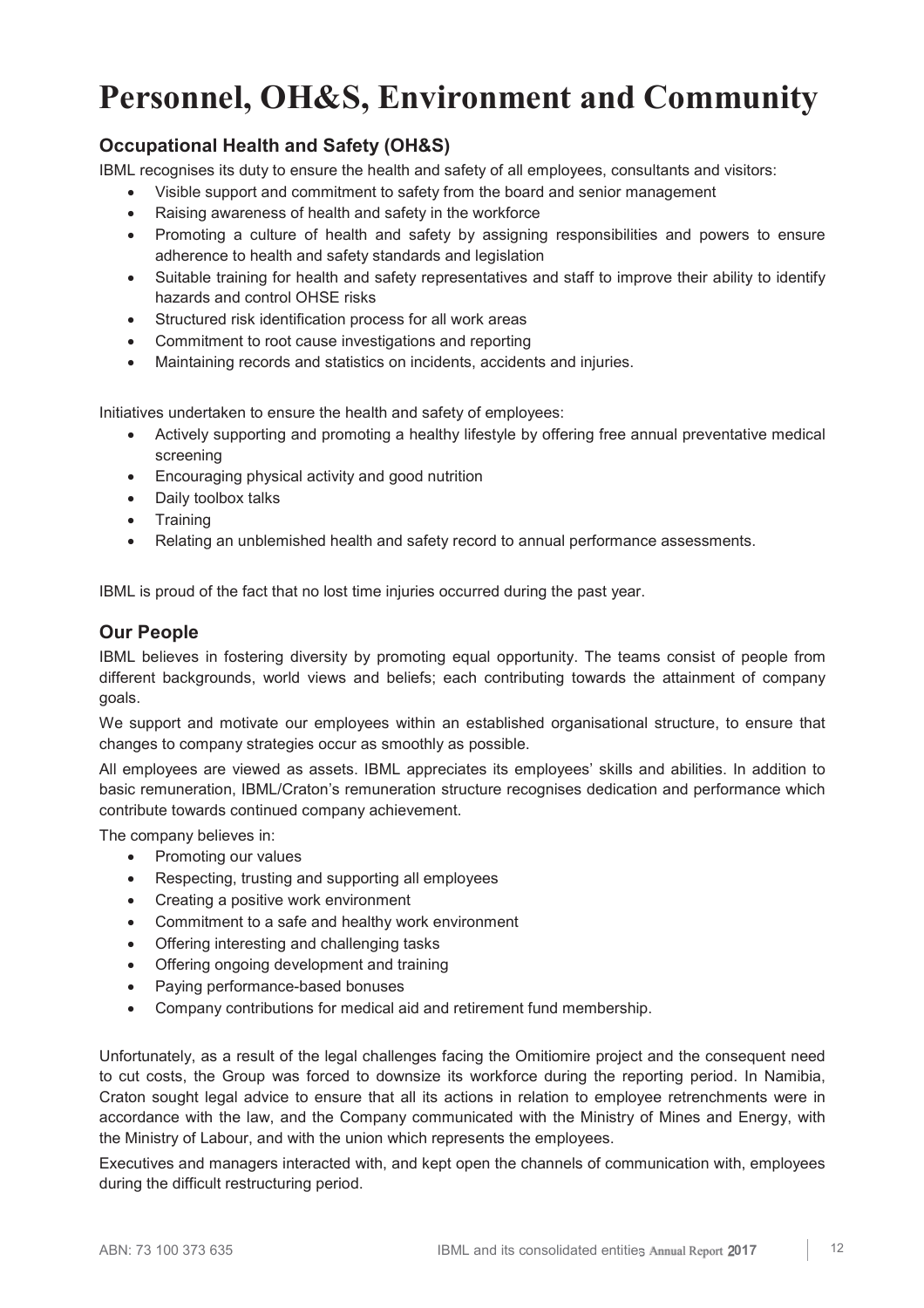## **Environmental Protection**

In its exploration activities, IBML acknowledges its duties in environmental protection:

- Minimise the extent and impact of disturbed areas and rehabilitate them as required.
- Monitor the operations to ensure compliance with accepted environmental standards.
- Monitor the latest developments in environmental management and technology and apply new principles and techniques as required.
- Educate all members of the organisation in the need for responsible environmental management of our operations.

## **Community Relations**

Craton strives to maintain good relations with the property owners on whose farms its field teams operate. The field teams adhere to a Code of Conduct to ensure that disruptions to farm activities are kept to a minimum.

Craton is active in the Namibian mining and exploration fraternity through its links with the Namibian Chamber of Mines, with the University of Namibia and its staff members' activities in support of the Geological Society of Namibia. The Company Director, Karl Hartmann, serves on the Exploration Committee of the Chamber of Mines.

IBML supports the initiatives of the Namibian Chamber of Mines and the Ministry of Mines and Energy in its commitment to the International Council on Mining and Metals' Sustainable Development Principles and the Voluntary Principles on Security and Human Rights (Voluntary Principles) in relation to security, risk assessment and the maintenance of human rights.

In the wider Namibian community, Craton makes an impact through the Craton Foundation.

## **The Craton Foundation**

Craton Foundation, the corporate responsibility arm of Craton Mining and Exploration, was established through a trust deed as a vehicle through which to channel assistance to support community-related projects in Namibia. The three independent trustees together with the settlor representative set the initiatives each year in terms of the regulations of the trust deed. The Foundation has been active in the Windhoek environs since 2010 erecting classrooms and offering free of charge medical-and eye screening as well as reading glasses to children in need. The Foundation's trust deed sets a focus on educational activities and social upliftment.

IBML, Craton's holding company, provides \$30,000 per annum to the Foundation. The trustees have attracted other donors to supplement IBML's contribution. Some of the sponsors during the FY2017 have been Dr Frans Indongo and Cornerstone.

Through its "Eye See the World" initiative, assisted in these endeavours by Windhoek Lions Club and Tobich Optics, the Foundation provides eye screening for school children and reading glasses for those who need them. To date, the Foundation has screened more than 10,000 school children in Windhoek. Schools that benefited from the initiative include Olof Palme, Bethold Himumuine, Tobias Hainyeko, Frans Indongo, Dagbreek Special School, Moreson Special School and Havana Primary School.

General medical examinations were conducted at Dagbreek and Moreson Special Schools by Drs. Andreas Baumann and Hannelie Kruger. Three children were identified with cardiovascular problems of which one was operated on immediately. The Foundation didn't finance the operation but through its screening was able to assist the child in receiving an operation.

The Foundation's activities have created considerable interest within Namibia and have provided positive publicity for Craton. The Foundation has featured in various newspapers in Namibia.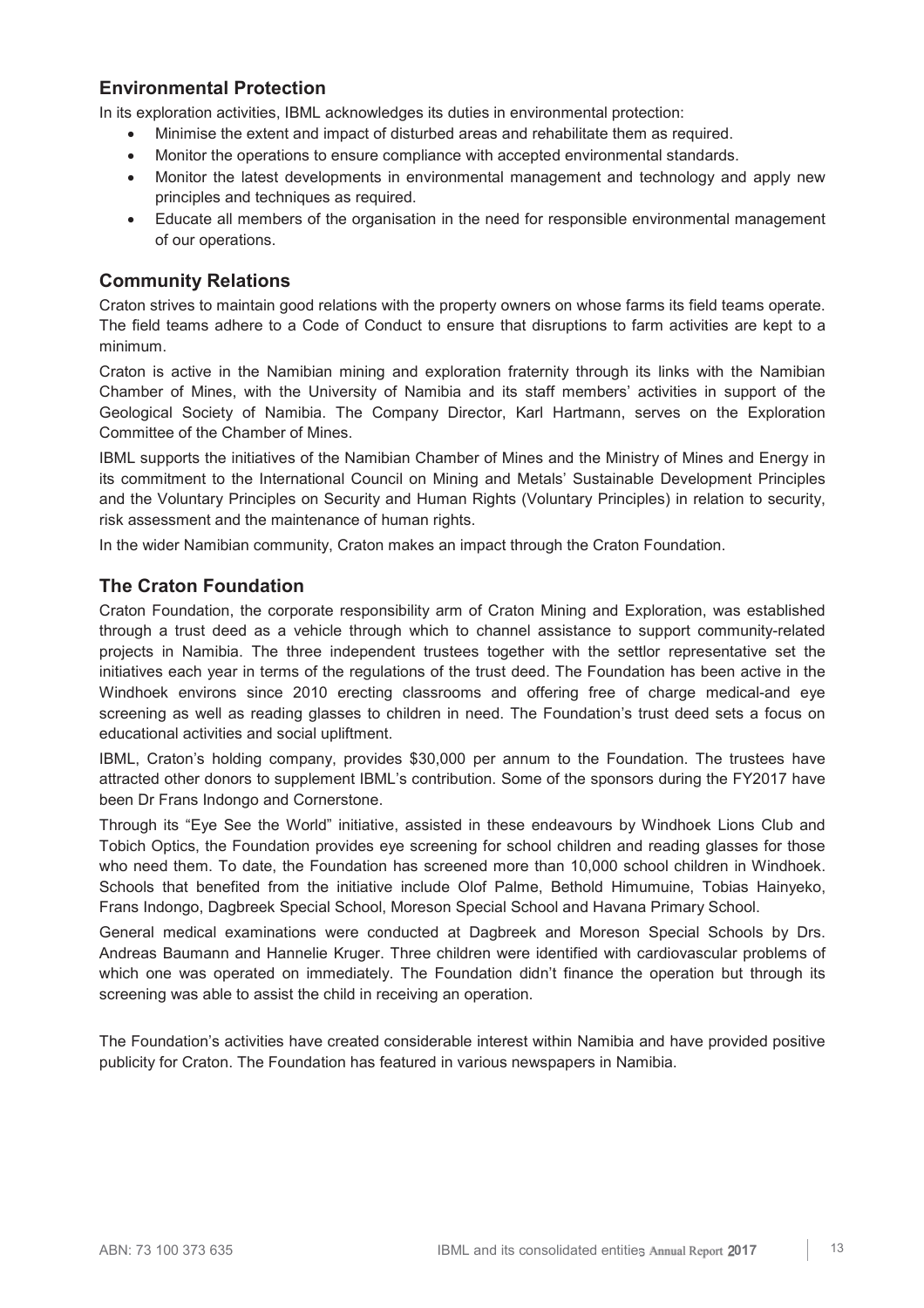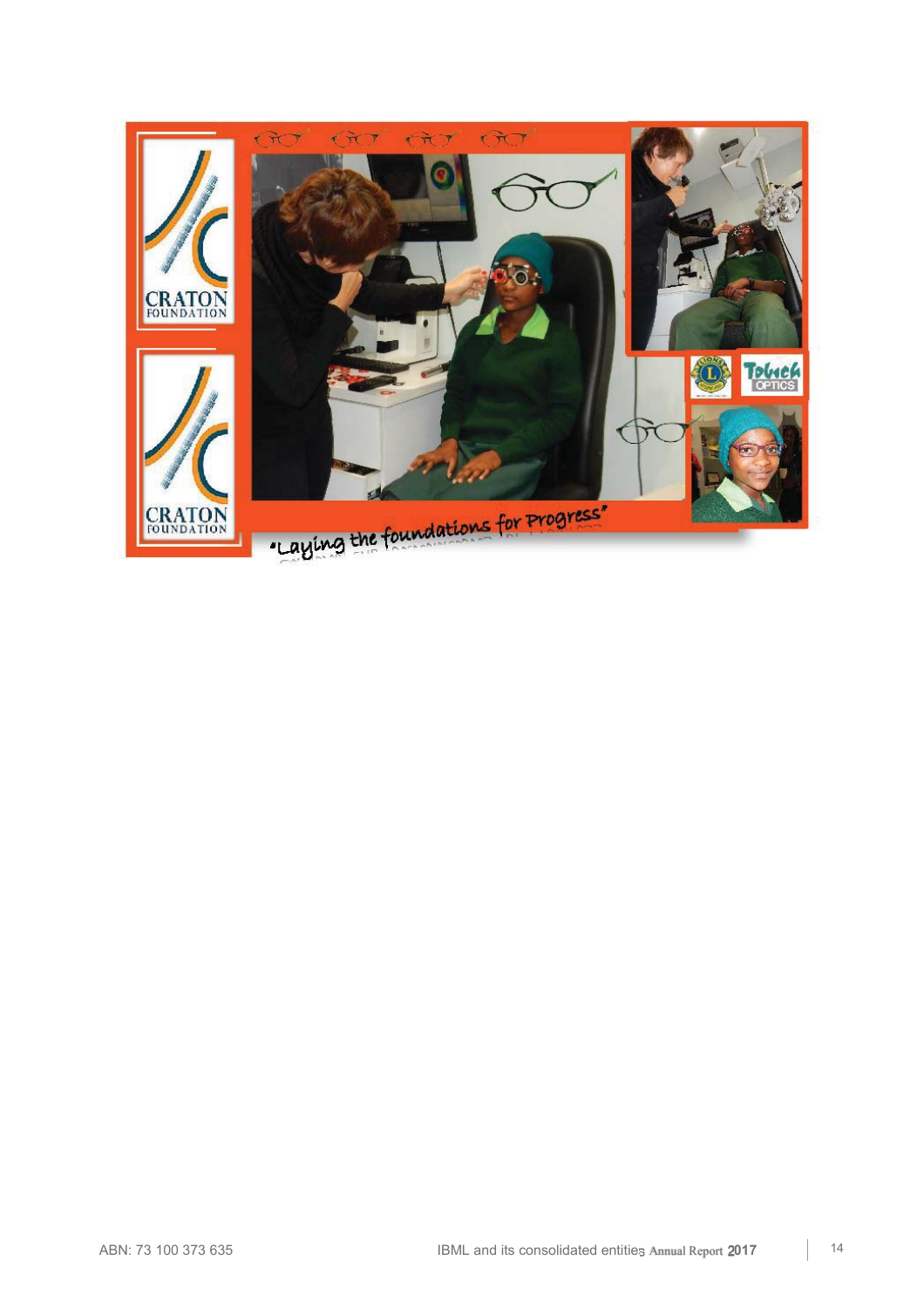## **IBML Investments**

## **Macquarie Gold Limited (MGL) (IBML 40%)**

On 16 August 2016 IBML's investment of \$10 million in the form of a convertible note was converted into ordinary shares in Macquarie Gold Limited (MGL) as per a subscription agreement with 40 million shares issued by MGL representing 40% of MGL's issued capital.

As per the subscription agreement 20 million options were also issued to IBML by MGL exercisable at \$0.375 per share on or before 15 July 2019.

The gold mill processing operation is in the commissioning phase and was in continuous operation until 20 August 2017 when it was decided to stop due to low grade gold mullock feed. The mill will restart when underground higher grade ore is available as feed.

## **Zamia Metals Limited (IBML 2%)**

Zamia Metals Limited ('Zamia') (ASX:ZGM), through its wholly-owned subsidiary Zamia Resources Pty Ltd, holds a portfolio of Exploration Permits for Minerals (EPMs) in the Clermont District of central Queensland. This district is part of an established gold province prospective for gold, copper and other metals including molybdenum.

During the past few years, Zamia has re-focussed its exploration activities away from its Anthony molybdenum discovery to the search for gold and copper in central Queensland. Zamia's activities have been focussed on epithermal-style gold and porphyry-style copper-gold targets.

Zamia has entered into a binding share sale and purchase agreement (SSPA) for the acquisition of all of the issued shares in Singapore-registered company, Kirkham International Pte Ltd (Kirkham) with coal mining tenements in Indonesia.

Further Information on Zamia and its projects can be found at www.zamia.com.au.

## **WestStar Industrial Limited (WSI) (IBML 0.02%)**

On 6 July 2016 the Company announced that it has raised \$3.3 million and had changed the name of the company from Antares Mining Limited to WestStar Industrial Limited (WSI). On the 12 July 2016 the company announced that it had been reinstated to official quotation on the ASX.

The Company was previously involved in mineral exploration but with the sale of shares in Copper Range and the acquisition of Precast Australia Pty Ltd., a Western Australian business involved in the manufacture of precast concrete products, this has resulted in a significant change in the nature of the Company's main business activity from mineral exploration and resource investment to the manufacture of precast concrete products.

## **Firstwave Cloud Technology Limited (FCT) (IBML 0.02%)**

IBML has 86 shares in Firstwave Cloud Technology Limited, received as an in specie distribution from Antares Mining Limited. The company's principal business activities are the development and sale of internet security software and related professional services to business and enterprises.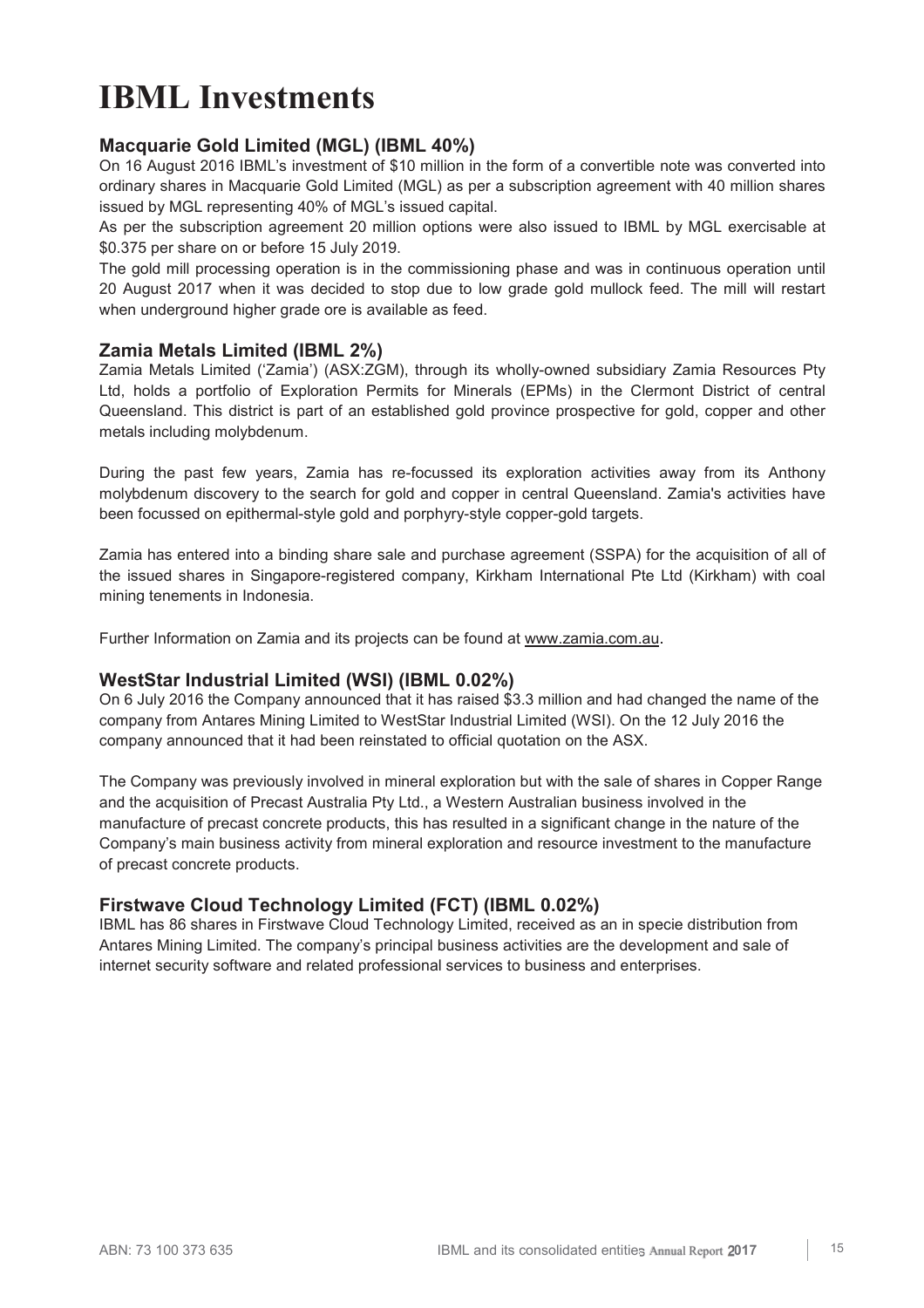## **Corporate Governance Statement**

International Base Metals Limited and the Board are committed to achieving and demonstrating the highest standards of corporate governance. Although the Company is not listed it has decided in its disclosure policy to adopt the ASX Corporate Governance Principles and Recommendation (3rd edition) (CGPR) published by the ASX Corporate Governance.

The 2017 corporate governance statement is dated as at 30 June 2017 and reflects the corporate governance practices in place during the 2017 financial year. The corporate governance statement was approved by the Board on 3 July 2015. A description of the group's current corporate governance practices is set out in the group's corporate governance statement which can be viewed at (www.interbasemetals.com).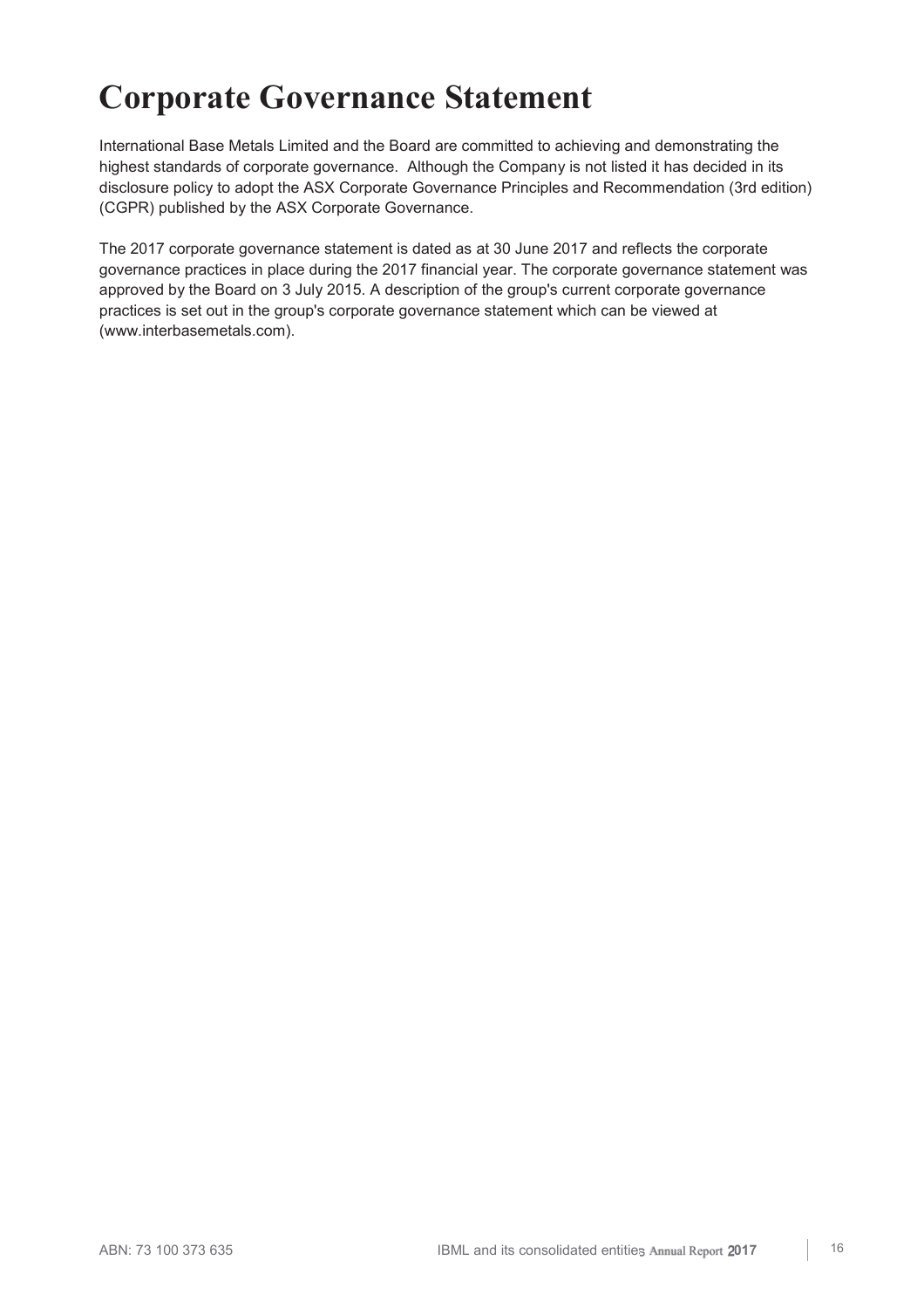## **Directors' Report**

Your Directors present their report on the consolidated entity (referred to hereafter as the 'Group') consisting of International Base Metals Limited ('IBML') and the entities it controlled at the end of or during the year ended 30 June 2017.

Directors

The names of the Directors in office at any time during, or since the end of, the year and continue in office at the date of this report unless otherwise stated:

| <b>Mr Hugh Ian Thomas</b>                                             |                                                                                                                                                                                                                                                                                                                                                                                                                                                                                                                                                                            |
|-----------------------------------------------------------------------|----------------------------------------------------------------------------------------------------------------------------------------------------------------------------------------------------------------------------------------------------------------------------------------------------------------------------------------------------------------------------------------------------------------------------------------------------------------------------------------------------------------------------------------------------------------------------|
| <b>Non-executive Chairman</b>                                         |                                                                                                                                                                                                                                                                                                                                                                                                                                                                                                                                                                            |
| <b>Qualifications:</b>                                                | BA, Grad Dip Finance,                                                                                                                                                                                                                                                                                                                                                                                                                                                                                                                                                      |
| <b>Experience:</b>                                                    | Hugh has had significant experience in the resources sector as a company<br>director, senor financial executive and investment banker working throughout the<br>Asian region including China as well as parts of Africa. He was based in Hong<br>Kong for several years in senior positions with JP Morgan and Morgan Stanley,<br>returning to Australia in 2011 to take up a senior position with South African<br>investment bank, Investec, in Sydney. Since 2014 Hugh has worked as an<br>independent investment banker and company director based in South East Asia. |
| Interest in shares:                                                   | Nil                                                                                                                                                                                                                                                                                                                                                                                                                                                                                                                                                                        |
| <b>Other listed</b>                                                   |                                                                                                                                                                                                                                                                                                                                                                                                                                                                                                                                                                            |
| <b>Directorships in</b><br>last 3 years:                              |                                                                                                                                                                                                                                                                                                                                                                                                                                                                                                                                                                            |
| Dr Kenneth John Maiden                                                |                                                                                                                                                                                                                                                                                                                                                                                                                                                                                                                                                                            |
| <b>Non-Executive Director</b>                                         |                                                                                                                                                                                                                                                                                                                                                                                                                                                                                                                                                                            |
| <b>Qualifications:</b>                                                | BSc, PhD                                                                                                                                                                                                                                                                                                                                                                                                                                                                                                                                                                   |
| <b>Experience:</b>                                                    | Ken has had more than 40 years professional experience - as an exploration<br>geologist with major resource companies (CSR and MIM), as an academic<br>(University of the Witwatersrand, Johannesburg) and as a mineral exploration<br>consultant. He has participated in successful mineral exploration programmes in<br>Australia, southern Africa and Indonesia. Ken has previously established mineral<br>exploration companies in Southern Africa, South Australia and Queensland, and<br>is a founding Director of International Base Metals Limited.                |
| Interest in shares:                                                   | 10,613,001 ordinary shares                                                                                                                                                                                                                                                                                                                                                                                                                                                                                                                                                 |
| <b>Other listed</b><br><b>Directorships in</b><br>last 3 years:       | Non-executive Director of Zamia Metals Limited.                                                                                                                                                                                                                                                                                                                                                                                                                                                                                                                            |
| Mr Rui Liu<br><b>Non-Executive Director</b><br><b>Qualifications:</b> | <b>BSc</b>                                                                                                                                                                                                                                                                                                                                                                                                                                                                                                                                                                 |
| <b>Experience:</b>                                                    | Rui Liu has worked in geology and the mineral industry since his graduation from                                                                                                                                                                                                                                                                                                                                                                                                                                                                                           |
|                                                                       | university in 1985. He became the Deputy Director of Heilongjiang Geology Mineral<br>Testing Application Research Institute in 1988 and later went to Botswana as<br>Deputy General Manager of CGC Botswana Co., Ltd. Rui Liu has been General<br>Manager and Chairman of Heilong Group since 2005. He holds the position of<br>Executive Deputy Chairman of the Heilongjiang Mining Industry Association.                                                                                                                                                                 |
| <b>Special</b><br>responsibilities:                                   | Chairman of the Remuneration Committee and a Member of the Audit Committee                                                                                                                                                                                                                                                                                                                                                                                                                                                                                                 |
| <b>Interest in shares:</b>                                            |                                                                                                                                                                                                                                                                                                                                                                                                                                                                                                                                                                            |
| <b>Other listed</b><br>Directorships in<br>last 3 years:              |                                                                                                                                                                                                                                                                                                                                                                                                                                                                                                                                                                            |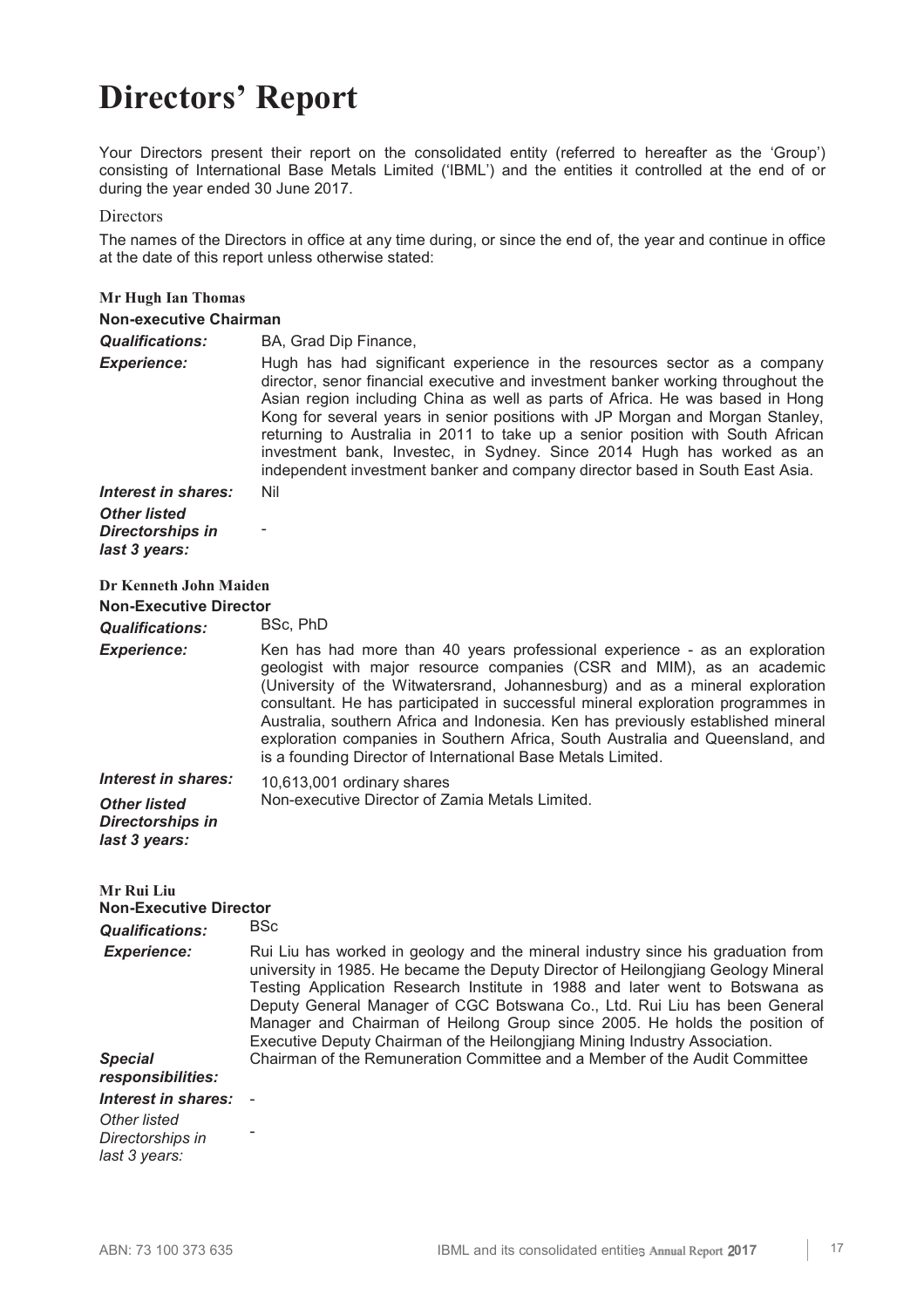| Mr Jinhua Wang<br><b>Non-executive Director</b>                                            |                                                                                                                                                                                                                                                                                                                                                                                                                                                                                                                |
|--------------------------------------------------------------------------------------------|----------------------------------------------------------------------------------------------------------------------------------------------------------------------------------------------------------------------------------------------------------------------------------------------------------------------------------------------------------------------------------------------------------------------------------------------------------------------------------------------------------------|
| <b>Qualifications:</b><br><b>Experience:</b>                                               | B Min Eng, Master of Industrial Engineering<br>Mr Wang is a Senior Engineer and Deputy Director, Mining Association of Zhejiang<br>Province, China.<br>Mr Wang has extensive experience in mining project development and marketing. In<br>2002, he established Hangzhou Kings Industry Co. Ltd, a company engaged in the<br>investment and management of fluorspar mines and the fluoride chemical industry.<br>The company possesses the largest fluorspar reserves in China and is an industrial<br>leader. |
| Interest in shares:<br>Other listed<br>Directorships in<br>last 3 years:                   |                                                                                                                                                                                                                                                                                                                                                                                                                                                                                                                |
| <b>Mr Zhehong Luo</b><br><b>Non-executive Director</b>                                     |                                                                                                                                                                                                                                                                                                                                                                                                                                                                                                                |
| <b>Qualifications:</b><br><b>Experience:</b>                                               | <b>BSc</b><br>Executive Director of Hangzhou Hongcheng Real Estate Co Ltd from 2005. During<br>this period the company built a high-grade office building, reaching a height of 150m.<br>Since 2009 he has been Chairman and Managing Director of Qinghai West<br>Resources Co Ltd and Chairman of Qinghai West Rare & Precious Metals Co Ltd.<br>Under his leadership, these companies have achieved a good reputation with<br>excellent growth prospects.                                                    |
| Interest in shares:                                                                        |                                                                                                                                                                                                                                                                                                                                                                                                                                                                                                                |
| <b>Other listed</b><br>Directorships in<br>last 3 years:                                   |                                                                                                                                                                                                                                                                                                                                                                                                                                                                                                                |
| <b>Mr Qiang Chen</b><br><b>Alternate Director to Zhehong Luo</b><br><b>Qualifications:</b> | BSc, MSc                                                                                                                                                                                                                                                                                                                                                                                                                                                                                                       |
| <b>Experience:</b>                                                                         | Qiang Chen is Managing Director of West Minerals Pty Ltd, one of the Company's<br>largest shareholders. Mr Chen, a resident of Perth, has extensive experience in<br>international commodities trading and private equity investment. In the 1990's he<br>was the Marketing Manager of China Metallurgical Import and Export Corporation.                                                                                                                                                                      |
| <b>Special</b><br><i>responsibilities:</i>                                                 | Chairman of the Nomination Committee and a Member of the Remuneration<br>Committee and the Audit Committee.                                                                                                                                                                                                                                                                                                                                                                                                    |
| Interest in shares:                                                                        |                                                                                                                                                                                                                                                                                                                                                                                                                                                                                                                |
| Other listed<br>Directorships in<br>last 3 years:                                          |                                                                                                                                                                                                                                                                                                                                                                                                                                                                                                                |
| <b>Mr Xianwu Deng</b>                                                                      |                                                                                                                                                                                                                                                                                                                                                                                                                                                                                                                |
|                                                                                            | Alternate Director to Mr Jinhua Wang (appointed 20 November 2014)                                                                                                                                                                                                                                                                                                                                                                                                                                              |
| <b>Qualifications:</b>                                                                     | Bachelor degree in Mining Engineering at the University of Science & Technology<br>Beijing, China, CPA and an economist                                                                                                                                                                                                                                                                                                                                                                                        |
| <b>Experience:</b>                                                                         | Currently he works as the Chairman of the Board of Supervisors in China Kings<br>Resources Group Co., Ltd., China                                                                                                                                                                                                                                                                                                                                                                                              |
| Interest in shares:                                                                        |                                                                                                                                                                                                                                                                                                                                                                                                                                                                                                                |
| <b>Other listed</b><br>Directorships in last<br>3 years:                                   |                                                                                                                                                                                                                                                                                                                                                                                                                                                                                                                |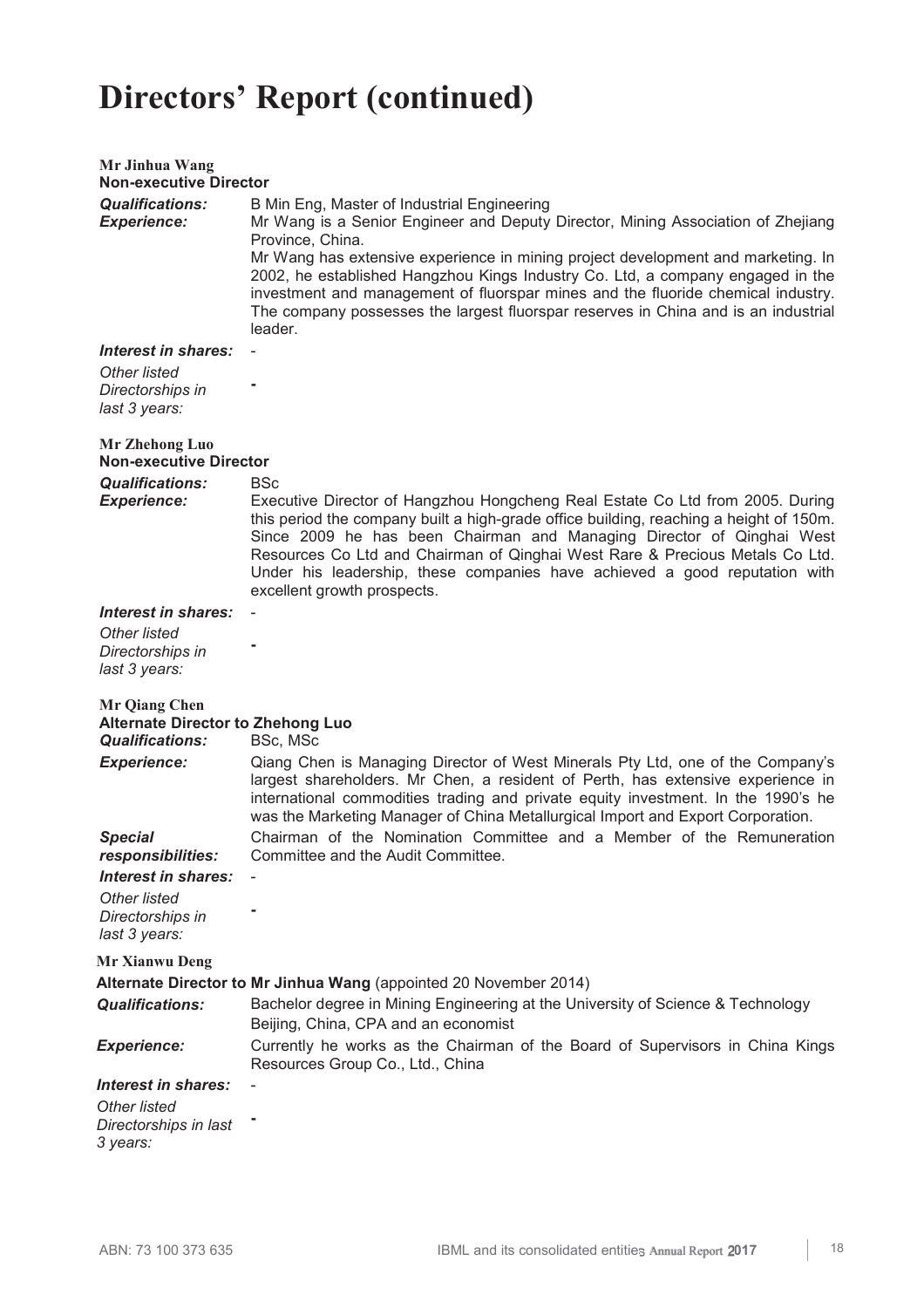| <b>Chief Executive Officer</b><br>Mr Jordan Guocheng Li |                                                                                                                                                                                                                                         |
|---------------------------------------------------------|-----------------------------------------------------------------------------------------------------------------------------------------------------------------------------------------------------------------------------------------|
| <b>Qualifications:</b>                                  | BA, MBA                                                                                                                                                                                                                                 |
| <b>Experience:</b>                                      | Jordan has over 20 years' corporate experience in Australia and international<br>markets. He has been a private company director and a strategy and project<br>managers for Australian ASX listed companies and government departments. |
| Interest in shares:                                     | 800,000                                                                                                                                                                                                                                 |
| <b>Company Secretary</b><br><b>Mr</b> John Stone        |                                                                                                                                                                                                                                         |
| <b>Qualifications:</b>                                  | B Econ                                                                                                                                                                                                                                  |
| <b>Experience:</b>                                      | John has over 30 years' experience in the Australian and international corporate<br>markets. He has been a director and company secretary for several private and<br>public listed companies.                                           |
| Interest in<br>shares:                                  | 1,828,125 ordinary shares.                                                                                                                                                                                                              |

 **Chief Financial Officer Mr Barry F Neal** 

| <b>Qualifications:</b> | B Econ |
|------------------------|--------|

*Experience:* Barry completed his degree at the University of Queensland in 1962 and started his career as a lecturer in accounting at the Queensland Institute of Technology. Barry has had extensive experience in accounting and company secretarial work with listed public companies in a range of industries.

## **DIRECTORS' MEETINGS**

The following table sets out the number of Directors' meetings held during the financial year and the number of meetings attended by each Director while they were a Director. During the financial year, the Company held 5 Board meetings, two Audit Committee meetings, nil Nomination Committee and two Remuneration Committee meetings.

|                                               | <b>Full</b><br>meetings of<br><b>Directors</b> |                          | <b>Meetings of Committees</b> |                |                          |                          |              |   |
|-----------------------------------------------|------------------------------------------------|--------------------------|-------------------------------|----------------|--------------------------|--------------------------|--------------|---|
|                                               |                                                |                          | Audit                         |                | <b>Nomination</b>        |                          | Remuneration |   |
|                                               | A                                              | B                        | A                             | в              | A                        | B                        | A            | B |
| Mr Hugh Thomas                                | 5                                              | 5                        | $\overline{2}$                | 2              |                          | $\overline{\phantom{a}}$ | 2            | 2 |
| Dr Kenneth John Maiden                        | 5                                              | 5                        | $\overline{\phantom{0}}$      |                |                          | $\overline{\phantom{0}}$ |              |   |
| Mr Rui Liu                                    | 5                                              | 5                        | $\overline{2}$                | $\overline{2}$ | -                        | $\overline{\phantom{a}}$ | 2            | 2 |
| Mr Jinhua Wang                                | 5                                              | $\overline{\phantom{a}}$ | $\qquad \qquad \blacksquare$  |                | $\overline{\phantom{0}}$ | $\overline{\phantom{a}}$ | ۰            |   |
| Mr Zhehong Luo                                | 5                                              | $\overline{\phantom{a}}$ | $\overline{\phantom{0}}$      |                |                          | $\overline{\phantom{0}}$ |              |   |
| Mr Qiang Chen as alternate for Mr Zhehong Luo | 5                                              | 4                        | $\overline{2}$                |                |                          | $\overline{\phantom{0}}$ | 2            |   |
| Mr Xianwu Deng as alternate to Mr Jinhua Wang | 5                                              | $\overline{\phantom{a}}$ | -                             |                |                          | $\overline{\phantom{a}}$ |              |   |

*A. No. of meetings held during the time the Director held office or was a member of the committee during the year* 

*B. No. of meetings attended*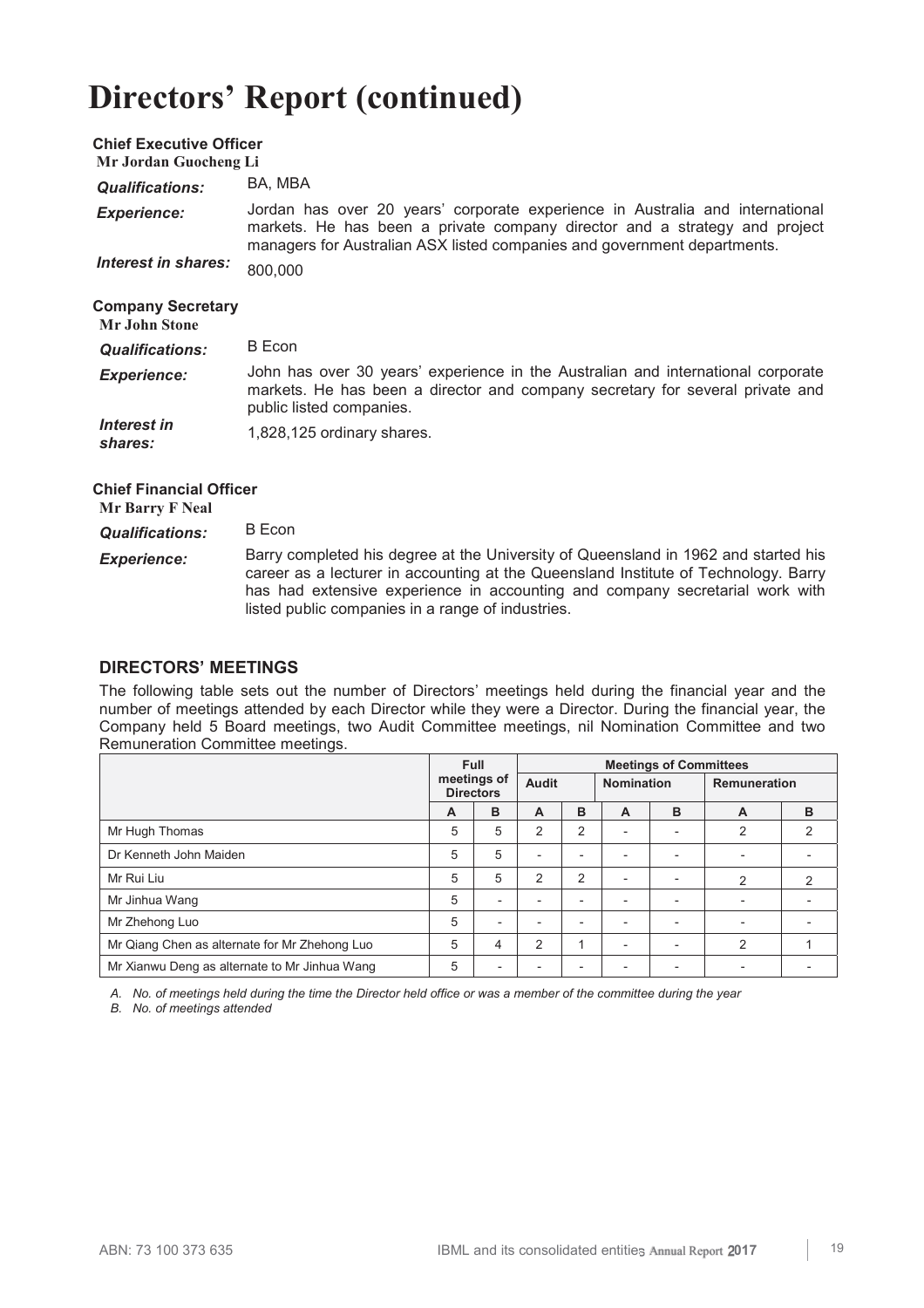## Principal Activities

The principal activity of the entity during the financial year was the continued exploration for economic base metal and gold resources both within Australia and internationally with a specific focus on copper exploration in Namibia.

Additionally a 40% interest has been taken up in Macquarie Gold Limited (MGL) a company which is about to commence gold production from its tenements in New South Wales

There were no other changes in the Group's principal activities during the course of the financial year.

## Dividends

No dividends have been declared in the 2017 financial year (2016: no dividend declared).

## Review of Operations and Activities

## Financial

For the financial year ended 30 June 2017, the consolidated entity's net loss after taxation was \$1,888,232 (2016:\$2,779,882) Exploration expenditure on Australian and Namibian tenements in the 2017 financial year was \$319,905 (2016:\$1,380,699) and was fully expensed, rather than capitalised. The Directors believe that expensing, rather than capitalising exploration expenditure is more relevant to understanding the Company's financial position and complies fully with AASB 6.

## Exploration activities

A review of the Group's exploration activities in Namibia and Australia is set out on pages 6-10.

Capital raising activities No capital was raised in the 2017 financial year.

Investments in Listed and Unlisted Entities

There was no change in the fair value of the Company's investments in listed entities at balance date compared with the previous reporting date, other than the Group's investment in MG as described above.

## **African Mining Capital Pty Ltd**

The Directors of African Mining Capital Pty Ltd at a general meeting held on 22 July 2016 received shareholder approval to windup the company and to return surplus funds to shareholders. As a result of this decision IBML received \$16,884.85 on 3 August 2016 as its share of surplus funds.

Significant changes in state of affairs **Omitiomire** 

Farm Omitiomire is in the process of being sold. An access agreement will be negotiated with the new owner

On 8 February 2016, the Ministry of Mines and Energy sent Preparedness to Grant letter to Craton. This licence, ML 197, replaces the previous ML 183 but contains several additional terms and conditions. Craton has accepted the additional terms and conditions requested by the MME including the transfer of 5% equity in Craton to a Black Empowerment Group (BE).

Negotiations are taking place with a potential BE Group re the sale of 5% in Craton.

## **Investment in Macquarie Gold Limited (MGL)**

As detailed in "IBML Investments" and "Principal Activities" above, IBML has invested \$10 million in MGL for new shares representing 40% of MGL's issued capital. The subscription agreement also provides for the issue of 20 million options over ordinary shares exercisable at \$0.375 per share on or before 15 July 2019.

In the opinion of the Directors, apart from the above, there were no other significant changes in the state of affairs of the consolidated entity that occurred during the period not otherwise disclosed.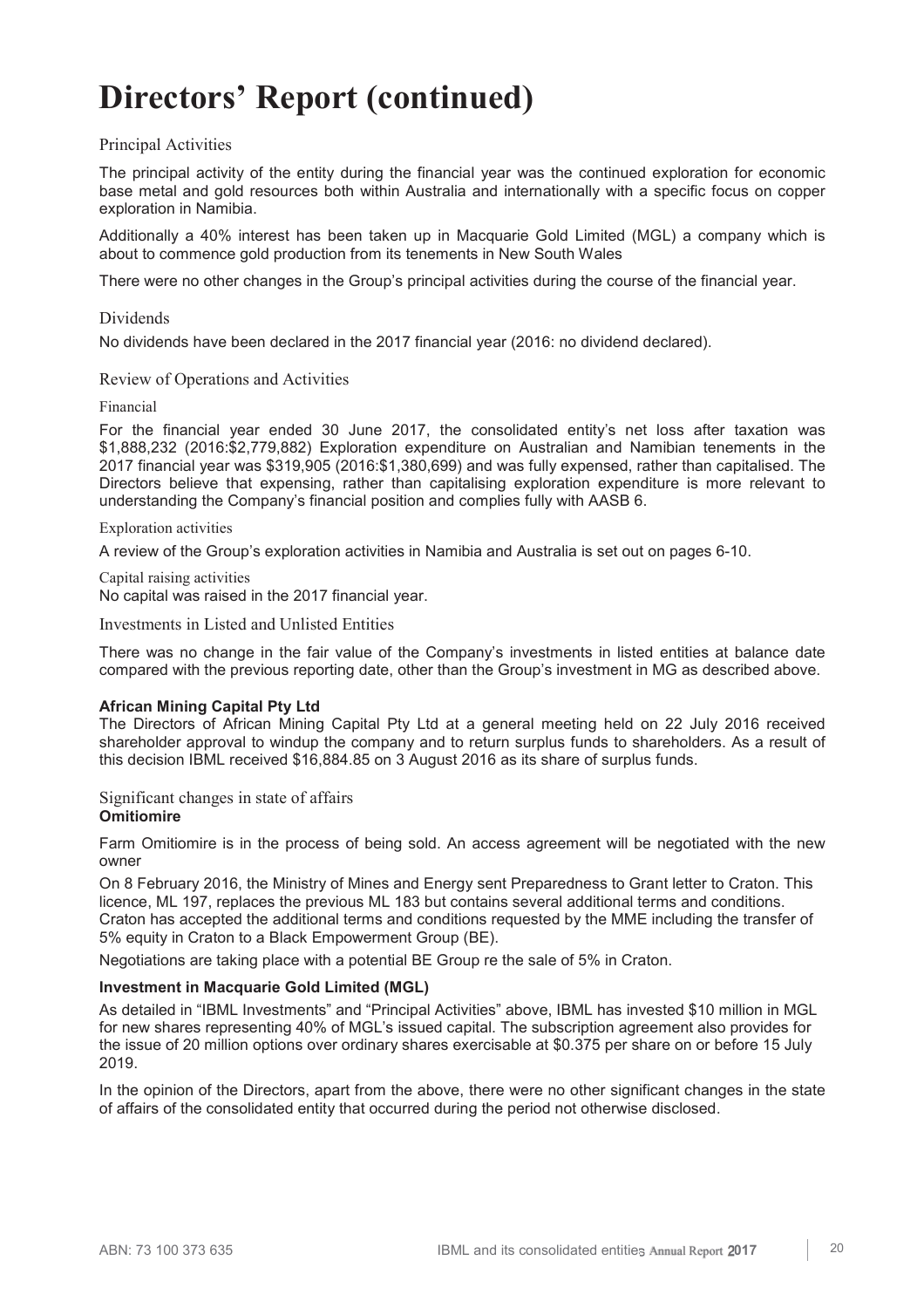## **Deregistration of subsidiary**

Following Board approval the following non-operating Australian subsidiaries were deregistered with ASIC on 30 August 2017:

- Maranoa Resources Pty Ltd
- Endolithic Resources Pty Ltd
- Tandem Resources Pty Ltd
- Craton Property Holdings Pty Ltd

Likely developments and expected results of operations

Additional comments on likely and expected results of operations of the Group are included in this annual report under the 'Review of Operations' on pages 6-10.

## After balance date events

On 25 August 2017, Tradeport Holdings lodged an offer to purchase 10% equity in Craton for a total commitment of N\$50 million of equity investment and loan financing. The terms and conditions precedent are still to be negotiated. Discussions with Tradeport indicate that an acceptable investment would be an upfront payment of N\$10 million with draw-down of the remaining N\$40 million at project development milestones

The IBML Board has resolved to support in principle the 10% divestiture subject to satisfactory legal documentation, statutory approvals and final taxation advice.

There are no other matters or circumstances that have arisen since the end of the financial year which has significantly affected or which may significantly affect the operations of the consolidated entity, the results of those operations, or the state of affairs of the consolidated entity in future financial years.

## Environment regulations

The Consolidated Entity's operations are presently subject to environmental regulation under the laws of Australian state governments, the Commonwealth of Australia and Namibia. The Consolidated Entity is at all times in full environmental compliance with these laws and the conditions of its exploration licences.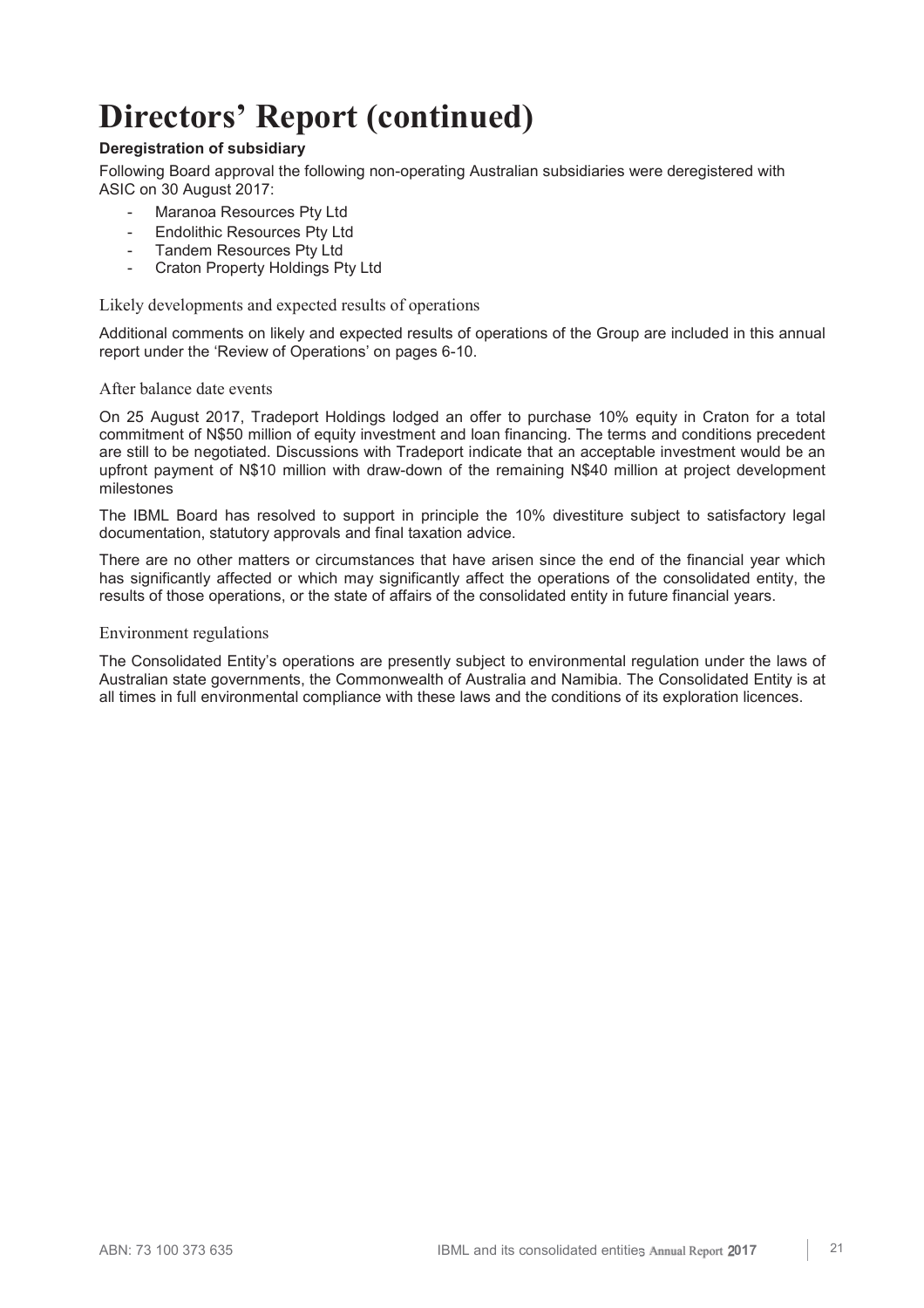## **Remuneration Report**

Names and positions held by consolidated and parent entity key management personnel in office during the whole of since the end of the financial year and up to the date of this report were:

| Mr Hugh Ian Thomas     | Non-executive Chairman                                          |
|------------------------|-----------------------------------------------------------------|
| Dr Kenneth John Maiden | Non-executive Director - Technical and Chief Geologist          |
| Mr Rui Liu             | Non-executive Director                                          |
| Mr Jinhua Wang         | Non-executive Director                                          |
| Mr Zhehong Luo         | Non-executive Director                                          |
| Mr Qiang Chen          | Alternate to Zhehong Luo                                        |
| Mr Aidong Yang         | Alternate to Rui Liu and General Manager Technical              |
| Mr Xianwu Deng         | Alternate to Mr Jinhua Wang                                     |
| Mr Karl Hartmann       | Non-executive Director, Craton Mining and Exploration (Pty) Ltd |
| Mr Jordan Guocheng Li  | <b>Chief Executive Officer</b>                                  |
| Mr John Stone          | <b>Company Secretary</b>                                        |
| Mr Barry F Neal        | <b>Chief Financial Officer</b>                                  |
| Mrs Sigrid Hartmann    | Company Secretary, Craton Mining and Exploration (Pty) Ltd      |

## Remuneration governance

The remuneration committee is a committee of the board. It is primarily responsible for making recommendations to the board on:

- the over-arching executive remuneration framework
- y operation of the incentive plans which apply to executive directors and senior executives (the executive team), including key performance indicators and performance hurdles
- non-executive director fees.

Their objective is to ensure that remuneration policies and structures are fair and competitive and aligned with the long-term interests of the company.

Executive remuneration policy and framework

In determining executive remuneration, the board aims to ensure that remuneration practices are:

- competitive and reasonable, enabling the company to attract and retain key talent;
- aligned to the company's strategic and business objectives and the creation of shareholder value;
- transparent and easily understood, and
- acceptable to shareholders.

Key management personnel are entitled to participate in the employee share and option arrangements and to benefits at the discretion of the Board.

## Details of remuneration

The following benefits and payments represent the components of the current year and comparative year remuneration expenses for each member of KMP of the consolidated group. Such amounts have been calculated in accordance with Australian Accounting Standards.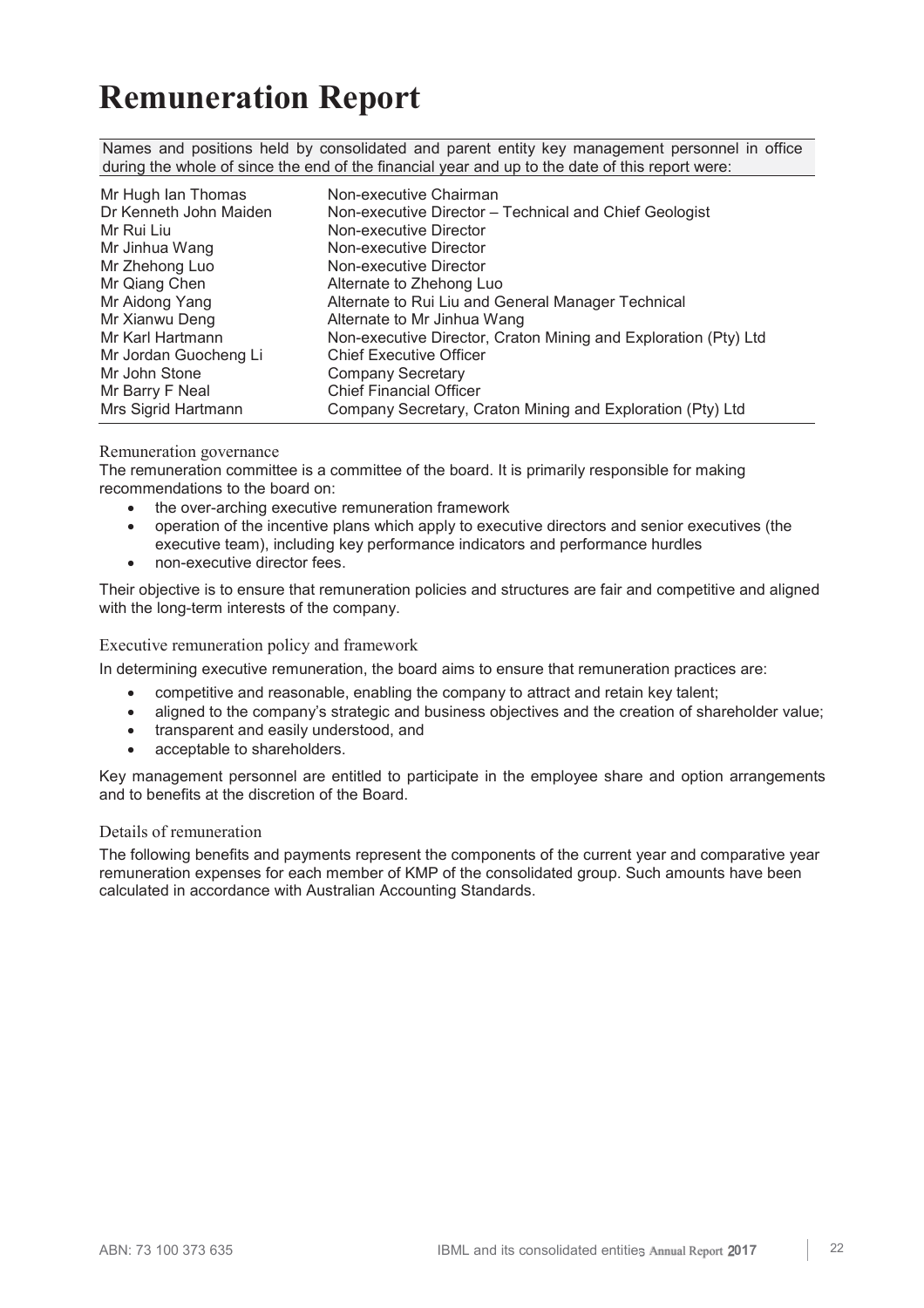## **Remuneration – key management personnel of the Group 2017**

|                                                               | Short-<br>term<br>benefits  | Post-<br>employment<br>benefits | Share-based<br>payments  |                          |                               |              |
|---------------------------------------------------------------|-----------------------------|---------------------------------|--------------------------|--------------------------|-------------------------------|--------------|
|                                                               | Cash,<br>salary<br>and fees | Super-<br>annuation             | <b>Equity</b>            | <b>Options</b>           | <b>Termination</b><br>benefit | <b>Total</b> |
| <b>Non-executive Directors</b>                                |                             |                                 |                          |                          |                               |              |
| Mr Hugh Thomas <sup>1</sup>                                   | 70,000                      |                                 |                          |                          |                               | 70,000       |
| Dr Kenneth John Maiden <sup>1</sup>                           | 65,370                      |                                 |                          |                          |                               | 65,370       |
| Mr Rui Liu                                                    | 35,000                      |                                 |                          |                          |                               | 35,000       |
| Mr Zehong Luo                                                 | 35,000                      |                                 |                          |                          |                               | 35,000       |
|                                                               | 205,370                     |                                 |                          | ۰                        |                               | 205,370      |
| <b>Other Key Management Personnel</b>                         |                             |                                 |                          |                          |                               |              |
| Mr Karl Hartmann, Non-Executive Director <sup>2</sup>         | 89,320                      |                                 |                          |                          |                               | 89,320       |
| Mr Aidong Yang, General Manager-Technical                     | 144,500                     |                                 |                          |                          |                               | 144,500      |
| Mr John Stone, Company Secretary                              | 43,240                      |                                 |                          |                          |                               | 43,240       |
| Mr Jordan Guocheng Li, Chief Executive<br>Office <sup>1</sup> | 96,176                      |                                 |                          |                          |                               | 96,176       |
| Mr Barry F Neal, Chief Financial Officer <sup>1</sup>         | 44,200                      |                                 |                          |                          |                               | 44,200       |
| Mrs Sigrid Hartmann, Company Secretary <sup>3</sup>           | 93,895                      |                                 |                          |                          |                               | 93,895       |
|                                                               | 511,331                     | $\overline{a}$                  | $\overline{\phantom{0}}$ | $\overline{\phantom{a}}$ |                               | 511,331      |
| <b>Total Key Management Remuneration</b>                      | 716,701                     |                                 |                          |                          |                               | 716,701      |

*1 Includes fees paid to related parties of key management personnel* 

*2 Non-executive Director of controlled entity Craton Mining and Exploration (Pty) Ltd 3 Company Secretary of controlled entity Craton Mining and Exploration (Pty) Ltd* 

*No cash or non-cash remuneration, including share based payments, were paid or payable to Mr Jinhua Wang, during the year ended 30 June 2017 (2016:Nil)* 

## **Remuneration – key management personnel of the Group 2016**

|                                                        | Short-    | Post-      |               |                |                    |              |
|--------------------------------------------------------|-----------|------------|---------------|----------------|--------------------|--------------|
|                                                        | term      | employment | Share-based   |                |                    |              |
|                                                        | benefits  | benefits   | payments      |                |                    |              |
|                                                        | Cash,     |            |               |                |                    |              |
|                                                        | salary    |            |               |                |                    |              |
|                                                        | and fees  | Super-     |               |                | <b>Termination</b> |              |
|                                                        |           | annuation  | <b>Equity</b> | <b>Options</b> | benefit            | <b>Total</b> |
| <b>Executive Directors</b>                             |           |            |               |                |                    |              |
| Mr Frank Bethune, Managing Director <sup>1</sup>       |           |            |               |                | 135,702            | 135,702      |
| <b>Non-executive Directors</b>                         |           |            |               |                |                    |              |
|                                                        |           |            |               |                |                    |              |
| Mr Hugh Thomas <sup>2</sup>                            | 60,000    |            |               |                |                    | 60,000       |
| Dr Kenneth John Maiden <sup>3</sup>                    | 205,918   | 15,101     |               |                | 55,480             | 276,499      |
| Mr Rui Liu                                             | 35,000    |            |               |                |                    | 35,000       |
| Mr Zehong Luo                                          | 35,000    |            |               |                |                    | 35,000       |
| Mr Alan John Humphris                                  | 3,750     |            |               |                |                    | 3,750        |
|                                                        | 339,668   | 15,101     | ٠             |                | 191,182            | 545,951      |
| <b>Other Key Management Personnel</b>                  |           |            |               |                |                    |              |
| Mr Karl Hartmann, Acting CEO and Exploration           |           |            |               |                |                    |              |
| Manager IBML <sup>4</sup>                              | 251,235   |            |               |                |                    | 251,235      |
| Mr Aidong Yang, General Manager-Technical <sup>2</sup> | 184,220   |            |               |                |                    | 184,220      |
| Mr John Stone, Company Secretary                       | 45,560    |            |               |                |                    | 45,560       |
| Mr Jordan Guocheng Li, General Manager                 |           |            |               |                |                    |              |
| Corporate Affairs <sup>2</sup>                         | 163,467   |            |               |                |                    | 163,467      |
| Mr Barry F Neal, Chief Financial Officer <sup>2</sup>  | 42,965    |            |               |                |                    | 42,965       |
| Mrs Sigrid Hartmann, Company Secretary <sup>5</sup>    | 88,103    |            |               |                |                    | 88,103       |
|                                                        | 775,550   |            |               |                |                    | 775,550      |
| <b>Total Key Management Remuneration</b>               | 1,115,218 | 15,101     |               |                | 191,182            | 1,321,501    |

*1 Resigned as a Director on 30 March 2015 2 Includes fees paid to related parties of key management personnel* 

*3 Made redundant 20 February 2016 as an Executive Director but remains as a Non-executive director* 

*4 Appointment as Acting CEO and Exploration Manager IBML terminated 20 November 2015 with new contract executed 1 March 2016.*

*5 Company Secretary of controlled entity Craton Mining and Exploration (Pty) Ltd* 

*No cash or non-cash remuneration, including share based payments, were paid or payable to Mr Jinhua Wang, during the year ended 30 June 2016 (2015:Nil)* 

## Service Contracts

Remuneration and other terms of employment for Key Management Personnel of the Company and its fully owned subsidiary Craton Mining and Exploration (Pty) Ltd, are formalised in service agreements.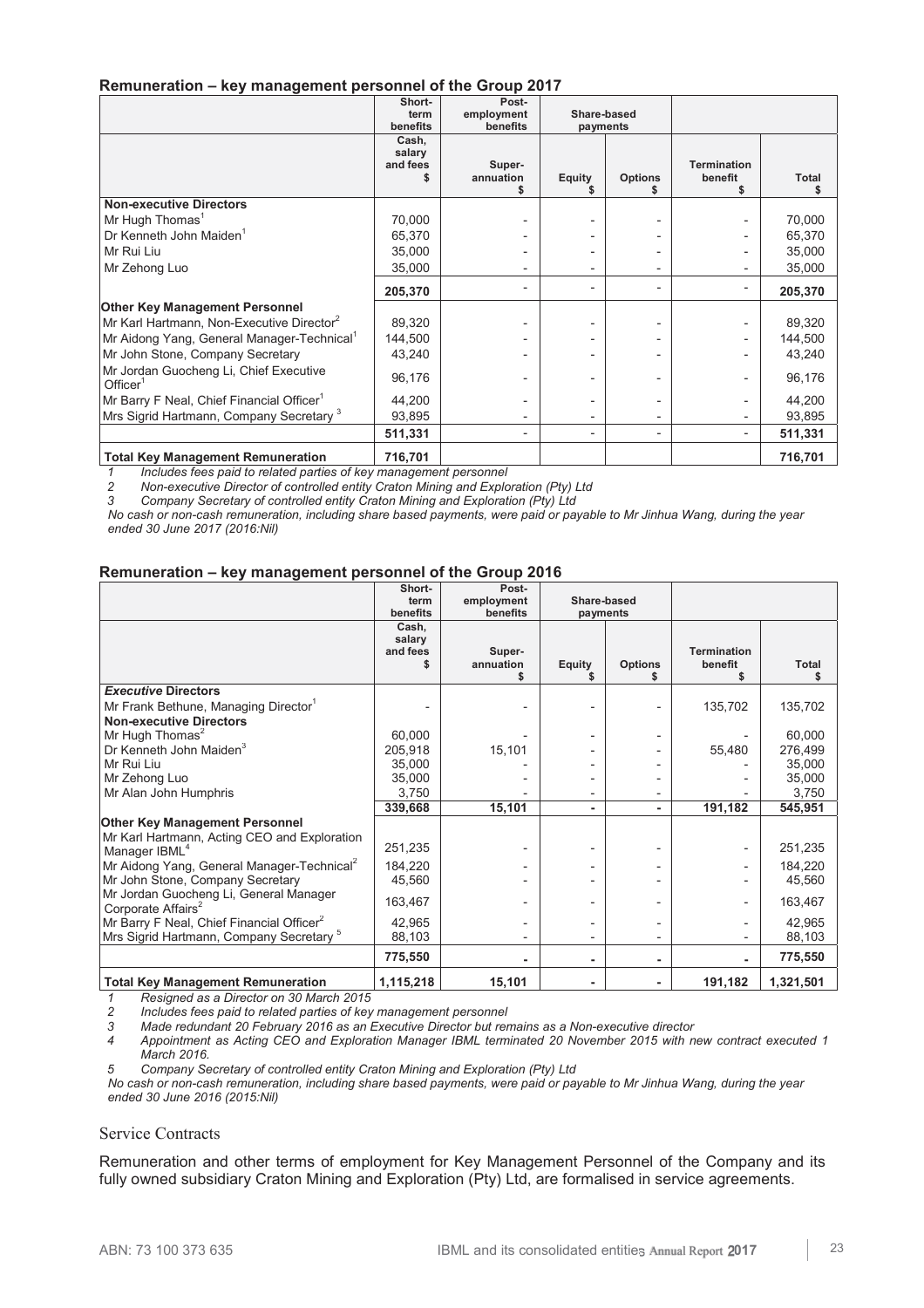The major provisions of the agreements are set out below:

| <b>Name</b>                                                        | <b>Term of agreement</b>                                                         | <b>Base fees</b>                                                                                                             | <b>Termination Benefit</b>                                                             |
|--------------------------------------------------------------------|----------------------------------------------------------------------------------|------------------------------------------------------------------------------------------------------------------------------|----------------------------------------------------------------------------------------|
|                                                                    |                                                                                  |                                                                                                                              |                                                                                        |
| Barry F. Neal, CFO                                                 | Contract 1 September 2015<br>and ongoing                                         | A consulting fee of \$130 p.h. plus<br><b>GST</b>                                                                            |                                                                                        |
| John Stone, Company<br>Secretary                                   | Contract 11 October 2015 and<br>ongoing                                          | A consulting fee of \$68 p.h. plus<br><b>GST</b>                                                                             |                                                                                        |
| Jordan (Guocheng) Li,<br>General Manager<br>Commercial             | Contract as from 1 October<br>2015 expiring on 30<br>September 2016 but ongoing. | \$90,000 p.a. plus GST.                                                                                                      | Agreement may be terminated<br>by three months' notice by<br>either party.             |
| Karl Hartmann, Craton<br><b>Exploration Manager</b>                | Consulting contract with from<br>1 March 2016                                    | A consulting fee of US\$1,000 per<br>day plus applicable VAT. Consultant<br>guaranteed a minimum of fifteen<br>days/quarter. | Agreement may be terminated<br>at any time by either party with<br>one month's notice. |
| Ziggy Hartmann,<br><b>Craton Administrative</b><br><b>Services</b> | Consulting contract from 7<br>October 2016                                       | A consulting fee of N\$35,000 per<br>month plus applicable VAT.<br>Consultant guaranteed a minimum<br>of five days per month | Agreement may be terminated<br>at any time by either party with<br>one month's notice. |

Other executives (standard contracts)

The Company may terminate the executive's employment agreement by providing four weeks written notice or providing payment in lieu of the notice period (based on the fixed component of the executive's remuneration). The Company may terminate the contract at any time without notice if serious misconduct has occurred.

Shareholdings of key management personnel

| 2017                                      | <b>Balance at</b><br>start of the<br>year | <b>Received</b><br>during the<br>year as share<br>based<br>payments | Other changes<br>during the year | <b>Balance at the</b><br>end of the year |
|-------------------------------------------|-------------------------------------------|---------------------------------------------------------------------|----------------------------------|------------------------------------------|
| Dr Kenneth Maiden, Non-executive Director | 10,613,001                                |                                                                     | $\qquad \qquad$                  | 10,613,001                               |
| John Stone                                | 1.828.125                                 |                                                                     | $\overline{\phantom{a}}$         | 1,828,125                                |
| Jordan Li                                 | 800.000                                   |                                                                     | $\overline{\phantom{a}}$         | 800.000                                  |
| Karl Hartmann                             | 1,862,179                                 |                                                                     | $\overline{\phantom{a}}$         | 1,862,179                                |
| Sigrid Hartmann                           | 280,146                                   |                                                                     |                                  | 280,146                                  |
|                                           | 15,658,451                                |                                                                     |                                  | 15,658,451                               |

| 2016                                      | <b>Balance at</b><br>start of the<br>year | <b>Received</b><br>during the<br>year as share<br>based<br>payments | Other changes<br>during the year | <b>Balance at the</b><br>end of the year |
|-------------------------------------------|-------------------------------------------|---------------------------------------------------------------------|----------------------------------|------------------------------------------|
| Dr Kenneth Maiden, Non-executive Director | 10,613,001                                |                                                                     |                                  | 10,613,001                               |
| John Stone                                | 1,828,125                                 |                                                                     |                                  | 1,828,125                                |
| Jordan Guocheng Li                        | 800.000                                   |                                                                     |                                  | 800,000                                  |
| Karl Hartmann                             | 1,862,179                                 |                                                                     |                                  | 1,862,179                                |
| Sigrid Hartmann                           | 280,146                                   |                                                                     |                                  | 280,146                                  |
|                                           | 15,658,451                                |                                                                     |                                  | 15,658,451                               |

## Option holdings of key management personnel

Options may be issued to Directors and Company Executives as part of their remuneration. The options are not issued based on performance criteria, but are issued to all Directors and executives of the Company to increase goal congruence among Directors, executives and shareholders. Options are granted for no consideration and carry no dividend or voting rights. When exercisable, each option is convertible into one ordinary share. No options were issued as remuneration during the reporting period.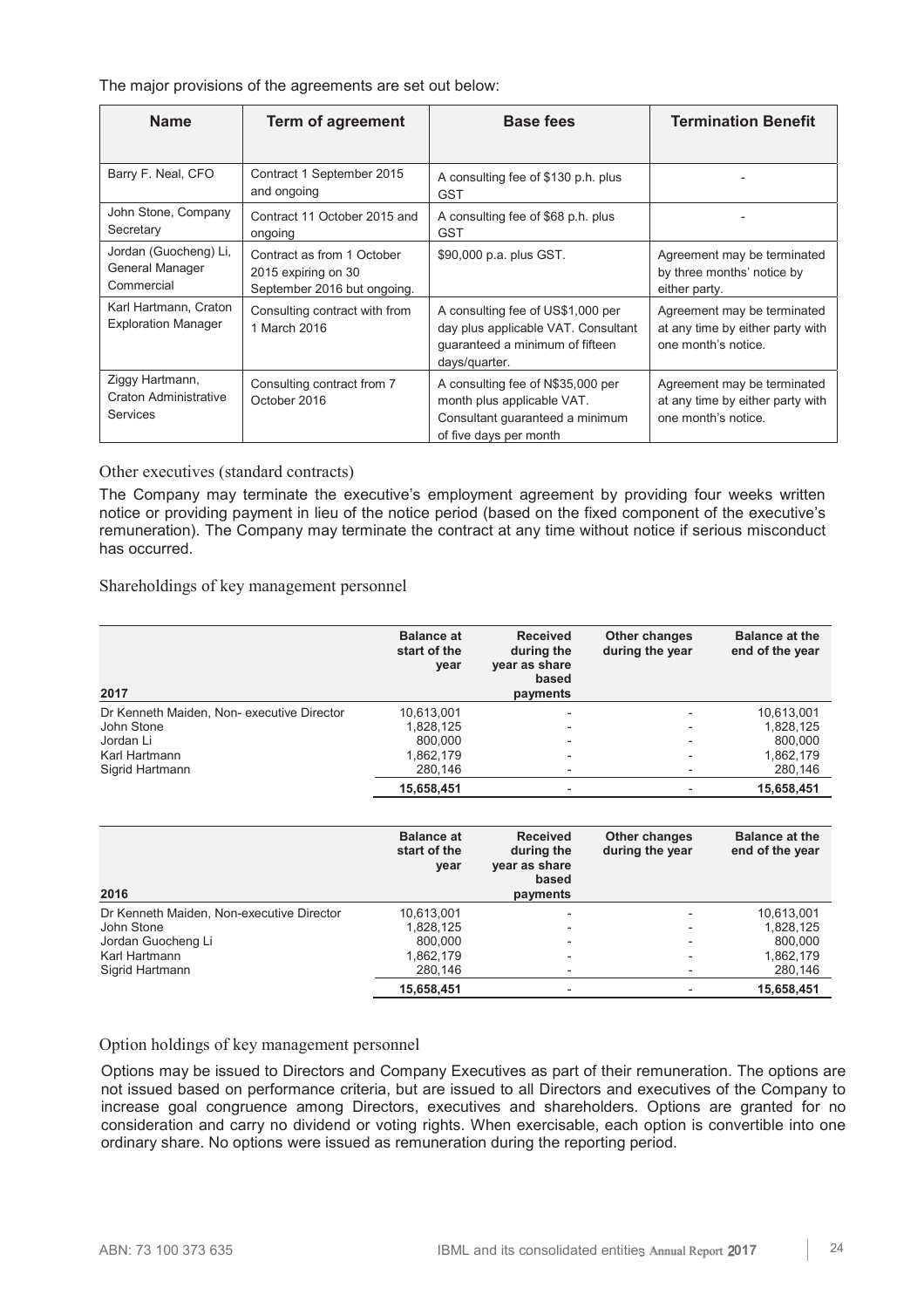Shares issued on exercise of remuneration options

No shares were issued to key management personnel during the year or since the end of the year up to the date of this report, as a result of the exercise of remuneration options.

Lapse of remuneration options

At the 30 June 2017 there were no KMP unexpired remuneration options on issue (2016: Nil).

END OF REMUNERATION REPORT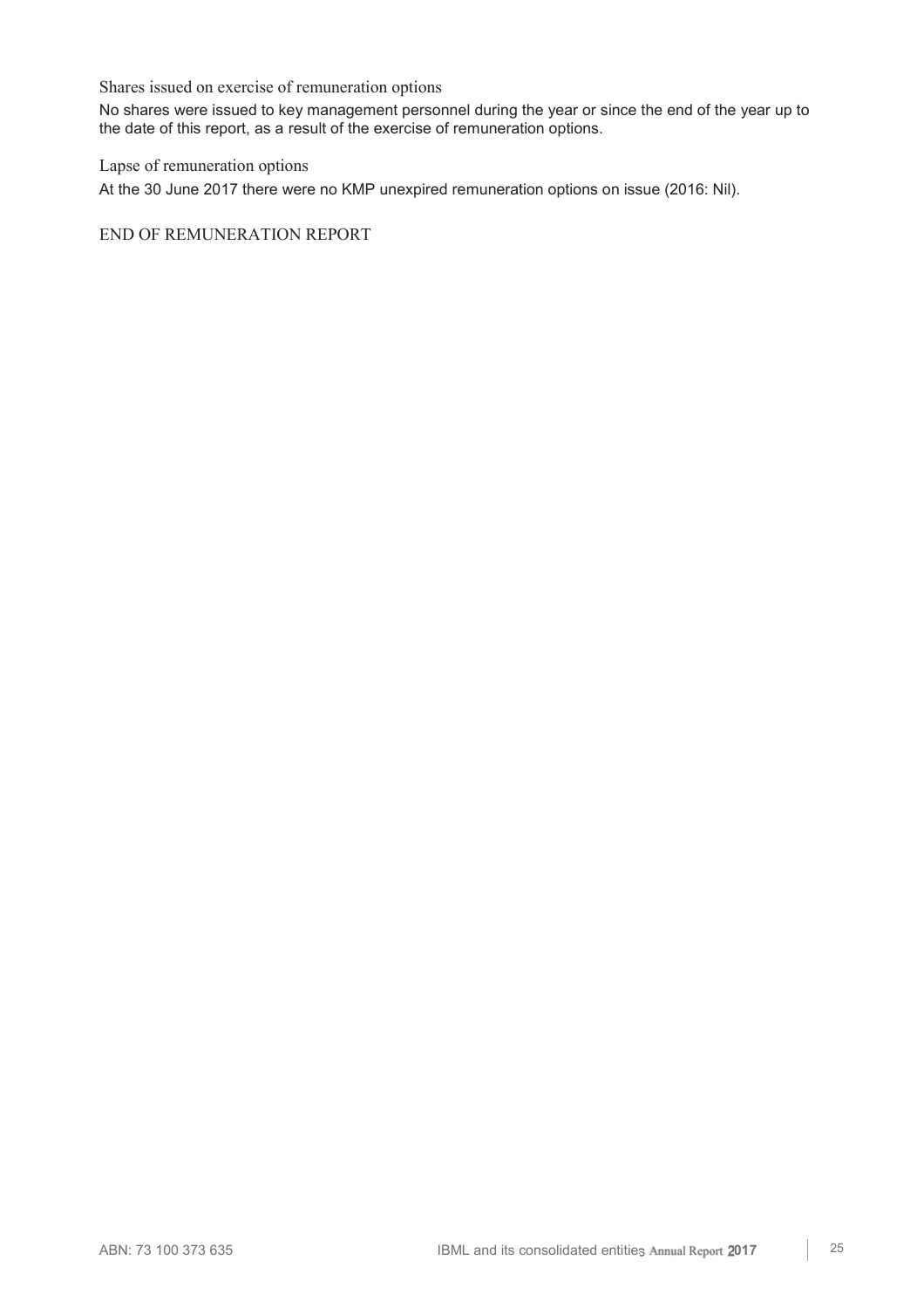Indemnifying and insurance of Directors and officers

During or since the end of the previous financial year, the Company has given an indemnity or entered into an agreement to indemnity, or paid or agreed to pay insurance premiums as follows:

The Company has paid premiums to insure all of the Directors of the Company as named above, the Company Secretary Mr John Stone, and all executive officers of the Company against any liability incurred as such by Directors, the Company Secretary and executive officers to the extent permitted by the Corporations Act 2001. The contract of insurance prohibits disclosure of the nature of the liability and the amount of the premium.

Proceedings on behalf of the Company

No person has applied for leave of Court to bring proceedings on behalf of the Company or intervene in any proceedings to which the Company is a party for the purpose of taking responsibility on behalf of the Company for all or any part of those proceedings.

The Company was not a party to any such proceedings during the year.

### Non-audit services

The company may decide to employ the Auditor on assignments additional to their statutory audit duties where the Auditor's expertise and experience with the company and/or the group are important. No such services were provided to the Company during the reporting period.

## Auditor's independence declaration

The lead auditor's independence declaration for the year ended 30 June 2017 has been received and is set out on page 27 of the financial report.

Signed in accordance with a resolution of the Board of Directors Hugh Thomas Chairman Sydney, 29 September 2017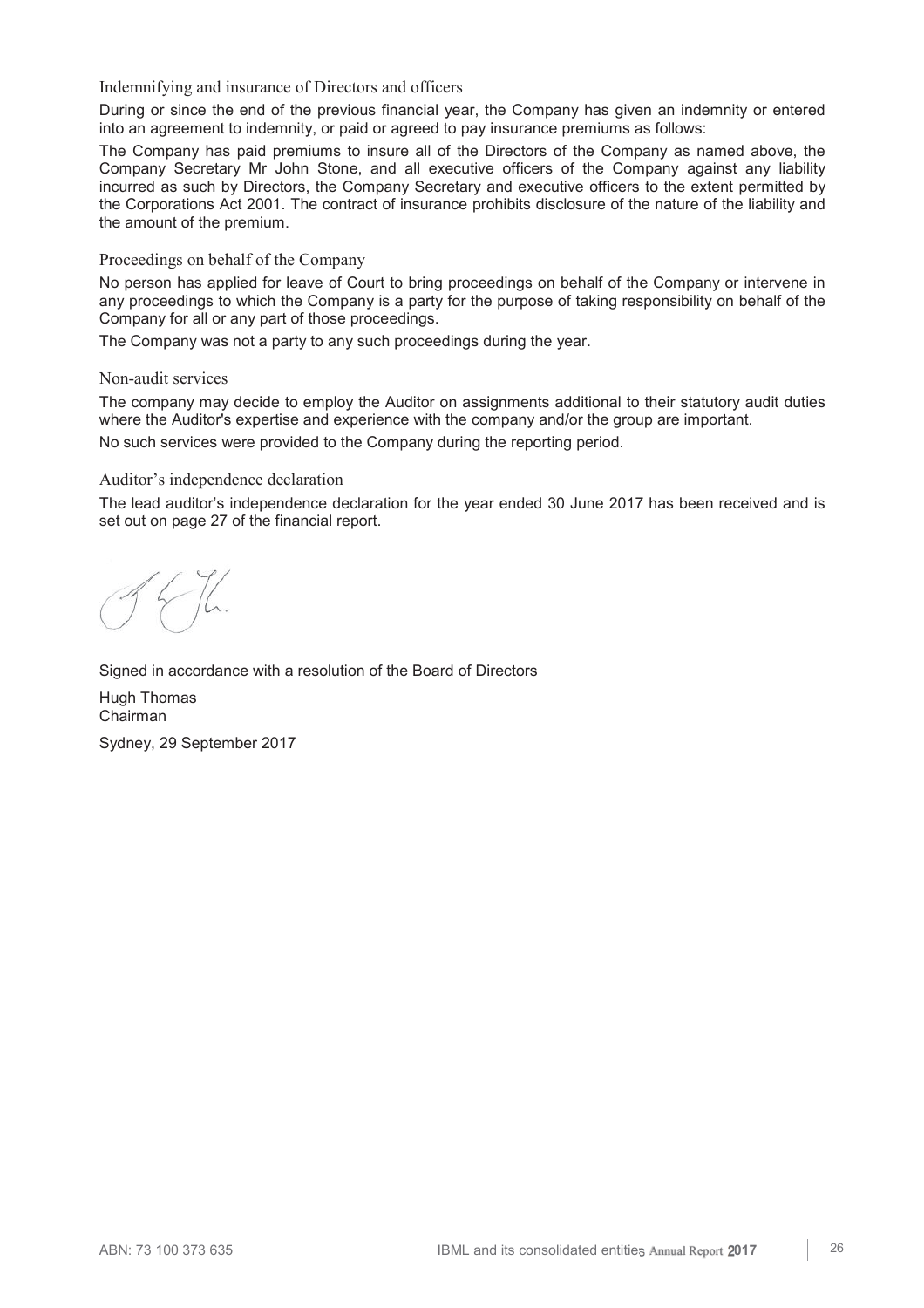

Grant Thornton House Level 3 170 Frome Street Adelaide, SA 5000 Correspondence to: GPO Box 1270 Adelaide SA 5001

**T** 61 8 8372 6666 **F** 61 8 8372 6677 **E** info.sa@au.gt.com **W** www.grantthornton.com.au

## Auditor's Independence Declaration to the Directors of International Base Metals Limited

In accordance with the requirements of section 307C of the Corporations Act 2001, as lead auditor for the audit of International Base Metals Limited for the year ended 30 June 2017, I declare that, to the best of my knowledge and belief, there have been:

- a no contraventions of the auditor independence requirements of the Corporations Act 2001 in relation to the audit; and
- b no contraventions of any applicable code of professional conduct in relation to the audit.

 $\overline{\mathcal{M}}$ ran

Grant Thornton Audit Pty Ltd Chartered Accountants

a. 6 A I S Kemp

Partner - Audit & Assurance

Adelaide, 29 September 2017

Grant Thornton Audit Pty Ltd ACN 130 913 594 a subsidiary or related entity of Grant Thornton Australia Ltd ABN 41 127 556 389

'Grant Thornton' refers to the brand under which the Grant Thornton member firms provide assurance, tax and advisory services to their clients and/or refers to one or more member firms, as the context requires. Grant Thornton Australia Ltd is a member firm of Grant Thornton International Ltd (GTIL). GTIL and the member firms are not a worldwide partnership. GTIL and each member firm<br>is a separate legal entity. S are not liable for one another's acts or omissions. In the Australian context only, the use of the term 'Grant Thornton' may refer to Grant Thornton Australia Limited ABN 41 127 556 389 and its<br>Australian subsidiaries and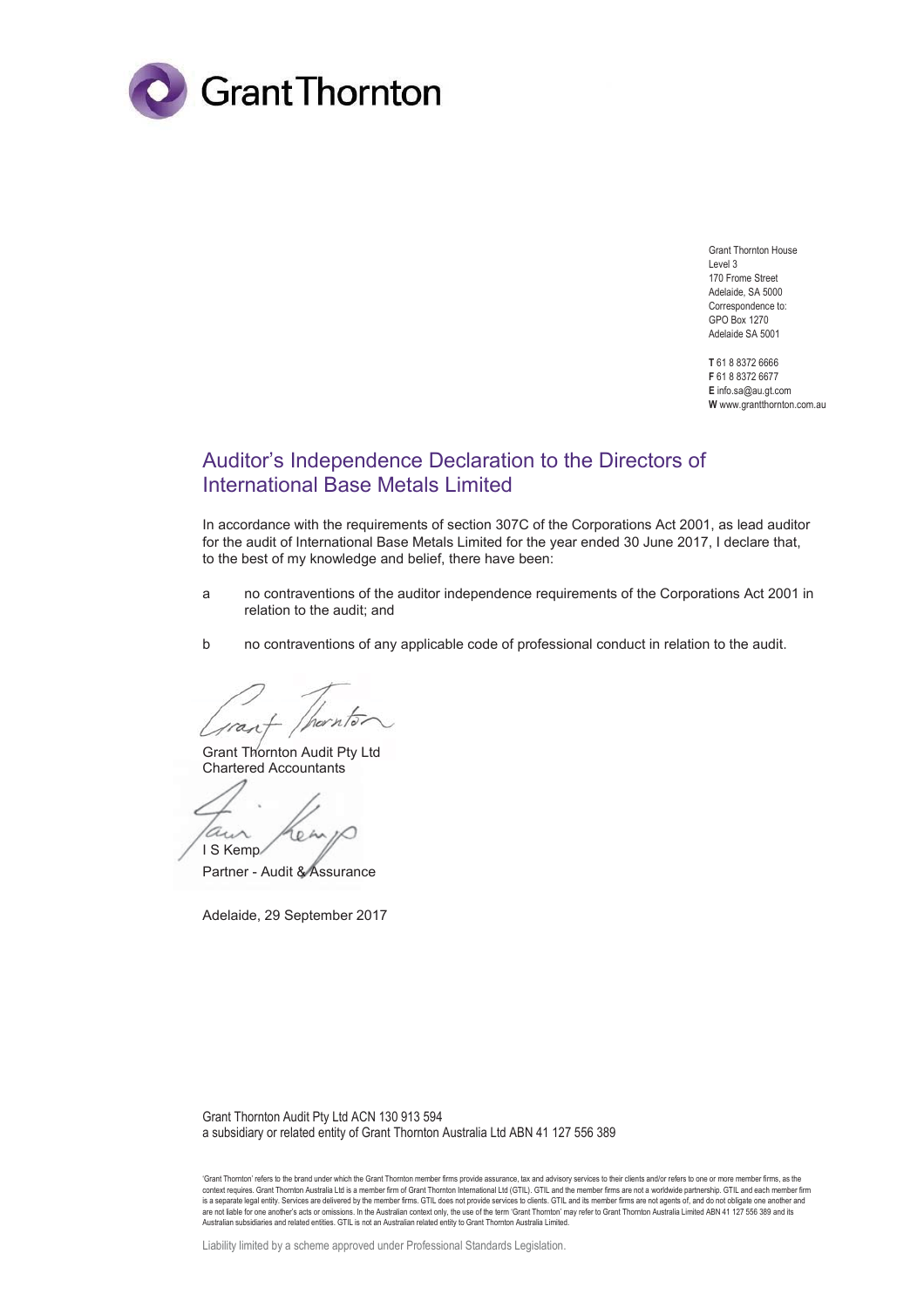

Grant Thornton House Level 3 170 Frome Street Adelaide, SA 5000 Correspondence to: GPO Box 1270 Adelaide SA 5001

**T** 61 8 8372 6666 **F** 61 8 8372 6677 **E** info.sa@au.gt.com **W** www.grantthornton.com.au

## Independent Auditor's Report To the Members of International Base Metals Limited

#### Report on the audit of the financial report

#### **Opinion**

We have audited the financial report of International Base Metals Limited (the Company) and its subsidiaries (the Group), which comprises the consolidated statement of financial position as at30 June 2017, the consolidated statement of profit or loss and other comprehensive income, consolidated statement of changes in equity and consolidated statement of cash flows for the year then ended, and notes to the financial statements, including a summary of significant accounting policies, and the directors' declaration.

In our opinion, the accompanying financial report of the Group is in accordance with the *Corporations Act 2001*, including:

- a Giving a true and fair view of the Group's financial position as at 30 June 2017 and of its performance for the year ended on that date; and
- b Complying with Australian Accounting Standards and the *Corporations Regulations 2001*.

#### **Basis for Opinion**

We conducted our audit in accordance with Australian Auditing Standards. Our responsibilities under those standards are further described in the *Auditor's Responsibilities for the Audit of the Financial Report* section of our report. We are independent of the Group in accordance with the *Corporations Act 2001* and the ethical requirements of the Accounting Professional and Ethical Standards Board's APES 110 *Code of Ethics for Professional Accountants* (the Code) that are relevant to our audit of the financial report in Australia. We have also fulfilled our other ethical responsibilities in accordance with the Code. We believe that the audit evidence we have obtained is sufficient and appropriate to provide a basis for our opinion.

#### **Information Other than the Financial Report and Auditor's Report Thereon**

The Directors are responsible for the other information. The other information comprises the information included in the Group's annual report for the year ended 30 June 2017, but does not include the financial report and our auditor's report thereon.

Grant Thornton Audit Pty Ltd ACN 130 913 594 a subsidiary or related entity of Grant Thornton Australia Ltd ABN 41 127 556 389

'Grant Thornton' refers to the brand under which the Grant Thornton member firms provide assurance, tax and advisory services to their clients and/or refers to one or more member firms, as the context requires. Grant Thornton Australia Ltd is a member firm of Grant Thornton International Ltd (GTIL). GTIL and the member firms are not a worldwide partnership. GTIL and each member firm<br>is a separate legal entity. S are not liable for one another's acts or omissions. In the Australian context only, the use of the term 'Grant Thornton' may refer to Grant Thornton Australia Limited ABN 41 127 556 389 and its<br>Australian subsidiaries and

Liability limited by a scheme approved under Professional Standards Legislation.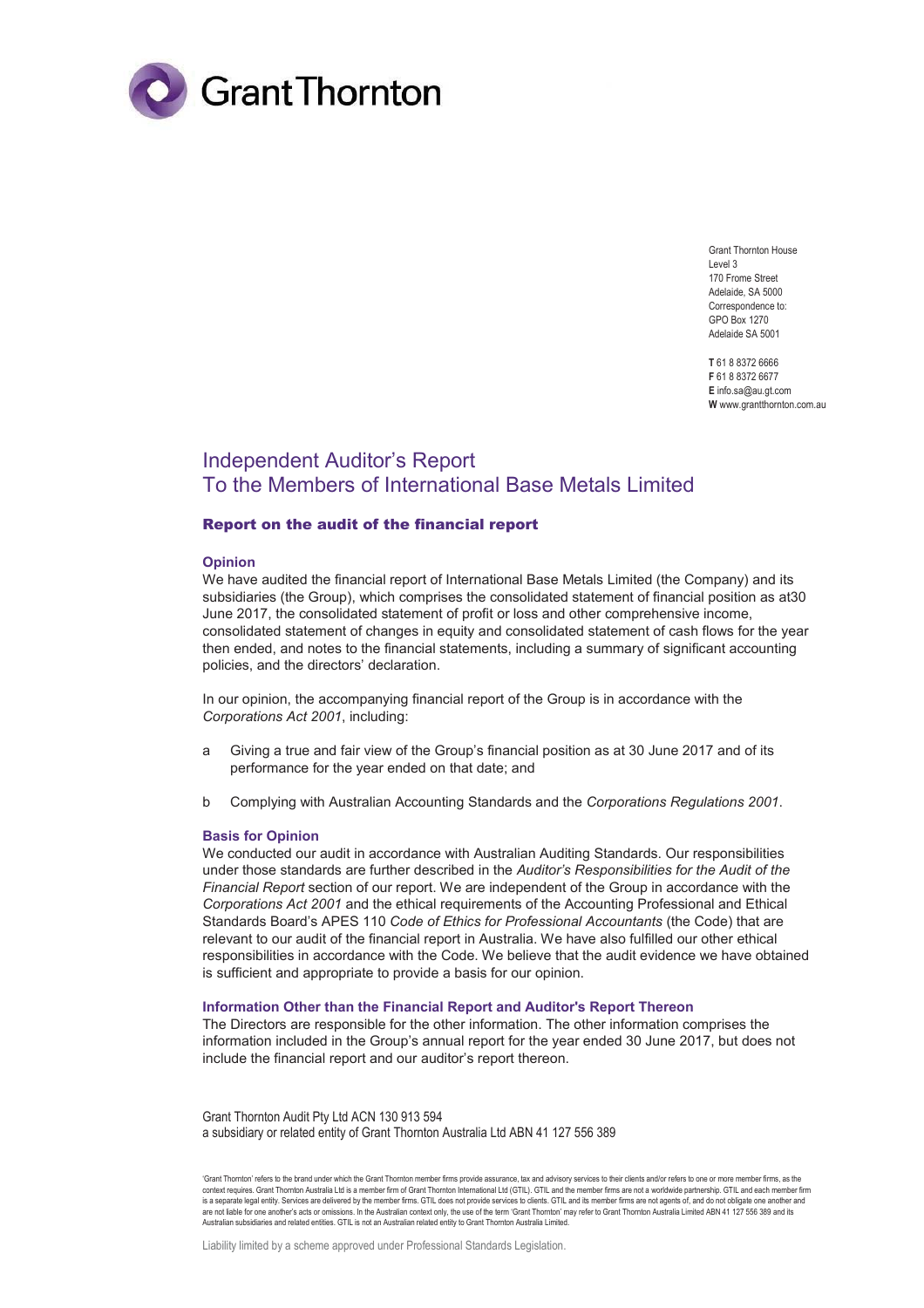

Our opinion on the financial report does not cover the other information and we do not express any form of assurance conclusion thereon.

In connection with our audit of the financial report, our responsibility is to read the other information and, in doing so, consider whether the other information is materially inconsistent with the financial report or our knowledge obtained in the audit or otherwise appears to be materially misstated.

If, based on the work we have performed, we conclude that there is a material misstatement of this other information, we are required to report that fact.

#### **Responsibilities of the Directors' for the Financial Report**

The Directors of the Company are responsible for the preparation of the financial report that gives a true and fair view in accordance with Australian Accounting Standards and the *Corporations Act 2001* and for such internal control as the Directors determine is necessary to enable the preparation of the financial report that gives a true and fair view and is free from material misstatement, whether due to fraud or error.

In preparing the financial report, the Directors are responsible for assessing the Group's ability to continue as a going concern, disclosing, as applicable, matters related to going concern and using the going concern basis of accounting unless the Directors either intends to liquidate the Group or to cease operations, or has no realistic alternative but to do so.

#### **Auditor's Responsibilities for the Audit of the Financial Report**

Our objectives are to obtain reasonable assurance about whether the financial report as a whole is free from material misstatement, whether due to fraud or error, and to issue an auditor's report that includes our opinion. Reasonable assurance is a high level of assurance, but is not a guarantee that an audit conducted in accordance with the Australian Auditing Standards will always detect a material misstatement when it exists. Misstatements can arise from fraud or error and are considered material if, individually or in the aggregate, they could reasonably be expected to influence the economic decisions of users taken on the basis of this financial report.

A further description of our responsibilities for the audit of the financial report is located at the Auditing and Assurance Standards Board website at:

http://www.auasb.gov.au/auditors\_responsibilities/ar3.pdf. This description forms part of our auditor's report.

a

Grant Thornton Audit Pty Ltd Chartered Accountants

I S Kemp

Partner - Audit & Assurance

Adelaide, 29 September 2017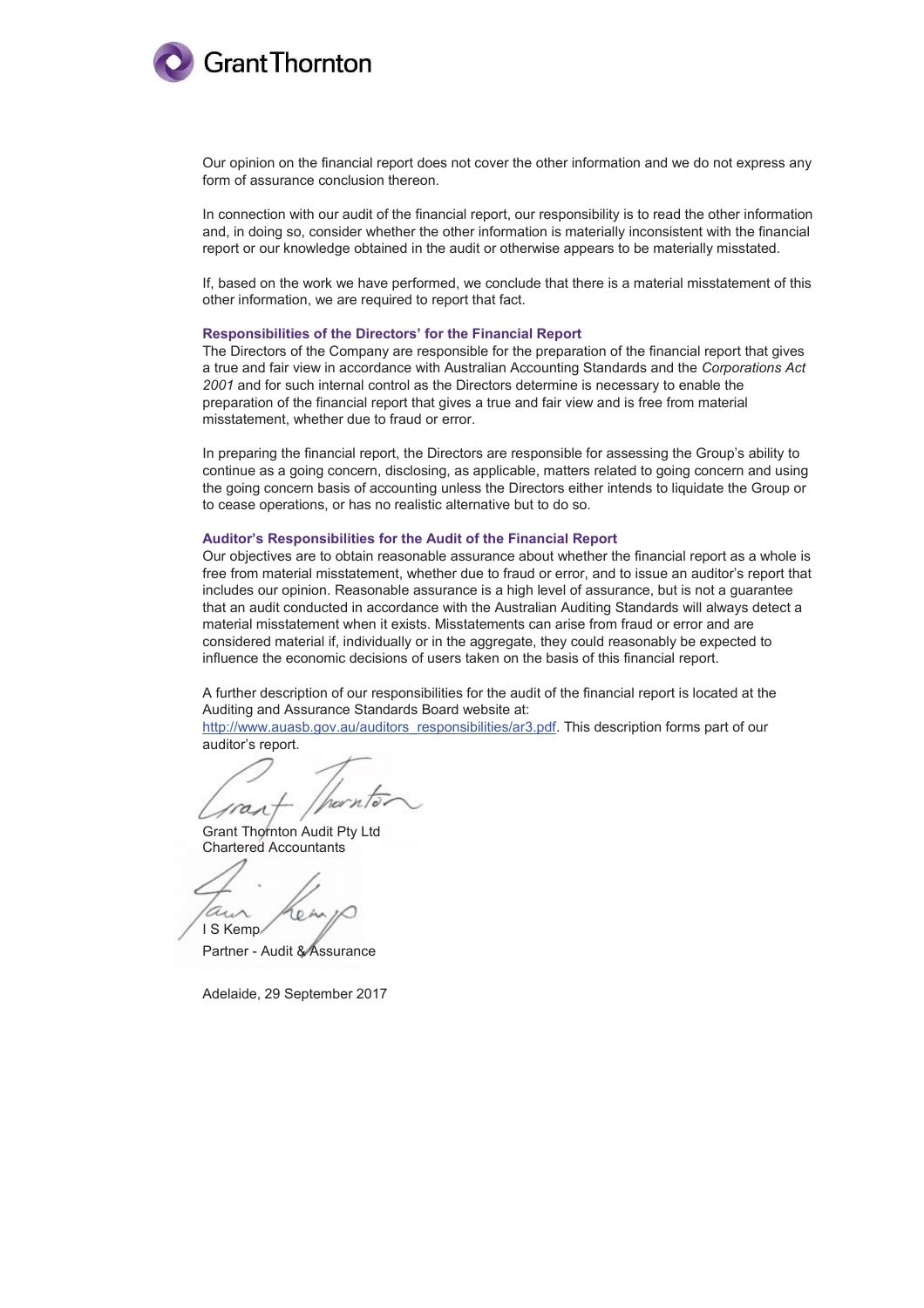## **Directors' Declaration**

In the opinion of the Directors of International Base Metals Limited:

- 1. The consolidated financial statements and notes of International Base Metals Limited are in accordance with the Corporations Act 2001, including:
	- (a) Giving a true and fair view of it financial positon as at 30 June 2017 and of its performance for the financial year ended on that date; and
	- (b) Complying with Accounting Standards (including the Australian Accounting Interpretations) and the Corporations Regulations 2001; and
- 2. There are reasonable grounds to believe that International Base Metals Limited will be able to pay its debts as and when they become due and payable.
- 3. The consolidated financial statements comply with International Financial Reporting Standards.

This declaration is made in accordance with a resolution of Directors:

Hugh Thomas Chairman

29 September 2017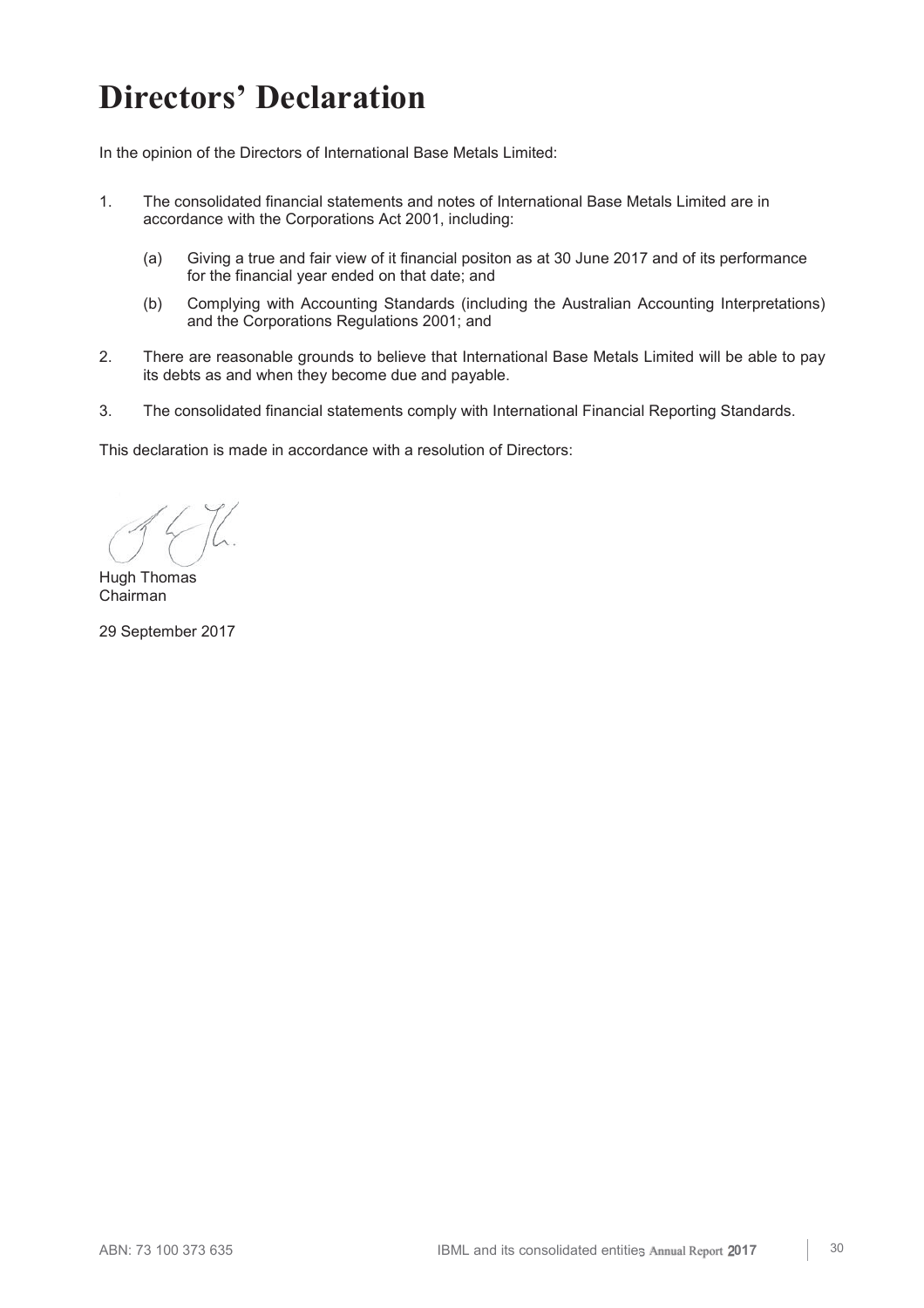## **Financial Statements**

## Consolidated Statement of Profit or Loss and Other Comprehensive Income

For the Year Ended 30 June 2017

|                                                                                               |             |             | 30 June 2017 30 June 2016 |
|-----------------------------------------------------------------------------------------------|-------------|-------------|---------------------------|
|                                                                                               | <b>Note</b> | \$          | S                         |
|                                                                                               |             |             |                           |
| Revenue                                                                                       | 4           | 138,077     | 608,240                   |
| Other income                                                                                  | 5           | 32,031      | 18,549                    |
| <b>Expenditure</b>                                                                            |             |             |                           |
| Administrative expenses                                                                       |             | (709,004)   | (859, 121)                |
| <b>Exploration expenditure</b>                                                                |             | (319, 905)  | (1,380,699)               |
| Depreciation and amortisation expense                                                         | 6           | (52, 688)   | (64, 385)                 |
| Consultants' expense                                                                          |             | (96, 176)   | (194, 967)                |
| Financial and legal costs                                                                     |             | (48,030)    | (42,059)                  |
| Occupancy expenses                                                                            |             | (26, 575)   | (75,089)                  |
| Contribution to the Craton Foundation                                                         |             | (29, 232)   | (26, 816)                 |
| Employee benefits expense                                                                     |             | (163, 967)  | (700, 868)                |
| Share of loss from associate                                                                  | 10          | (487, 747)  |                           |
| Fair value movement of derivative asset                                                       |             | (124, 387)  |                           |
| Loss before income tax                                                                        |             | (1,887,603) | (2,717,215)               |
| Income tax                                                                                    | 7           | (629)       | (62, 667)                 |
| Loss for the year                                                                             |             | (1,888,232) | (2,779,882)               |
| <b>Other Comprehensive Income</b>                                                             |             |             |                           |
| The items listed in Other Comprehensive Income may recycle<br>subsequently to profit or loss: |             |             |                           |
| Exchange differences on translation of foreign operations                                     | 17          | 93,883      | (635, 247)                |
| <b>Total Other Comprehensive Income</b>                                                       |             | 93,883      | (635, 247)                |
| <b>Total Comprehensive (loss) for the year</b>                                                |             | (1,794,349) | (3,415,129)               |
|                                                                                               |             |             |                           |
| Basic and diluted loss per Share (cents)                                                      | 27          | (0.35)      | (0.51)                    |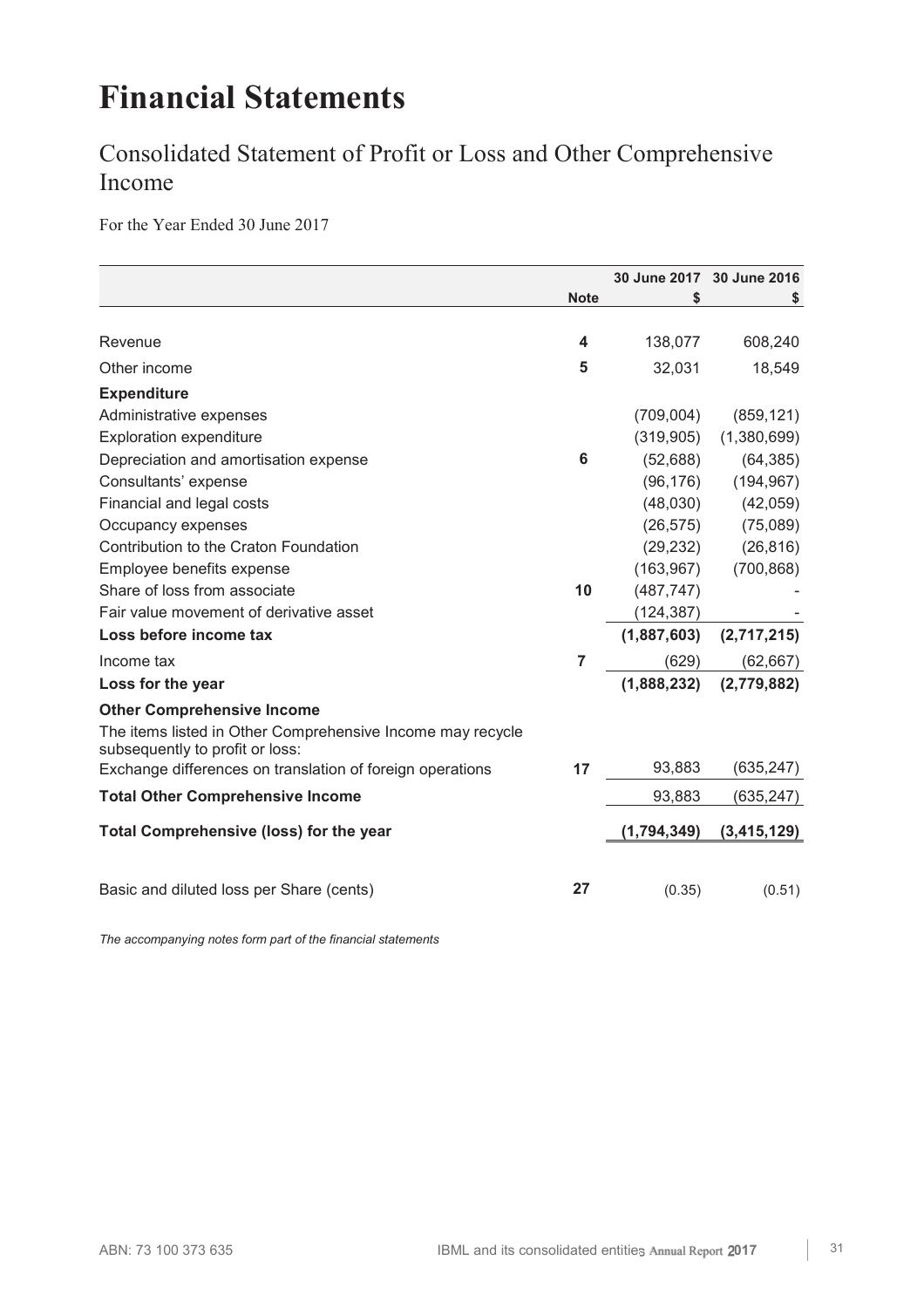## Consolidated Statement of Financial Position

As at 30 June 2017

|                                     |             | 30 June 2017 | 30 June 2016 |
|-------------------------------------|-------------|--------------|--------------|
|                                     | <b>Note</b> | \$           | S            |
| <b>Current Assets</b>               |             |              |              |
| Cash and cash equivalents           | 8           | 4,379,080    | 10,637,213   |
| Trade and other receivables         | 9           | 23,722       | 90,434       |
| Loan from associate entity          | 10          |              | 5,000,000    |
| <b>Total Current Assets</b>         |             | 4,402,802    | 15,727,647   |
| <b>Non-current Assets</b>           |             |              |              |
| Investment in associate entity      | 10          | 8,189,042    |              |
| Available-for-sale financial assets | 11          | 40,782       | 40,782       |
| <b>Financial assets</b>             | 12          | 1,198,824    |              |
| Plant and equipment                 | 13          | 58,738       | 123,423      |
| <b>Total Non-current Assets</b>     |             | 9,487,386    | 164,205      |
| <b>Total Assets</b>                 |             | 13,890,188   | 15,891,852   |
| <b>Current Liabilities</b>          |             |              |              |
| Trade and other payables            | 14          | 184,370      | 343,405      |
| Short-term provisions               | 15          | 51,810       | 100,090      |
| <b>Total current liabilities</b>    |             | 236,180      | 443,495      |
| <b>Total Liabilities</b>            |             | 236,180      | 443,495      |
| <b>Net Assets</b>                   |             | 13,654,008   | 15,448,357   |
| <b>Equity</b>                       |             |              |              |
| <b>Issued capital</b>               | 16          | 67,707,532   | 67,707,532   |
| <b>Reserves</b>                     | 17(a)       | (1,764,684)  | (1,858,567)  |
| <b>Accumulated losses</b>           | 17(b)       | (52,288,840) | (50,400,608) |
| <b>Total Equity</b>                 |             | 13,654,008   | 15,448,357   |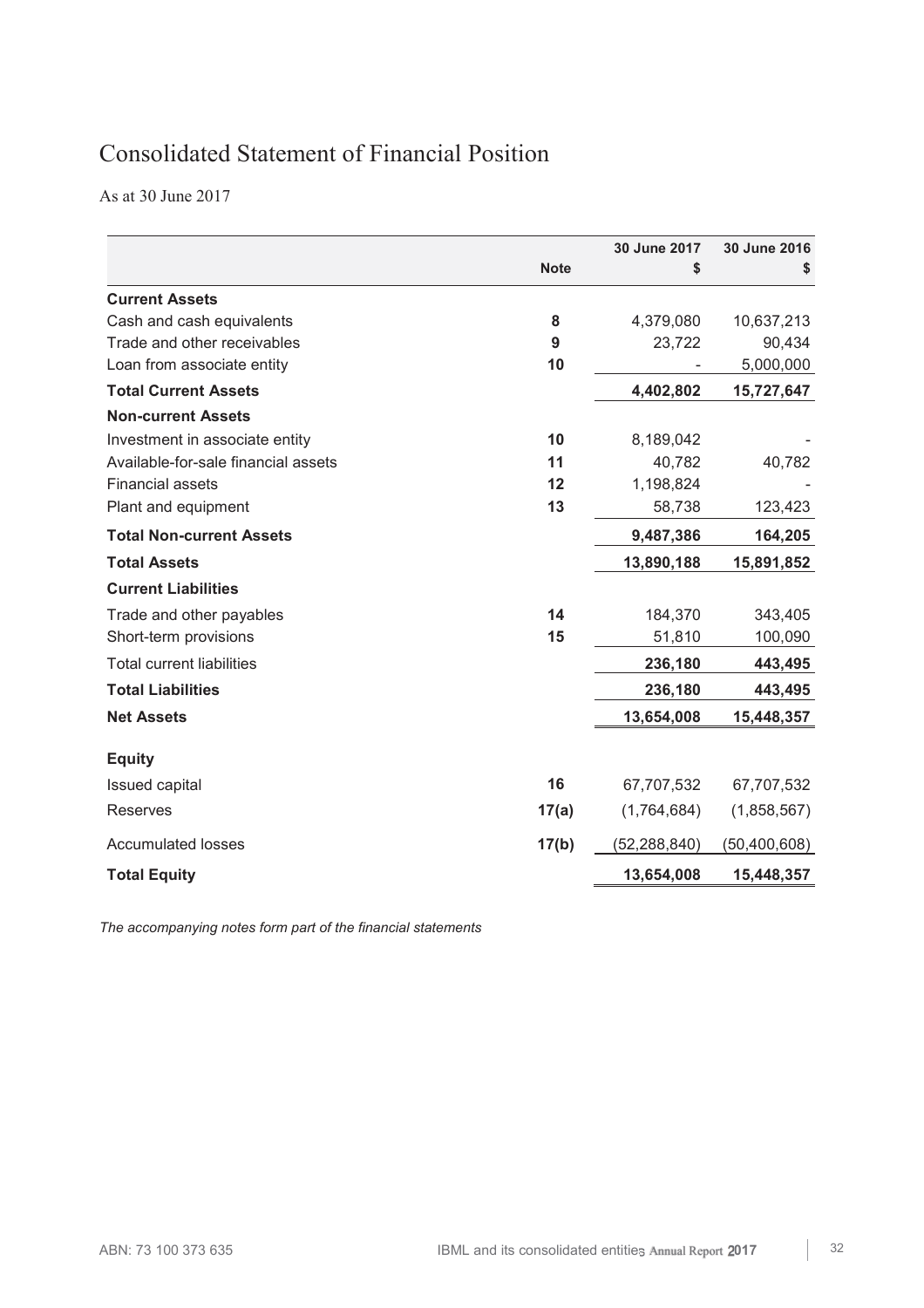## Consolidated Statement of Changes in Equity

For the Year Ended 30 June 2017

## **Consolidated Group**

|                                                   | Share<br>Capital<br>\$ | Accumulated<br>Losses<br>\$ | Foreign<br>Exchange<br>Transaction<br>Reserve<br>\$ | <b>Total Equity</b><br>\$ |
|---------------------------------------------------|------------------------|-----------------------------|-----------------------------------------------------|---------------------------|
| Balance at 1 July 2015                            | 67,707,532             | (47,620,726)                | (1, 223, 320)                                       | 18,863,486                |
| Loss for the year                                 |                        | (2,779,882)                 |                                                     | (2,779,882)               |
| Other comprehensive income                        |                        |                             | (635,247)                                           | (635, 247)                |
| Total comprehensive (loss)/income for<br>the year |                        | (2,779,882)                 | (635,247)                                           | (3, 415, 129)             |
| Balance at 30 June 2016                           | 67,707,532             | (50, 400, 608)              | (1,858,567)                                         | 15,448,357                |
| <b>Balance at 1 July 2016</b>                     | 67,707,532             | (50, 400, 608)              | (1,858,567)                                         | 15,448,357                |
| Loss for the year                                 |                        | (1,888,232)                 |                                                     | (1,888,232)               |
| Other comprehensive income                        |                        |                             | 93,883                                              | 93,883                    |
| Total comprehensive (loss)/income for<br>the year |                        | (1,888,232)                 | 93,883                                              | (1,794,349)               |
| Balance at 30 June 2017                           | 67,707,532             | (52,288,840)                | (1,764,684)                                         | 13,654,008                |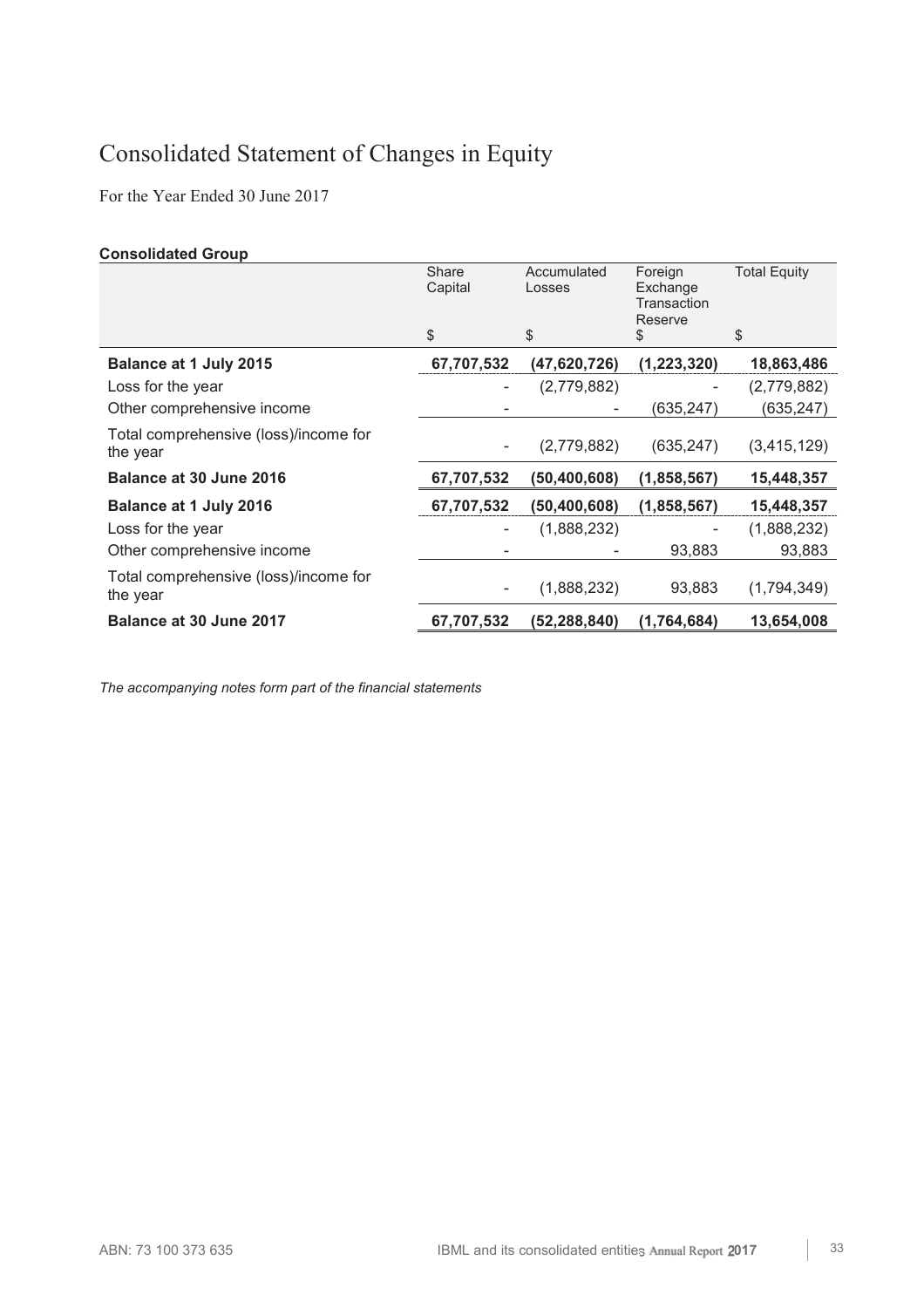## Consolidated Statement of Cash Flows

For the Year Ended 30 June 2017

|                                                             |             | 30 June 2017  | 30 June 2016 |
|-------------------------------------------------------------|-------------|---------------|--------------|
|                                                             | <b>Note</b> | S             | S.           |
| <b>CASH FLOWS FROM OPERATING ACTIVITIES</b>                 |             |               |              |
| Receipts from customers inclusive of GST collected on sales |             |               | 5,311        |
| Payments to suppliers and employees                         |             | (1, 183, 209) | (2,782,976)  |
| Payments for exploration expenditure                        |             | (319, 905)    | (1,369,182)  |
| Interest received                                           |             | 190,616       | 622,176      |
| Net cash (outflow) from operating activities                | 25          | (1,312,498)   | (3,524,671)  |
| <b>CASH FLOWS FROM INVESTING ACTIVITIES</b>                 |             |               |              |
| Purchase of plant and equipment                             |             |               | (2, 185)     |
| Proceeds from the sale of plant and equipment               |             | 37,485        | 28,987       |
| Proceeds from the sale of investments                       |             | 16,880        |              |
| Loan repayment by joint venture                             |             |               | 4,439        |
| Investment in associate entity                              |             | (5,000,000)   | (5,000,000)  |
| Net cash (outflow) from investing activities                |             | (4,945,635)   | (4,968,759)  |
| <b>CASH FLOWS FROM FINANCING ACTIVITIES</b>                 |             |               |              |
| Net inflow from financing activities                        |             |               |              |
| Net (decrease) in cash held                                 |             | (6, 258, 133) | (8,493,430)  |
| Cash at the beginning of the financial year                 |             | 10,637,213    | 19,130,643   |
| Cash at the end of the financial year                       | 8           | 4,379,080     | 10,637,213   |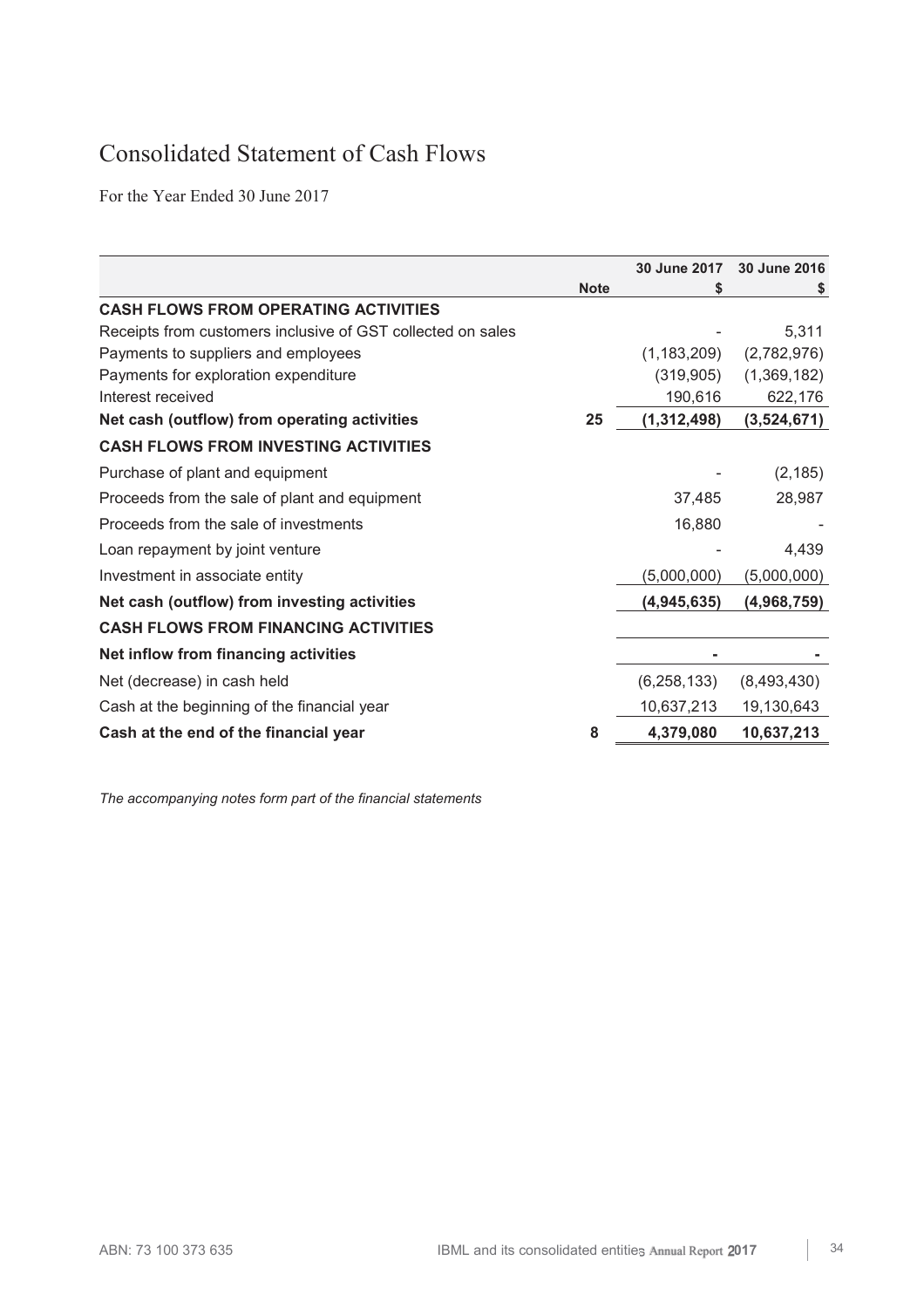## **NOTE 1: SUMMARY OF SIGNIFICANT ACCOUNTING POLICIES**

These general purpose financial statements have been prepared in accordance with the Corporations Act 2001, Australian Accounting Standards and Interpretations of the Australian Accounting Standards Board and International Financial Reporting Standards as issued by the International Accounting Standards Board. The Group is a for-profit entity for financial reporting purposes under Australian Accounting Standards. Material accounting policies adopted in the preparation of these financial statements are presented below and have been consistently applied unless stated otherwise.

## **(a) Principles of consolidation**

The consolidated financial statements incorporate all of the assets, liabilities and results of the parent International Base Metals Limited and all of the subsidiaries. Subsidiaries are entities the parent controls. The parent controls an entity when it is exposed to, or has rights to, variable returns from its involvement with the entity and has the ability to affect those returns through its power over the entity. A list of the subsidiaries is provided in Note 24.

The assets, liabilities and results of all subsidiaries are fully consolidated into the financial statements of the Group from the date on which control is obtained by the Group. The consolidation of a subsidiary is discontinued from the date that control ceases. Intercompany transactions, balances and unrealised gains or losses on transactions between group entities are fully eliminated on consolidation. Accounting policies of subsidiaries have been changed and adjustments made where necessary to ensure uniformity of the accounting policies adopted by the Group.

Equity interests in a subsidiary not attributable, directly or indirectly, to the Group are presented as "noncontrolling interests". The Group initially recognises non-controlling interests that are present ownership interests in subsidiaries and are entitled to a proportionate share of the subsidiary's net assets on liquidation at either fair value or at the non-controlling interests' proportionate share of the subsidiary's net assets. Subsequent to initial recognition, non-controlling interests are attributed their share of profit or loss and each component of other comprehensive income. Non-controlling interests are shown separately within the equity section of the statement of financial position and statement of comprehensive income.

### **(b) Financial report prepared on a going concern basis**

The financial statements have been prepared on the going concern basis of accounting, which assumes the continuity of normal business activities and the realisation of assets and settlement of liabilities in the ordinary course of business and at the amounts stated in the financial report.

The net loss after income tax for the consolidated entity for the year ended 30 June 2017 was \$1,888,232 (2016:\$2,779,882).

The Directors nevertheless believe that it is appropriate to prepare the financial report on a going concern basis because

- **(i)** the Group had \$4,379,080 (2016: \$10,637,213) cash on hand at 30 June 2017 and positive net assets of \$13,778,395 (2016:\$15,448,357).
- **(ii)** the Company has invested \$10 million in Macquarie Gold Limited (MGA) for a 40% interest in this entity;
- **(iii)** the Company expects to receive dividend income from the investment in MGL once production commences;
- **(iv)** the Company has an offer to purchase 10% equity in its fully owned subsidiary Craton for N\$50 million with N\$10 payable upfront and the remaining N\$40 million payable at project development milestones;
- **(v)** the Company is expected to require additional funds for the development of an oxide copper mining operation at the Omitiomire project and for working capital purposes including resource drilling and additional drilling on other targets. To fund this expenditure the Board is planning capital raising and other fund raising as required.

## **(c) Investments in Associates**

 Associates are all entities over which the group has the ability to assert significant influence but not control or joint control. This is generally the case where the group holds between 20% and 50% of the voting rights. Investments in associates are accounted for using the equity method of accounting (see (d) below), after initially being recognised at cost.

## **(d) Interests in Joint Arrangements**

 Under AASB 11 Joint Arrangements investments in joint arrangements are classified as either joint operations or joint ventures. The classification depends on the contractual rights and obligations of each investor, rather than the legal structure of the joint arrangement. International Base Metals Limited has a joint venture.

 Interests in joint ventures are accounted for using the equity method (see (iv) below), after initially being recognised at cost in the consolidated balance sheet.

#### **Equity method**

 Under the equity method of accounting, the investments are initially recognised at cost and adjusted thereafter to recognise the group's share of the post-acquisition profits or losses of the investee in profit or loss, and the group's share of movements in other comprehensive income of the investee in other comprehensive income. Dividends received or receivable from associates and joint ventures are recognised as a reduction in the carrying amount of the investment.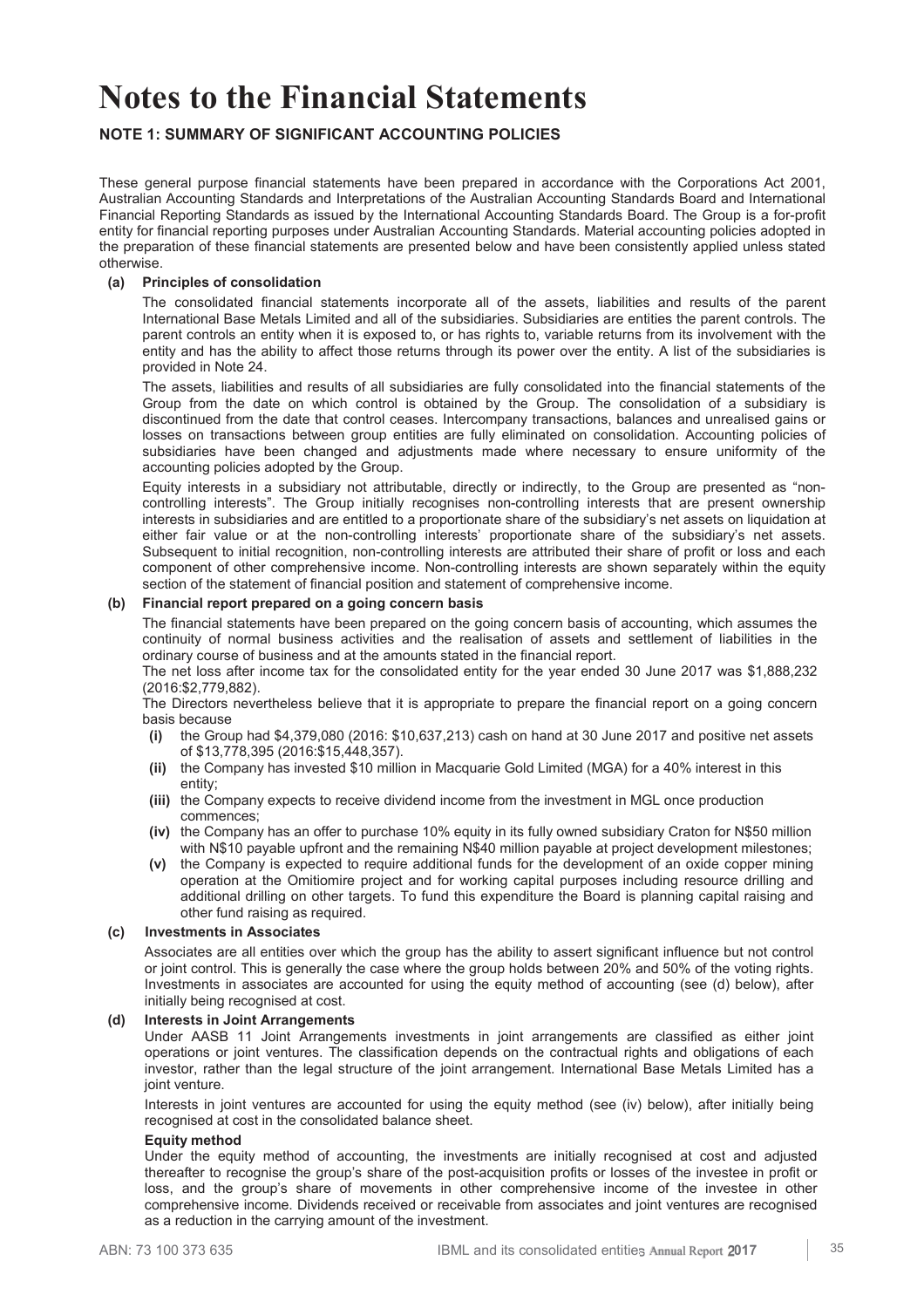## **NOTE 1: SUMMARY OF SIGNIFICANT ACCOUNTING POLICIES (continued)**

 When the group's share of losses in an equity-accounted investment equals or exceeds its interest in the entity, including any other unsecured long-term receivables, the group does not recognise further losses, unless it has incurred obligations or made payments on behalf of the other entity.

 Unrealised gains on transactions between the group and its associates and joint ventures are eliminated to the extent of the group's interest in these entities. Unrealised losses are also eliminated unless the transaction provides evidence of an impairment of the asset transferred. Accounting policies of equity accounted investees have been changed where necessary to ensure consistency with the policies adopted by the group.

 The group treats transactions with non-controlling interests that do not result in a loss of control as transactions with equity owners of the group. A change in ownership interest results in an adjustment between the carrying amounts of the controlling and non-controlling interests to reflect their relative interests in the subsidiary. Any difference between the amount of the adjustment to non-controlling interests and any consideration paid or received is recognised in a separate reserve within equity attributable to owners of International Base Metals Limited.

#### **Changes in ownership interests**

 When the group ceases to have control, joint control or significant influence, any retained interest in the entity is remeasured to its fair value with the change in carrying amount recognised in profit or loss. This fair value becomes the initial carrying amount for the purposes of subsequently accounting for the retained interest as an associate, joint venture or financial asset. In addition, any amounts previously recognised in other comprehensive income in respect of that entity are accounted for as if the group had directly disposed of the related assets or liabilities. This may mean that amounts previously recognised in other comprehensive income are reclassified to profit or loss.

If the ownership interest in a joint venture or an associate is reduced but joint control or significant influence is retained, only a proportionate share of the amounts previously recognised in other comprehensive income are reclassified to profit or loss where appropriate.

## **(e) Segment reporting**

Operating segments are reported in a manner consistent with the internal reporting provided to the chief operating decision makers. The chief operating decision maker, who are responsible for allocating resources and assessing performance of the operating segments, have been identified as the Board of Directors of International Base Metals Limited.

#### **(f) Foreign currency translation**

#### **(i) Functional and presentation currency**

Items included in the financial statements of each of the Group's entities are measured using the currency of the primary economic environment in which the entity operates ('the functional currency'). The consolidated financial statements are presented in Australian dollars, which is International Base Metals Limited's functional and presentation currency.

#### **(ii) Transactions and balance**

Foreign currency transactions are translated into the functional currency using the exchange rates prevailing at the dates of the transactions. Foreign exchange gains and losses resulting from the settlement of such transactions and from the translation at year end exchange rates of monetary assets and liabilities denominated in foreign currencies are recognised in profit or loss.

Translation differences on financial assets and liabilities carried at fair value are reported as part of the fair value gain or loss. Translation differences on non-monetary financial assets and liabilities such as equities held at fair value through profit or loss are recognised in profit or loss as part of the fair value gain or loss.

#### **(iii) Group companies**

The results and financial position of all the group entities (none of which has the currency of a hyperinflationary economy) that have a functional currency different from the presentation currency are translated into the presentation currency as follows:

- **-** assets and liabilities for each statement of financial position presented are translated at the closing rate at the date of that statement of financial position;
- income and expenses for each income statement and statement of comprehensive income are translated at average exchange rates (unless this is not a reasonable approximation of the cumulative effect of the rates prevailing on the transaction dates, in which case income and expenses are translated at the dates of the transactions); and
- All resulting exchange differences are recognised in other comprehensive income.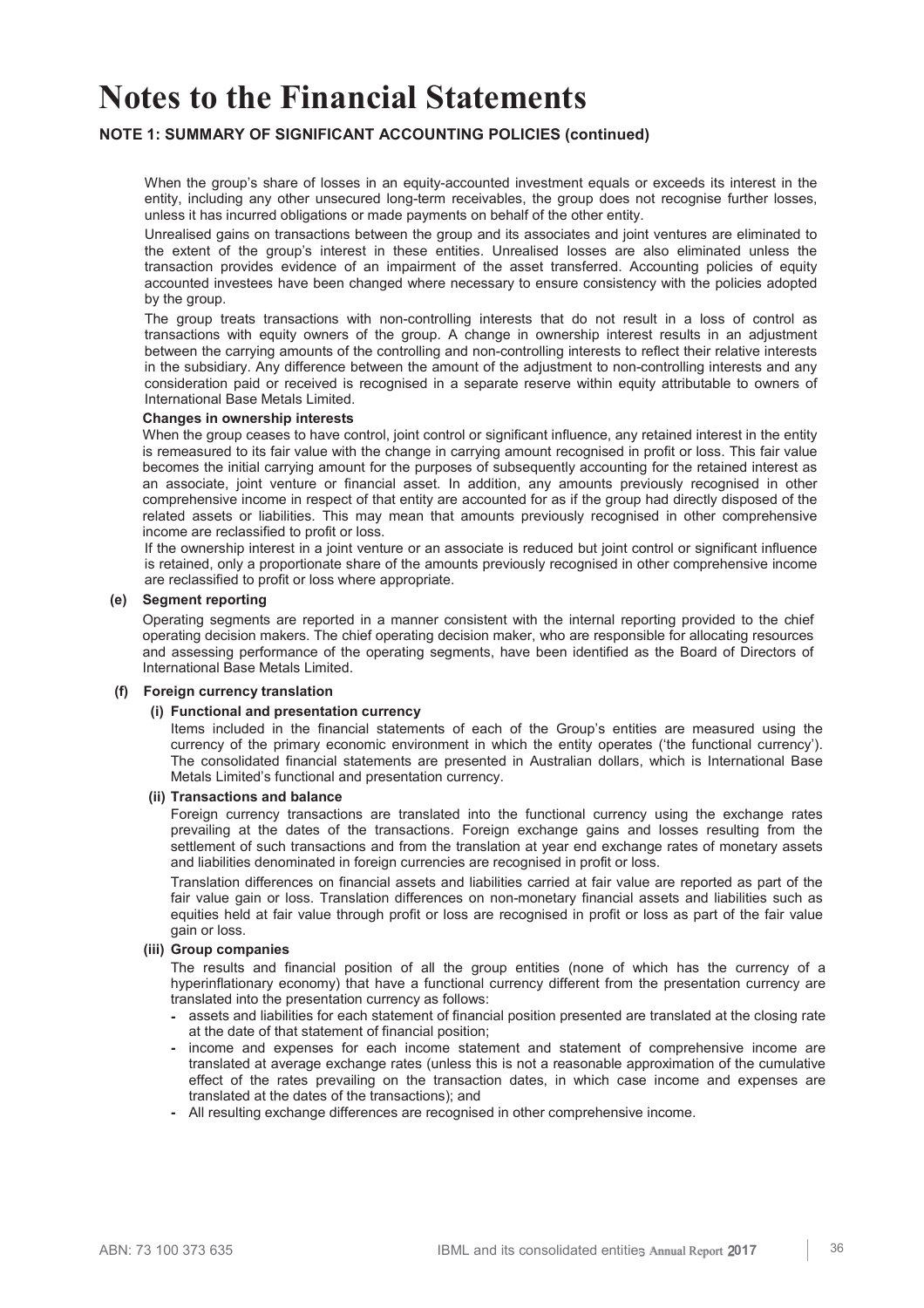## **NOTE 1: SUMMARY OF SIGNIFICANT ACCOUNTING POLICIES (continued)**

On consolidation, exchange differences arising from the translation of any net investment in foreign entities, and of borrowings and other financial instruments designated as hedges of such investments, are recognised in other comprehensive income. When a foreign operation is sold or any borrowings forming part of the net investment are repaid, a proportionate share of such exchange differences is reclassified to profit or loss, as part of the gain or loss on sale where applicable.

## **(g) Revenue Recognition**

Revenue is measured at the fair value of the consideration received or receivable after taking into account any trade discounts and volume rebates allowed. When the inflow of consideration is deferred, it is treated as the provision of financing and is discounted at a rate of interest that is generally accepted in the market for similar arrangements. The difference between the amount initially recognised and the amount ultimately received is interest revenue

Revenue recognition relating to the provision of services is determined with reference to the stage of completion of the transaction at the end of the reporting period, where outcome of the contract can be estimated reliably. Stage of completion is determined with reference to the services performed to date as a percentage of total anticipated services to be performed. Where the outcome cannot be estimated reliably, revenue is recognised only to the extent that related expenditure is recoverable

All Australian revenue is stated net of the amount of goods and services tax (GST) and Namibian revenue net of VAT.

#### **Interest income**

 Interest income is recognised using the effective interest method. When a receivable is impaired, the group reduces the carrying amount to its recoverable amount, being the estimated future cash flow discounted at the original effective interest rate of the instrument, and continues unwinding the discount as interest income. Interest income on impaired loans is recognised using the original effective interest rate.

### **(h) Income tax**

The charge for current income tax expense is based on the profit for the year adjusted for any nonassessable or disallowed items. It is calculated using the tax rates that have been enacted or are substantially enacted at the end of the reporting period based on the applicable income tax rates for each jurisdiction where the Company and its subsidiaries operate and generate income.

Deferred tax is accounted for using the liability method in respect of temporary differences arising between the tax bases of assets and liabilities and their carrying amounts in the financial statements. No deferred income tax will be recognised from the initial recognition of an asset or liability, excluding a business combination, where there is no effect on accounting or taxable profit or loss.

Deferred tax is calculated at the tax rates that are expected to apply to the period when the asset is realised or liability is settled. Deferred tax is credited in profit or loss except where it relates to items that may be credited directly to equity, in which case the deferred tax is adjusted directly against equity.

International Base Metals Limited and its wholly owned Australian controlled entities have not implemented the tax consolidation legislation.

Deferred income tax assets are recognised to the extent that it is probable that future taxable profits will be available against which deductible temporary difference can be utilised.

The amount of benefits brought to account or which may be realised in the future is based on the assumption that no adverse change will occur in income taxation legislation and the anticipation that the consolidated group will derive sufficient future assessable income to enable the benefit to be realised and comply with the conditions of deductibility imposed by law.

## **(i) Exploration and development expenditure**

All exploration, evaluation and development expenditure on all the Company's exploration tenements is expensed as incurred. Directors believe this treatment where expenditure is expensed rather than capitalised is more relevant with understanding the Company's financial position, complies fully with AASB 6 and is cash flow neutral.

#### **(j) Impairment of assets**

Goodwill and intangible assets that have an indefinite useful life are not subject to amortisation and are tested annually for impairment or more frequently if events or changes in circumstances indicate that they might be impaired. Other assets are tested for impairment whenever events or changes in circumstances indicate that the carrying amount may not be recoverable. An impairment loss is recognised for the amount by which the asset's carrying amount exceeds its recoverable amount. The recoverable amount is the higher of an asset's fair value less costs to sell and value in use.

For the purposes of assessing impairment, assets are grouped at the lowest levels for which there are separately identifiable cash inflows which are largely independent of the cash inflows from other assets or groups of assets (cash-generating units). Non-financial assets other than goodwill that suffered impairment are reviewed for possible reversal of the impairment at each reporting date.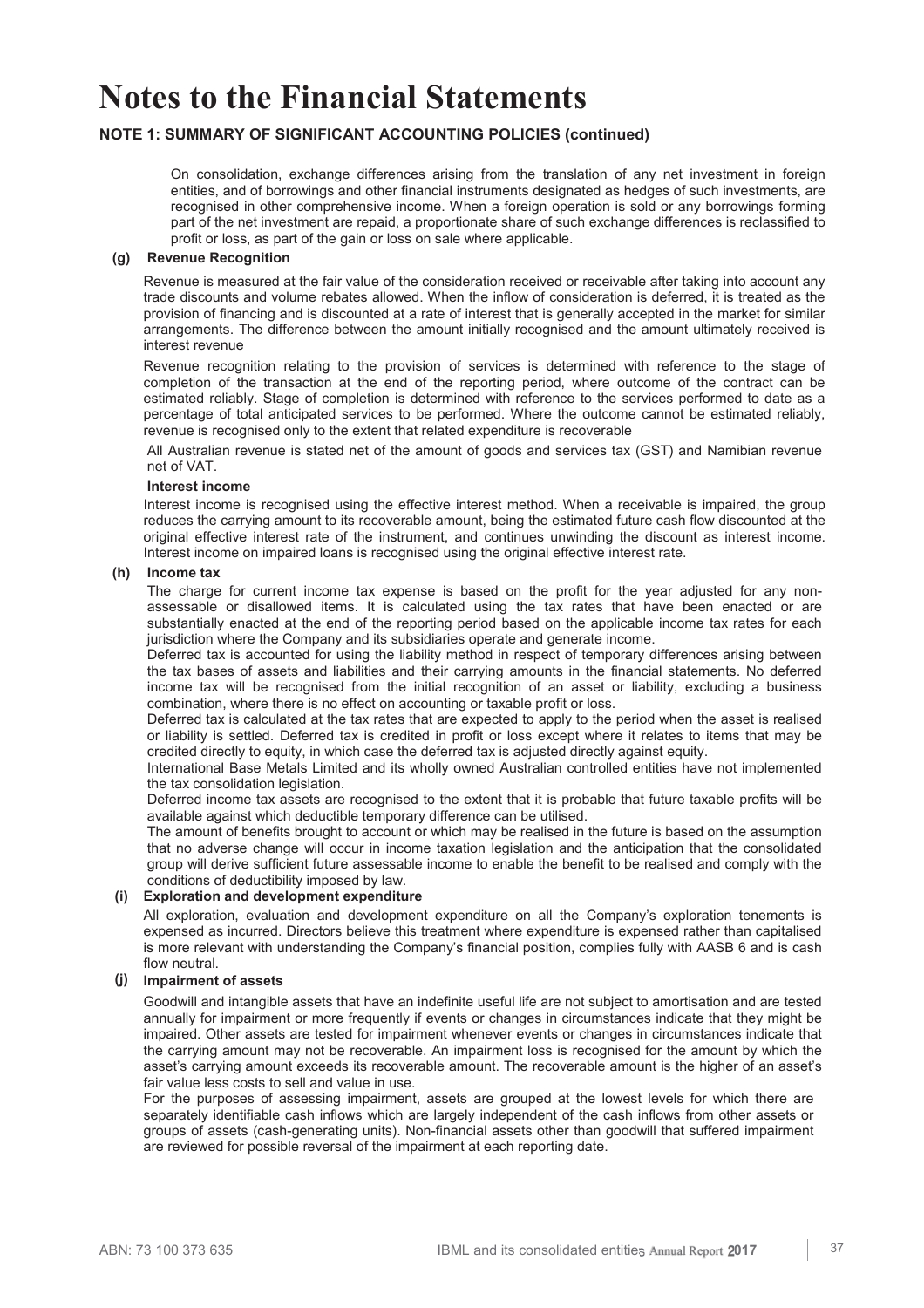## **NOTE 1: SUMMARY OF SIGNIFICANT ACCOUNTING POLICIES (continued)**

### **(k) Cash and cash equivalents**

Cash and cash equivalents include cash on hand, deposits held at call with banks, other short-term highly liquid investments with original maturities of twelve months or less, and bank overdrafts. Bank overdrafts are shown with short-term borrowings in current liabilities.

### **(l) Trade receivables**

Trade receivables are recognised initially at fair value and subsequently measured at amortised cost using the effective interest method, less provision for impairment. Trade receivables are generally due for settlement within 30 days. They are presented as current assets unless collection is not expected for more than 12 months after the reporting date.

Collectability of trade receivables is reviewed on an ongoing basis. Debts which are known to be uncollectible are written off by reducing the carrying amount directly. An allowance account (provision for impairment of trade receivables) is used when there is objective evidence that the group will not be able to collect all amounts due according to the original terms of the receivables. The amount of the impairment loss is recognised in profit or loss within other expenses. When a trade receivable for which an impairment allowance had been recognised becomes uncollectible in a subsequent period, it is written off against the allowance account. Subsequent recoveries of amounts previously written off are credited against other expenses in profit or loss.

## **(m) Investments and other financial assets**

### **Loans and receivables**

Loans and receivables are non-derivative financial assets with fixed or determinable payments that are not quoted in an active market. They are included in current assets, except for those with maturities greater than 12 months after the reporting date which are classified as non-current assets. Loan to subsidiaries are classified as non-current receivables.

### **Held-to-maturity investments**

Held-to-maturity investments are non-derivative financial assets that have fixed maturities and fixed or determinable payments, and it is the Group's intention to hold these investments to maturity. They are subsequently measured at amortised cost. Gains or losses are recognised in profit or loss through the amortisation process and when the financial asset is derecognised.

#### **Available-for-sale financial assets**

 The Group classifies its investments as available-for-sale assets, which comprise of marketable securities. They are included in non-current assets unless management intends to dispose of the investments within twelve months of the end of the reporting period.

Such investments are stated at fair value, with any resultant gain or loss recognised directly in Other Comprehensive Income. When these investments are derecognised, the cumulative gain or loss previously recognised directly in equity is recognised in profit or loss.

The fair value of financial instruments classified as available-for-sale is the quoted bid price at the balance date.

Financial instruments classified as available-for-sale investments are recognised/derecognised by the entity on the date it commits to purchase/sell the investments.

#### **Impairment**

At each reporting date, the group assesses whether there is objective evidence that a financial instrument has been impaired, in the case of available-for-sale financial instruments, a prolonged decline in the value of the instrument is considered to determine whether an impairment has arisen. Impairment losses are recognised in profit or loss.

### **Fair value**

 Fair value is determined based on current bid prices for all quoted investments. Valuation techniques are applied to determine the fair value for all unlisted securities, including recent arm's length transactions, reference to similar instruments and option pricing models.

Subsequent costs are included in the asset's carrying amount or recognised as a separate asset, as appropriate, only when it is probable that future economic benefits associated with the items will flow to the group and the cost of the item can be measured reliably. All other repairs and maintenance are recognised in profit or loss during the financial period in which they are incurred.

## **(n) Property, plant and equipment**

Each class of property, plant and equipment is carried at cost or fair value less, where applicable, any accumulated depreciation and impairment losses.

The carrying amount of property, plant and equipment is reviewed annually by Directors to ensure it is not in excess of the recoverable amount from these assets. The recoverable amount is assessed on the basis of the expected net cash flows that will be received from the assets employment and subsequent disposal. The expected net cash flows have been discounted to their present values in determining recoverable amounts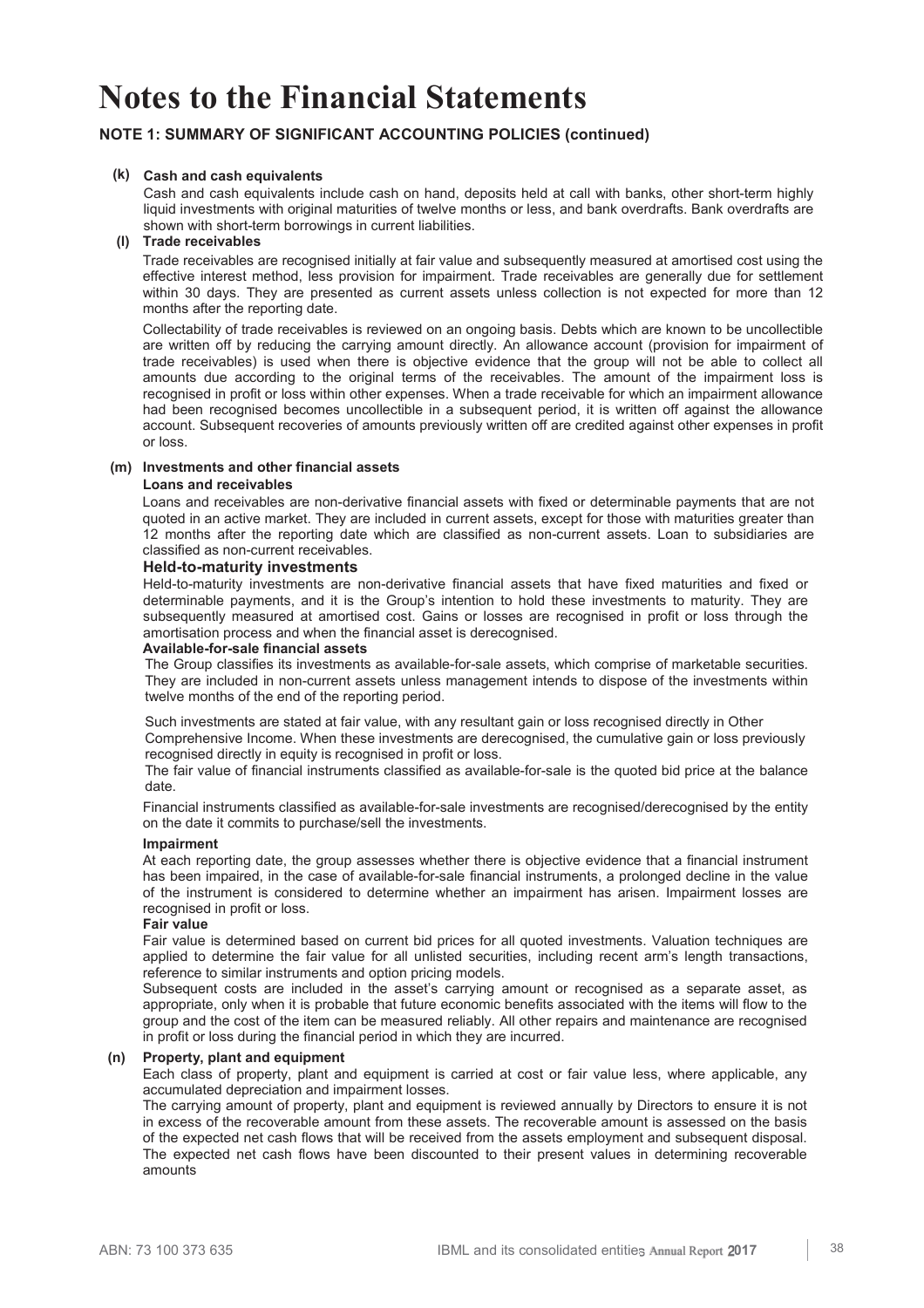## **NOTE 1: SUMMARY OF SIGNIFICANT ACCOUNTING POLICIES (continued)**

Indication that those assets have been impaired. If such an indication exists, the recoverable amount of the assets, being the higher of the asset's fair value less costs to sell and value is use is compared to the asset's carrying value. Any excess of the asset's carrying value over its recoverable amount is recognised in profit or loss

#### **Depreciation**

Land and buildings are recognised at fair value based on periodic valuations by external independent valuers, less subsequent depreciation for buildings. A revaluation surplus is credited to other reserves in shareholders' equity. All other property, plant and equipment is recognised at historical cost less depreciation.

Depreciation is calculated using the straight-line method to allocate their cost or revalued amounts, net of their residual values, over their estimated useful lives or, in the case of leasehold improvements and certain leased plant and equipment, the shorter lease term as follows:

| Office equipment           | 4 years |
|----------------------------|---------|
| Furniture & fitting        | 5 years |
| <b>Plant and Equipment</b> | 5 years |
| Motor vehicles             | 4 years |
| Computer equipment         | 4 years |

 The assets' residual values and useful lives are reviewed, and adjusted if appropriate, at each reporting date.

An asset's carrying amount is written down immediately to its recoverable amount if the asset's carrying amount is greater than its estimated recoverable amount.

Gains and losses on disposals are determined by comparing proceeds with carrying amounts. These gains and losses are recognised in profit or loss. When re-valued assets are sold, amounts included in the revaluation reserve relating to those assets are transferred to retained earnings.

#### **(o) Trade and other payables**

These amounts represent liabilities for goods and services provided to the group prior to the end of financial year which are unpaid. The amounts are unsecured and are usually paid within 30 days of recognition. Trade and other payables are presented as current liabilities unless payment is not due within 12 months after the reporting period. They are recognised initially at their fair value and subsequently measured at amortised cost using the effective interest method.

### **(p) Provisions**

Provisions are recognised when the group has a legal or constructive obligation, as a result of past events, for which it is probable that an outflow of economic benefits will result and that outflow can be reliably measured. Provisions are measured at management's best estimate of the expenditure required to settle the present obligation at the reporting date.

The difference between the carrying amount of a financial liability that has been extinguished or transferred to another party and the consideration paid, including any non-cash assets transferred or liabilities assumed, is recognised in other income or finance cost.

Borrowings are classified as current liabilities unless the Group has an unconditional right to defer settlement of the liability for at least 12 months after the reporting date

### **(q) Employee benefits**

#### **Short-term obligations**

Liabilities for wages and salaries, including non-monetary benefits, annual leave and accumulating sick leave expected to be settled within 12 months after the end of the period in which the employees render the related service are recognised in respect of employees' services up to the end of the reporting period and are measured at the amounts expected to be paid when the liabilities are settled. The liability for annual leave is recognised in the provision for employee benefits. All other short-term employee benefit obligations are presented as payables.

Liabilities for wages and salaries, including non-monetary benefits and annual leave expected to be settled within 12 months of the reporting date are recognised in current provisions in respect of employees' services up to the reporting date and are measured at the amounts expected to be paid when the liabilities are settled.

#### **(r) Contributed equity**

Ordinary shares are classified as equity. Incremental costs directly attributable to the issue of new shares or options are shown in equity as a deduction, net of tax, from the proceeds. Incremental costs directly attributable to the issue of new shares or options for the acquisition of a business are not included in the cost of the acquisition as part of the purchase consideration.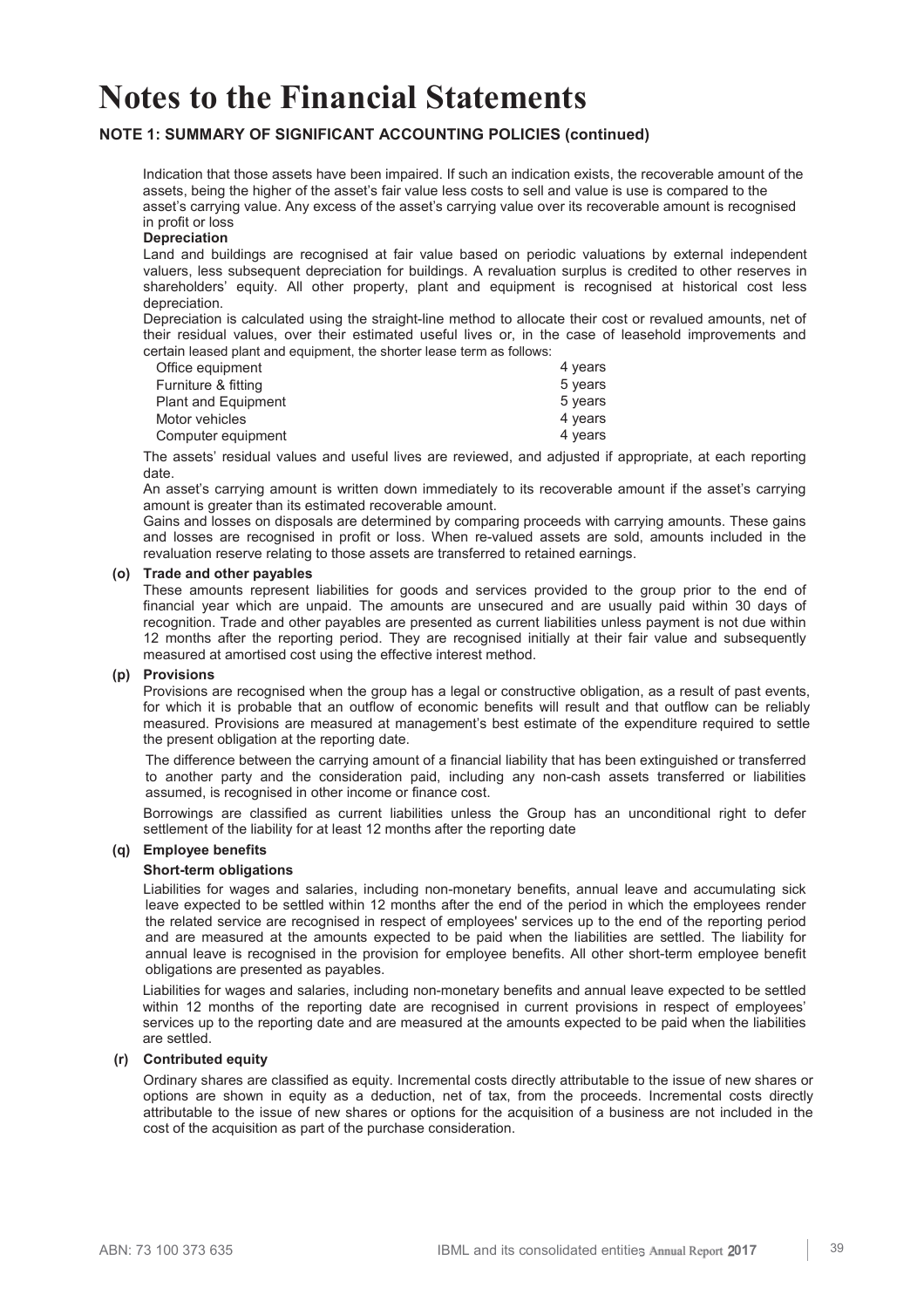## **NOTE 1: SUMMARY OF SIGNIFICANT ACCOUNTING POLICIES (continued)**

### **(s) Earnings per share**

*(i) Basic earnings per share* 

Basic earnings per share is calculated by dividing:

- the profit attributable to equity holders of the Group, excluding any costs of servicing equity other than ordinary shares;
- by the weighted average number of ordinary shares outstanding during the financial year, adjusted for bonus elements in ordinary shares issued during the year.

### *(ii) Diluted earnings per share*

 Diluted earnings per share adjusts the figures used in the determination of basic earnings per share to take into account:

- the after income tax effect of interest and other financing costs associated with dilutive potential ordinary shares; and
- the weighted average number of additional ordinary shares that would have been outstanding assuming the conversion of all dilutive potential ordinary shares.

### **(t) Goods and services tax and VAT**

Revenues, expenses and assets are recognised net of the amount of goods and services tax (GST) or value added tax (VAT), except, where the amount of GST incurred is not recoverable from the Australian Tax Office or VAT is not recoverable from the Namibian Tax Office. In these circumstances the GST/VAT is recognised as part of the cost of acquisition of the asset or as part of an item of expense.

 Receivables and payables are shown inclusive of GST/VAT. The net amount of GST/VAT recoverable from, or payable to, the taxation authorities is included with other receivables or payables.

 Cash flows are included in the statement of cash flows on a gross basis except for the GST/VAT component of cash flows arising from investing and financing activities which are disclosed as operating cash flows.

#### **(u) Derivative Financial Instruments**

 Derivatives are initially recognised at fair value on the date a derivative contract is entered into and are subsequently remeasured to their fair value at each reporting date. The accounting for subsequent changes in fair value depends on whether the derivative is designated as a hedging instrument, and if so, the nature of the item being hedged. Derivatives are classified as current or non-current depending on the expected period of realisation.

## **(v) Critical accounting estimates and judgements**

 The preparation of financial statements requires the use of certain critical accounting estimates. It also requires management to exercise its judgement in the process of applying the group's accounting policies. The areas involving a higher degree of judgement or complexity, or areas where assumptions and estimates are significant to the financial statements.

The Directors evaluate estimates and judgements incorporated into the financial report based on historical knowledge and best available current information. Estimates assume a reasonable expectation of future events and are based on current trends and economic data, obtained both externally and within the group.

#### **Key estimates – Impairment**

The group assesses impairment at each reporting date by evaluating conditions specific to the group that may lead to impairment of assets. Where an impairment trigger exists, the recoverable amount of the asset is determined using the fair value less disposal costs or value in use approach, whichever is more appropriate for the underlying asset.

## **Impairment of other receivables**

At 30 June 2017 \$23,509,189 (2016: \$23,948,918) owing by controlled entities was impaired with a reversal of the previous impairment by \$434,685 provided in previous years (2016: \$3,727,101). Refer to Note 17(b).

The amount owing by de-registered subsidiaries Maranoa Resources Pty Limited, Endolithic Resources Pty Ltd and Craton Property Holdings Pty Ltd totalling \$1,889,702 has been fully impaired in the books of the parent and the debts forgiven in the books of the subsidiaries.

#### **Impairment of available-for-sale financial assets**

The Directors have reviewed the fair value of the group's available-for-sale financial assets at balance date, the fair value has not changed compared with the previous closing price of the securities on the ASX.

#### **Key judgements – Income tax**

The Group principal activity at this stage of its development is mineral exploration without an income stream. The Group has therefore decided not to recognise deferred tax assets relating to carried forward tax loses to the extent that there are insufficient taxable temporary differences (deferred tax liabilities) relating to the same taxation authority and the same subsidiary against which the unused tax losses can be utilised.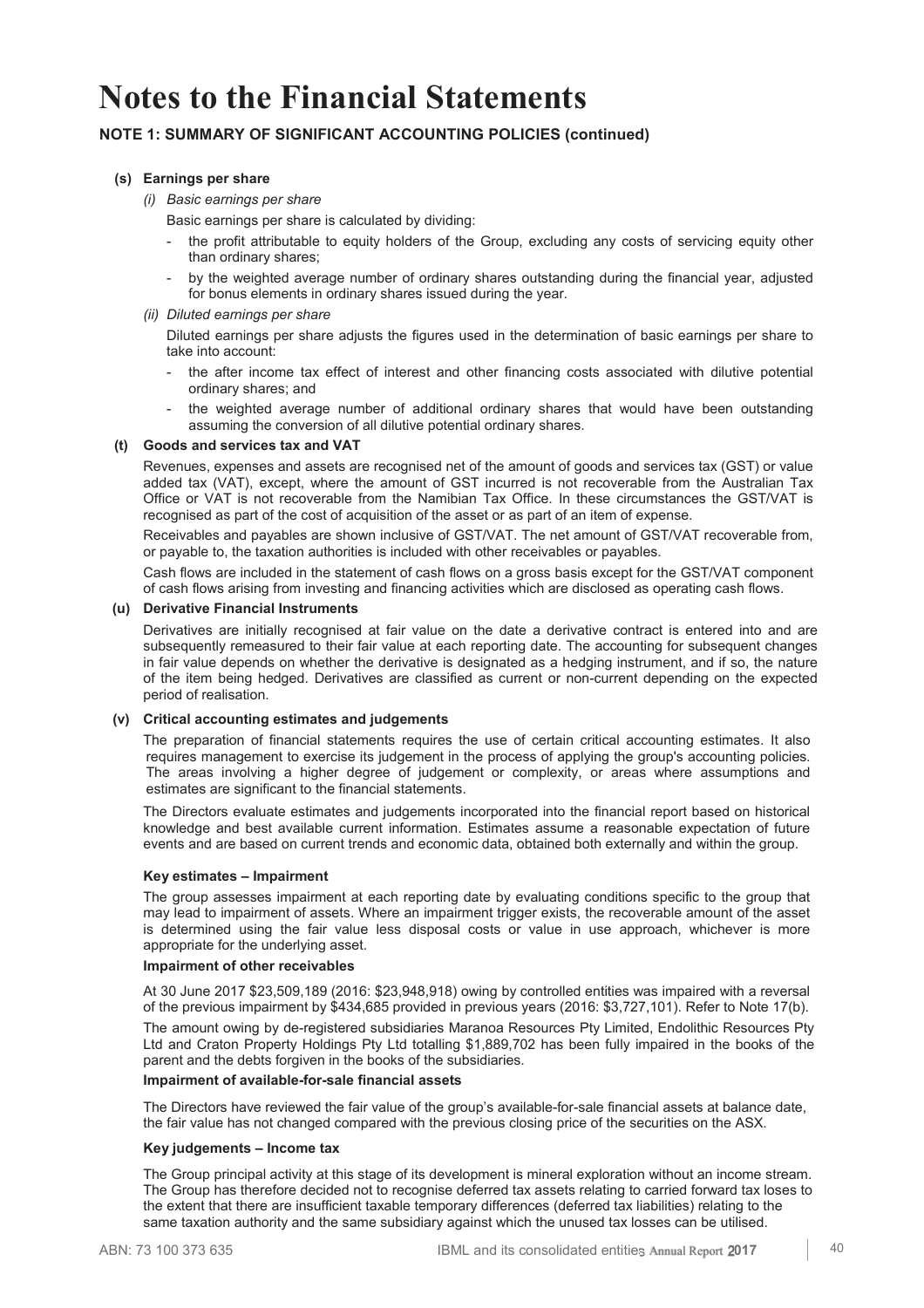## **NOTE 1: SUMMARY OF SIGNIFICANT ACCOUNTING POLICIES (continued)**

### **Key judgements – MGL Convertible Note**

The MGL investment has been accounted for as Investment in an Associate. While the Company has MGL Board representation it does not have control with 40% equity.

The investment in MGL has been considered for impairment and a decision made by Directors that no provision for impairment should be made.

#### **Key judgements – exploration expenses**

The Directors have elected to expense rather than capitalise all expenditure on exploration, evaluation and development on all the Company's exploration as it is incurred. Directors believe this treatment when expenditure is expensed rather than capitalised is more relevant with understanding the Company's financial position, complies fully with AASB 6 and is cash flow neutral. Refer Note 1(j). **Key judgements –Fair Value of derivative financial instruments**

Management uses valuation techniques to determine the fair value of financial instruments (where active market quotes are not available). This involves developing estimates and assumptions consistent with how market participants would price the instrument. Management bases its assumptions on observable data as far as possible but this is not always available. In that case management uses the best information available.

#### **(w) Parent entity financial information**

The financial information for the parent entity, International Base Metals Limited, disclosed in Note 17 has been prepared on the same basis as the consolidated financial statements, except as set out below,

#### *Investments in subsidiaries*

Investments in subsidiaries are accounted for at cost in the financial statements of International Base Metals Limited less any accumulated impairment.

 The carrying value of the investments in subsidiaries is assessed for impairment at each year end. Where impairment is identified, the impairment expense is recognised in profit or loss for the year.

#### **(x) New accounting standards and interpretations**

Certain new accounting standards and interpretations have been published that are not mandatory for 30 June 2017 reporting periods. The group's assessment of the impact of these new standards when adopted in future periods are discussed below:

#### *(i) AASB 9: Financial Instruments and associated Amending Standards (applicable for annual reporting periods commencing on or after 1 July 2018).*

 The Standard will be applicable retrospectively (subject to the comment on hedge accounting below) and includes revised requirements for the classification and measurement of financial instruments, revised recognition and de-recognition requirements for financial instruments and simplified requirements for hedge accounting.

 The key changes made to the Standard include certain simplifications to the classification of financial assets, simplifications to the accounting of embedded derivatives, and the irrevocable election to recognise gains and losses on investments in equity instruments that are not held for trading in other comprehensive income. AASB 9 also introduces a new model for hedge accounting that will allow greater flexibility in the ability to hedge risk, particularly with respect to hedges of non-financial items. The Group does not hedge and the new standard will have no impact.

### **(ii) AASB 15:** *Revenue from Contracts with Customers* **(applicable to annual reporting periods commencing on or after 1 July 2018).**

 When effective, this Standard will replace the current accounting requirements applicable to revenue with a single, principles-based model. Except for a limited number of exceptions, including leases, the new revenue model in AASB 15 will apply to all contracts with customers as well as non-monetary exchanges between entities in the same line of business to facilitate sales to customers and potential customers.

 The core principle of the Standard is that an entity will recognise revenue to depict the transfer of promised goods or services to customers in an amount that reflects the consideration to which the entity expects to be entitled in exchange for the goods or services.

 The transitional provisions of this Standard permit an entity to either: restate the contracts that existed in each prior period presented per AASB 108: Accounting Policies, Changes in Accounting Estimates and Errors (subject to certain practical expedients in AASB 15); or recognise the cumulative effect of retrospective application to incomplete contracts on the date of initial application. There are also enhanced disclosure requirements regarding revenue.

 The directors anticipate that the adoption of AASB 15 will have no impact on the Group's financial statements.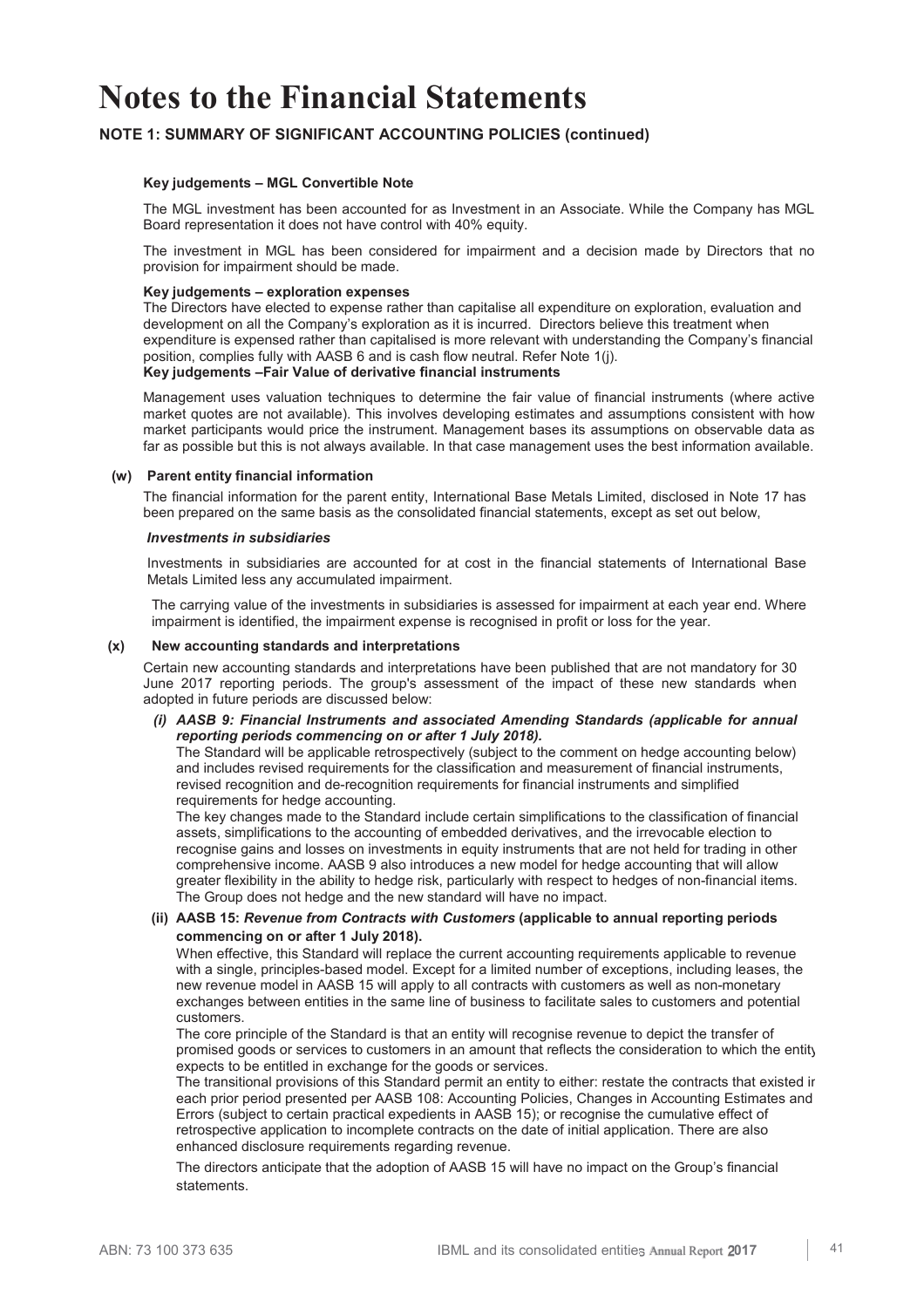## **NOTE 1: SUMMARY OF SIGNIFICANT ACCOUNTING POLICIES (continued)**

### **(iii) AASB 16: Leases (applicable to annual reporting periods commencing on or after 1 July 2019).**

 When effective, this Standard will replace the current accounting requirements applicable to leases in AASB 117: Leases and related Interpretations. AASB 16 introduces a single lessee accounting model that eliminates the requirement for leases to be classified as operating or finance leases.

The main changes introduced by the new Standard are as follows:

- recognition of a right-of-use asset and liability for all leases (excluding short-term leases with less than 12 months of tenure and leases relating to low-value assets);
- depreciation of right-of-use assets in line with AASB 116: Property, Plant and Equipment in profit or loss and unwinding of the liability in principal and interest components;
- inclusion of variable lease payments that depend on an index or a rate in the initial measurement of the lease liability using the index or rate at the commencement date;
- application of a practical expedient to permit a lessee to elect not to separate non-lease components and instead account for all components as a lease; and
- inclusion of additional disclosure requirements.

 The transitional provisions of AASB 16 allow a lessee to either retrospectively apply the Standard to comparatives in line with AASB 108 or recognise the cumulative effect of retrospective application as an adjustment to opening equity on the date of initial application.

 The directors anticipate that the adoption of AASB 16 will not impact the Group's financial statements as it has presently has no finance leases.

 **(v) AASB 2014-10: Amendments to Australian Accounting Standards – Sale or Contribution of Assets between an Investor and its Associate or Joint Venture (applicable to annual reporting periods beginning on or after 1 January 2018, as deferred by AASB 2015-10: Amendments to Australian Accounting Standards – Effective Date of Amendments to AASB 10 and AASB 128).** 

 This Standard amends AASB 10: Consolidated Financial Statements with regards to a parent losing control over a subsidiary that is not a "business" as defined in AASB 3 to an associate or joint venture, and requires that:

- a gain or loss (including any amounts in other comprehensive income (OCI)) be recognised only to the extent of the unrelated investor's interest in that associate or joint venture;
- the remaining gain or loss be eliminated against the carrying amount of the investment in that associate or joint venture; and
- any gain or loss from remeasuring the remaining investment in the former subsidiary at fair value also be recognised only to the extent of the unrelated investor's interest in the associate or joint venture. The remaining gain or loss should be eliminated against the carrying amount of the remaining investment.

 The application of AASB 2014-10 will result in a change in accounting policies for transactions of loss of contro over subsidiaries (involving an associate or joint venture) that are businesses per AASB 3 for which gains or losses were previously recognised only to the extent of the unrelated investor's interest.

 The transitional provisions require that the Standard should be applied prospectively to sales or contributions of subsidiaries to associates or joint ventures occurring on or after 1 January 2018. Although the directors anticipate that the adoption of AASB 2014-10 may have an impact on the Group's financial statements, it is impracticable at this stage to provide a reasonable estimate of such impact.

The Directors anticipate that the adoption of AASB 11 will not affect the Group's financial statements.

## **NOTE 2: FINANCIAL RISK MANAGEMENT**

#### **Financial Risk Management Policies**

Risk management is carried out by management under policies approved by the Board of Directors. The Group's overall risk management strategy is to ensure that financial targets are met, while minimising potential adverse effects on financial performance relating to current and future cash flow requirements.

The Group's financial instruments consist mainly of deposit with banks, accounts receivable, investments, and trade and other payables.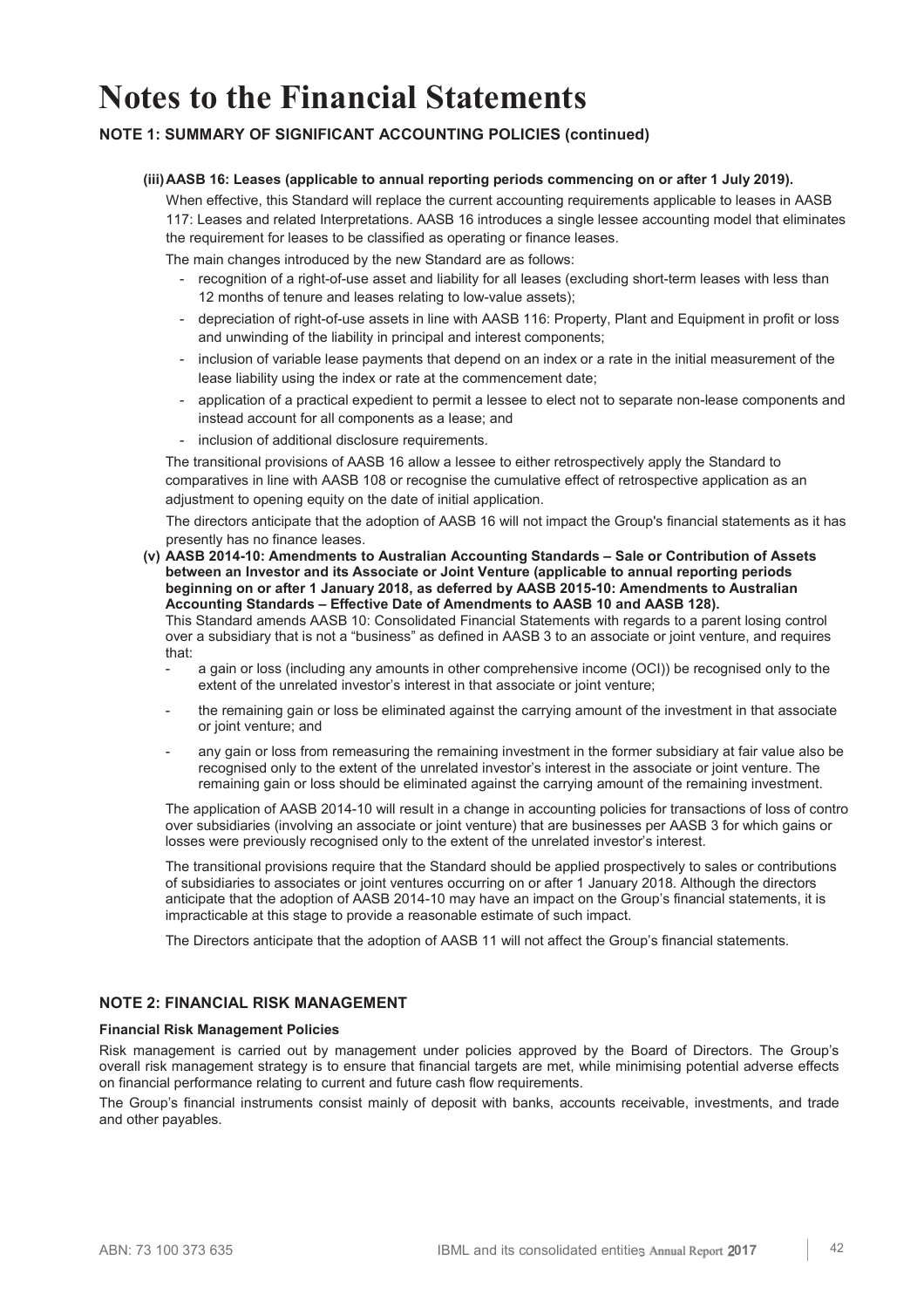## **NOTE 2: FINANCIAL RISK MANAGEMENT (continued)**

The total for each category of financial instruments, measured in accordance with AASB 139 as detailed in the accounting policies to these financial statements, are as follows:

|                                     | <b>Consolidated Group</b> |            |  |
|-------------------------------------|---------------------------|------------|--|
|                                     | 2017                      | 2016       |  |
|                                     | \$                        |            |  |
| <b>Financial Assets</b>             |                           |            |  |
| Cash and cash equivalents           | 4,379,080                 | 10,637,213 |  |
| Trade and other receivables         | 23.722                    | 90,434     |  |
| Convertible notes receivable        |                           | 5,000,000  |  |
| Available-for-sale financial assets | 40,782                    | 40,782     |  |
| Financial assets - derivative       | 1,198,824                 |            |  |
|                                     | 5,642,408                 | 15,768,429 |  |
| <b>Financial liabilities</b>        |                           |            |  |
| Trade and other payables            | 184.370                   | 343,405    |  |

### *(i) Foreign exchange risk*

The Group operates internationally and is exposed to foreign exchange risk arising from currency exposure with respect to the Namibia dollar (N\$).

Foreign exchange risk arises from future commercial transactions and recognised assets and liabilities denominated in a currency that is not the entity's functional currency.

The Group's exposure to foreign currency risk at the end of the reporting period, expressed in Namibian dollars, was as follows :

|                   | 30 June 17 | <b>30 June 16</b> |
|-------------------|------------|-------------------|
|                   | <b>N\$</b> | <b>N\$</b>        |
| Cash at bank      | 6,921,406  | 32,058,377        |
| Other receivables | 5.904      | 233,580           |
| Payables          | (157,049)  | (328,810)         |
|                   | 6,770,261  | 31,963,147        |

#### *Group sensitivity*

Based on the financial instruments held at 30 June 2017, had the Australian dollar weakened/strengthened by 10% against the Namibian dollar (N\$) with all other variables held constant, the Group's net profit before tax would have been \$75,030 higher / \$61,388 lower (2016: \$323,066 higher / \$264,326 lower than the previous year.

#### *(ii) Price risk-security prices*

The Group is exposed to equity security price risk. This arises from investments held by the Group and classified as available-for-sale financial assets representing shares held in two listed companies and one unlisted company. The Group is not exposed to commodity price risk.

The Group's investments in listed equity securities are in listed mining companies which were floated by International Base Metals Ltd.

#### *Price risk sensitivity*

The analysis of the available for sale assets (investments in equity securities) is based upon the change in the S&P/ASX Metals and Mining Index which has increased by 24.10%

|                                                                                  | 2017  | Impact on other<br>components of equity<br>2016 |
|----------------------------------------------------------------------------------|-------|-------------------------------------------------|
| S&P/ASX Metals and Mining Index – increase $24.10\%$ (2016: decrease $22.69\%$ ) | 9.827 | (9.254)                                         |

#### *(iii) Interest rate risk*

As the Group does not at the end of the reporting period have any external debt and all its liabilities are noninterest bearing, the effect on profit and equity as a result of change in the interest rate, with all other variables remaining constant is not material.

Receivables are carried at amortised cost and are therefore not subject to interest rate risk as defined in AASB 7.

The Group's interest rate risk arises from cash equivalents with variable interest rates. The average interest rate applicable during the reporting period 0.98% (2016:1.48%).

#### *Group sensitivity*

At 30 June 2017 if interest rates had increased/decreased by 50 basis points from the year end rates with all other variables held constant, the Group's net profit before tax would have been \$690 higher/lower (2016: \$2,983 higher/ lower as a result of higher/lower interest income from cash and cash equivalents.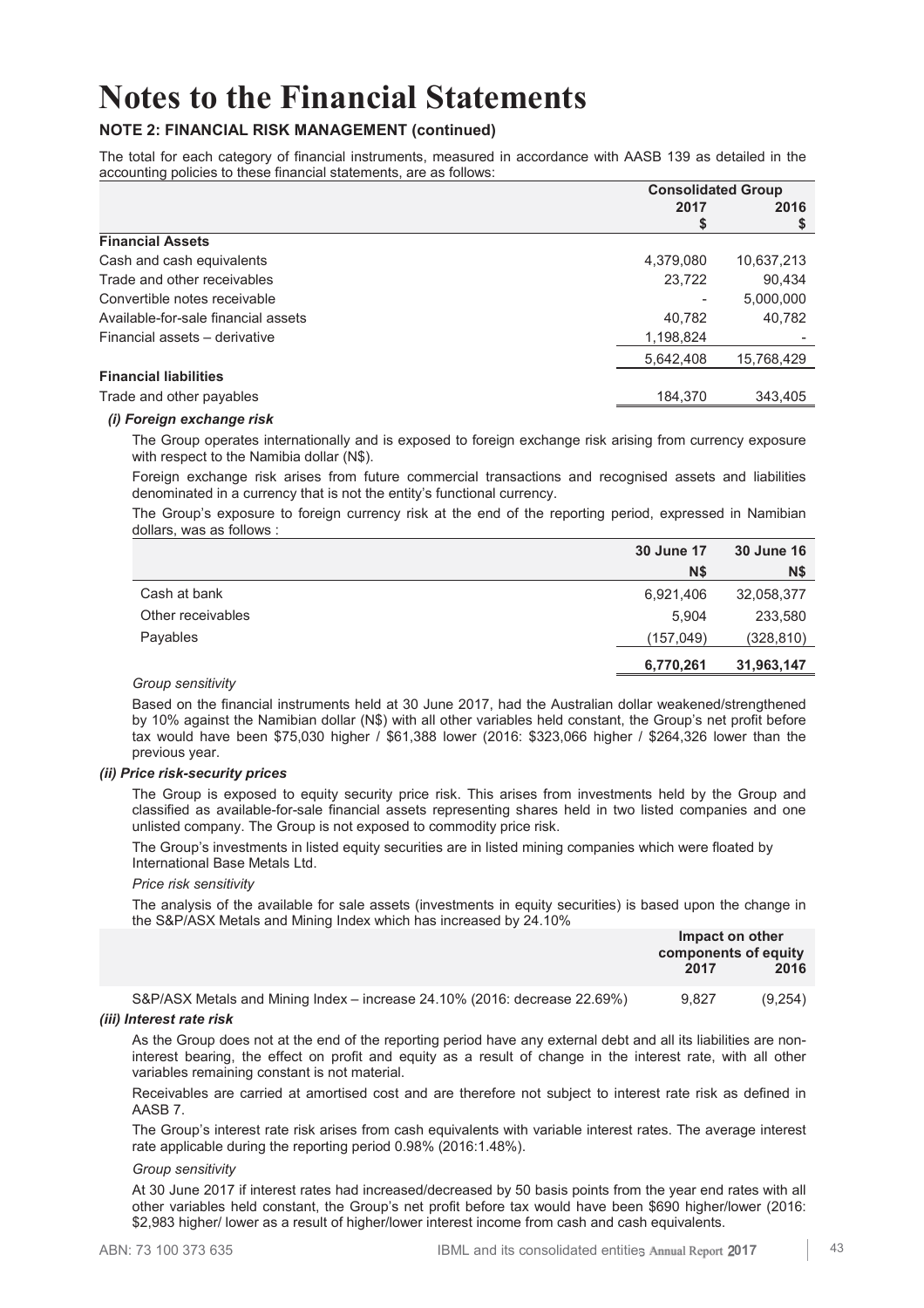## **NOTE 2: FINANCIAL RISK MANAGEMENT (continued)**

### *(iv) Credit Risk*

Credit risk is the risk of financial loss to the Group if a customer or counterparty to a financial instrument fails to meet its contractual obligations, and arises principally from the Group's receivables from other third parties, investments, banks and financial institutions.

#### **Investments, banks and financial institutions**

The Group limits its exposure to credit risk by only limiting transactions with high credit quality financial institutions that have an external credit rating, set down by Standard and Poors (S&P), of at least AA- and BBB+ category for long term investing and at least a short term rating of A-1 and A-1+, excluding available-forsale financial assets. With respect to investments, it limits its exposure by investing in liquid investments that are principally exchange traded.

#### **Trade and other receivables**

As the Group operates in the mining exploration sector, the group and parent generally does not have trade receivables but does receive service fees charged for supply of services and facilities to a related entity. The Group also receives refunds for VAT and GST (all of which are not subject to AASB 7 disclosures). The Group is therefore not generally exposed to credit risk in relation to trade receivables. The Group however provides security deposits as part of its exploration activities which does expose the Group to credit risk in this area but which is not material.

#### **Financial assets past due but not impaired**

As the Group and Parent Entity are only involved in mineral exploration and are not trading, there are no financial assets past due and there is no management of credit risk through performing an aging analysis as required by AASB 7. For this reason an ageing analysis has not been disclosed in relation to this class of financial instrument.

## **Financial assets neither past due nor impaired**

The Group and Company credit quality of financial assets that are neither past due nor impaired can be assessed by reference to external credit ratings or past history:

|                                                                     | <b>Carrying amount</b> |            |  |
|---------------------------------------------------------------------|------------------------|------------|--|
|                                                                     | <b>Consolidated</b>    |            |  |
|                                                                     | 2017<br>S              | 2016<br>S  |  |
| Cash and cash equivalents                                           |                        |            |  |
| AA- Standard & Poor's, Moody's Aa2                                  | 3,000,145              | 2,861,409  |  |
| A+ Standard & Poor's, Moody's A+                                    | 332                    | 4,148,808  |  |
| Moody's Baa3                                                        | 690,336                | 2,916,254  |  |
| Aa2 Standard & Poor's, Moody's AA-                                  | 688,267                | 710,662    |  |
|                                                                     | 4,379,080              | 10,637,133 |  |
| Trade receivables                                                   |                        |            |  |
| Counterparts without external credit rating                         |                        |            |  |
| Group 1*                                                            | 4,991                  | 57,782     |  |
|                                                                     | 4,991                  | 57,782     |  |
| * Convice clients (more than 6 months) with no defaults in the nast |                        |            |  |

Service clients (more than 6 months) with no defaults in the past

## *(iv) Liquidity risk*

Liquidity risk arises from the possibility that the Group might encounter difficulty in settling its debts or otherwise meeting its obligations related to financial liabilities. The Group manages this risk through the following mechanisms:

- preparing forward looking cash flow analysis in relation to its operational and financing activities;
- ensuring that adequate capital raising activities are undertaken;
- maintaining a reputable credit profile; and
- investing surplus cash only with major financial institutions.

The Group has no long term financial liabilities and has used capital raising rather than borrowings to balance cash flow requirements.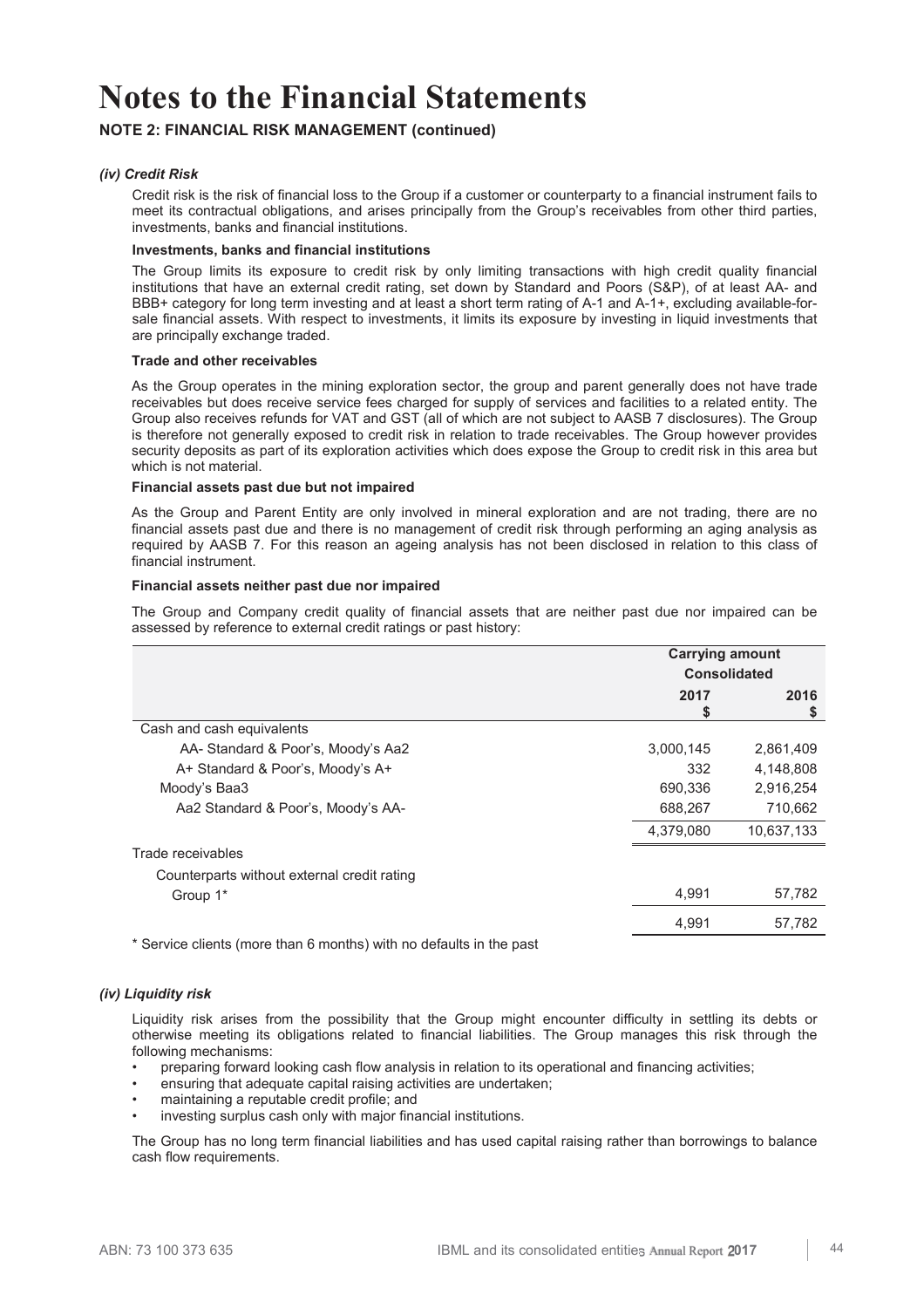## **NOTE 2: FINANCIAL RISK MANAGEMENT (continued)**

The following tables reflect undiscounted contractual settlement terms for financial instruments of a fixed period of maturity, as well as management's expectations of the settlement period for all other financial instruments.

| As at 30 June 2017                 | Less than 1<br>Year | 1 to 5 Years | More than<br>5 Years         | <b>Total</b><br>contractual<br>cash flows | <b>Carrying Value</b> |
|------------------------------------|---------------------|--------------|------------------------------|-------------------------------------------|-----------------------|
| Trade and other payables           | 184.370             |              | $\qquad \qquad -$            | 184.370                                   | 184,370               |
| <b>Total financial liabilities</b> | 184.370             |              |                              | 184.370                                   | 184,370               |
| As at 30 June 2016                 | Less than 1<br>Year | 1 to 5 Years | More than<br>5 Years         | <b>Total</b><br>contractual<br>cash flows | <b>Carrying Value</b> |
| Trade and other payables           | 343.405             |              | $\qquad \qquad \blacksquare$ | 343.405                                   | 343.405               |
| <b>Total financial liabilities</b> | 343,405             |              |                              | 343.405                                   | 343.405               |

### *(v) Fair value estimation*

The fair values of financial assets and financial liabilities are presented in the following table and can be compared to their carrying values as presented in the statement of financial position. Fair values are those amounts at which an asset could be exchanged, or a liability settled, between knowledgeable, willing parties in an arm's length transaction.

Fair values derived may be based on information that is estimated or subject to judgment, where changes in assumptions may have a material impact on the amounts estimated. Areas of judgment and the assumptions have been detailed below. Where possible, valuation information used to calculate fair value is extracted from the market, with more reliable information available from markets that are actively traded. In this regard, fair values for listed securities are obtained from quoted market bid prices.

Differences between fair values and carrying values of financial instruments with fixed interest rates are due to the change in discount rates being applied by the market since their initial recognition by the Group. Most of these instruments which are carried at amortised cost (i.e. term receivables, held-to-maturity assets and loan liabilities) are to be held until maturity and therefore the net fair value figures calculated bear little relevance to the Group

#### **2017 2016 Footnote Carrying Value \$ Net Fair Value \$ Carrying Value \$ Net Fair Value \$ Financial assets**  Cash and cash equivalents (i) 4,379,080 4,379,080 10,637,213 10,637,213 Trade and other receivables (i) 23,722 23,722 90,434 90,434 Financial assets held to maturity (ii) - - 5,000,000 5,000,000 Available-for-sale financial assets at fair value: listed investments (iii) 40,782 40,782 40,782 40,782 40,782 Financial asset – derivatives  $(iv)$  1,198,824 1,198,824 **Total Financial assets** 5,642,408 5,642,408 15,768,429 15,768,429 **Financial liabilities**  Trade and other payables (i) 184,370 184,370 343,405 343,405 **Total Financial liabilities** 184,370 184,370 343,405 343,405

## *(v) Fair value estimation (continued)*

(i) Cash and cash equivalents, trade and other receivables, other current assets, security deposits and trade and other payables are short-term instruments in nature whose carrying value is equivalent to fair value. Trade and other payables exclude amounts provided for annual leave, which is not considered a financial instrument.

(ii) Convertible notes held for conversion into shares in the issuer whose carrying value is equivalent to fair value.

(iii) For listed available-for-sale assets, closing quoted bid prices at the end of the reporting period are used.

(iv) For Financial asset derivatives, fair value is determined using the Black Scholes model, comparing to comparable listed companies close to production.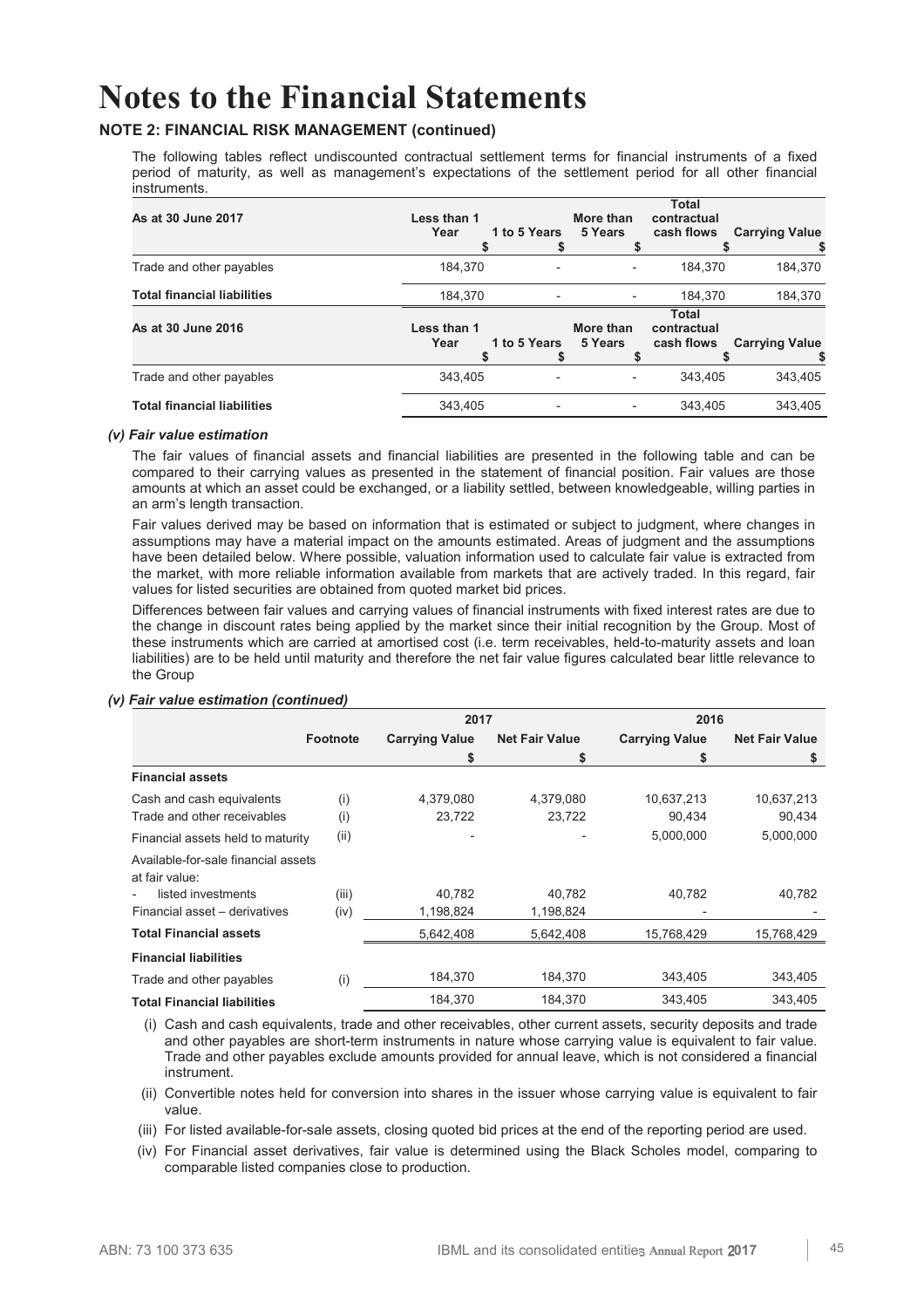## **NOTE 2: FINANCIAL RISK MANAGEMENT (continued)**

#### **Financial Instruments Measured at Fair Value**

The financial instruments recognised at fair value in the statement of financial position have been analysed and classified using a fair value hierarchy reflecting the significance of the inputs used in making the measurements. The fair value hierarchy consists of the following levels:

- quoted prices in active markets for identical assets or liabilities (Level 1);
- inputs other than quoted prices included within Level 1 that are observable for the asset or liability, either directly (as prices) or indirectly (derived from prices) (Level 2); and
- inputs for the asset or liability that are not based on observable market data (unobservable inputs) (Level 3). **Consolidated 2017 Level 1 \$ Level 2 \$ Level 3 \$ Total \$ Financial assets**  Available-for-sale financial assets: - Listed investments 40,782 - - 40,782 Financial asset - derivatives 40,782 - 1,198,824 1,239,606 **Consolidated 2016 Level 1 \$ Level 2 \$ Level 3 \$ Total \$ Financial assets**  Available-for-sale financial assets: - Listed investments 40,782 - 40,782 - 40,782 - 40,782 - 40,782 - 40,782 - 40,782 - 40,782 - 40,782 - 40,782 - 40,782 - 40,782 - 40,782 - 40,782 - 40,782 - 40,782 - 40,782 - 40,782 - 40,782 - 40,782 - 40,782 - 40,782 - 40, 40,782 - - 40,782

Included within Level 1 of the hierarchy are listed investments. The fair values of these financial assets have been based on the closing quoted bid prices at reporting date, excluding transaction costs.

Include in level 3 of the hierarchy are the MGL options. The value of the financial assets derivative has been determined using the Black Scholes model, comparing MGL to comparable listed companies close to production.

#### **NOTE 3: SEGMENT INFORMATION**

#### **(a) Description of segments**

 Management has determined the operating segments based on the reports reviewed by the Board that are used to make strategic decisions. The Board considers the business from both exploration and a geographic perspective and has identified two reportable segments.

International Base Metals Limited and its controlled entity are involved in mineral exploration without an income stream at this stage. Cash flow including the raising of capital to fund exploration is presently therefore the main focus rather than profit.

The two reportable segments are Australia and Namibia which also equate to the geographic location.

#### **(b) Segment performance**

|                                                       |             | 2017                     |              |                  | 2016           |               |
|-------------------------------------------------------|-------------|--------------------------|--------------|------------------|----------------|---------------|
|                                                       | Australia   | <b>Namibia</b>           | <b>Total</b> | <b>Australia</b> | <b>Namibia</b> | <b>Total</b>  |
|                                                       | \$          | \$                       | \$           | \$               | \$             | \$            |
| <b>REVENUE</b>                                        |             |                          |              |                  |                |               |
| External services                                     |             |                          |              |                  |                |               |
| Other revenue (including finance revenue)             | 5,320,508   | 77,678                   | 5,398,186    | 3,528,384        | 254,212        | 3,782,596     |
| Total segment revenue                                 | 5,320,508   | 77,678                   | 5,398,186    | 3,528,384        | 254,212        | 3,782,596     |
| Reconciliation of segment revenue to<br>group revenue |             |                          |              |                  |                |               |
| Inter-segment elimination**                           | (5,228,078) | $\overline{\phantom{a}}$ | (5,228,078)  | (3, 155, 807)    |                | (3, 155, 807) |
| Total group revenue and income                        | 92,430      | 77,678                   | 170.108      | 372.577          | 254,212        | 626,789       |

\* No revenue by product disclosed as the Group is involved solely in mineral exploration and does not sell a product.

\*\* Represents interest charged by Australia to Namibia.

#### **MAJOR CUSTOMERS**

Australian revenue from external sales of \$Nil (2016: \$Nil) and other Australian revenue was interest earned and other revenue. Namibian revenue \$77,678 (2016: \$254,212) in the reporting period other revenue was profit on sale of plant and equipment, and interest earned.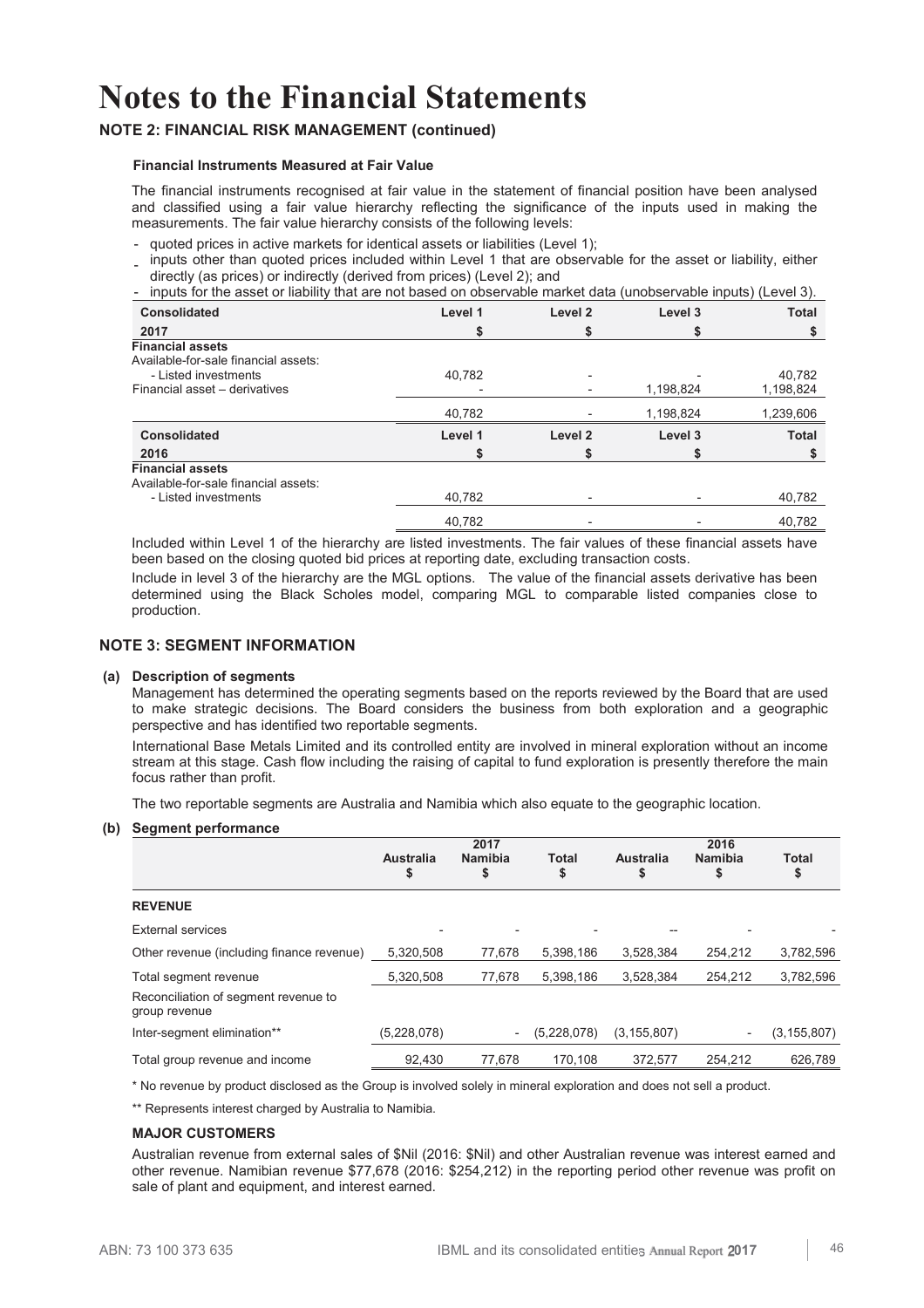## **NOTE 3: SEGMENT INFORMATION (continued)**

## **NET PROFIT (LOSS) BEFORE TAX**

|                                                                               | 2017            |                     |             | 2016            |                     |             |  |
|-------------------------------------------------------------------------------|-----------------|---------------------|-------------|-----------------|---------------------|-------------|--|
|                                                                               | Australia<br>\$ | <b>Namibia</b><br>S | Total<br>\$ | Australia<br>\$ | <b>Namibia</b><br>S | Total<br>\$ |  |
| Net profit (loss) Before Tax *                                                | 2.278.647       | (1,792,797)         | 485.850     | (1,513,223)     | (2,531,319)         | (4,044,542) |  |
| Reconciliation of segment net loss<br>before tax to group net loss before tax |                 |                     |             |                 |                     |             |  |
| Inter-segment eliminations                                                    | (3,838,266)     | 1.464.184           | (2.374.082) | (194.795)       | 1.459.455           | 1,264,660   |  |
| <b>Operating Net Loss before tax</b>                                          | (1,559,619)     | (328.613)           | (1,888,232) | (1.708.018)     | (1,071,864)         | (2,779,882) |  |

\* Australian net loss includes \$186,510 on Australian exploration expenditure, \$1,823,360, impairment charges on loans to subsidiaries, an exchange loss by Australia on a loan to Craton in Namibia; and interest expense by Namibia on loan from Australia.

#### **(c) Segment assets**

|                               |              | 2017           |              | 2016         |                |              |  |
|-------------------------------|--------------|----------------|--------------|--------------|----------------|--------------|--|
|                               | Australia    | <b>Namibia</b> | <b>Total</b> | Australia    | <b>Namibia</b> | <b>Total</b> |  |
|                               |              |                |              |              | จ              |              |  |
| Segment assets current*       | 3,698,354    | 704.447        | 4.402.801    | 12.788.696   | 2.938.950      | 15,727,646   |  |
| Segment assets non-current**  | 19,429,645   | 59.236         | 19.488.881   | 10.044.937   | 119.298        | 10,164,235   |  |
| Inter-segment eliminations*** | (10,000,014) | (1,480)        | (10,001,494) | (10,000,019) | (10)           | (10,000,019) |  |
| Total group assets            | 13,127,985   | 762.203        | 13.890.188   | 12.833.614   | 3.058.238      | 15,891,852   |  |

\* Australian current assets are cash and receivables; Namibian current assets are cash, receivables and prepayments.

\*\* Australian non-current assets include investment in subsidiaries, investments in associate and in other listed entities, and office plant and equipment.

\*\*\* Represents investment in subsidiaries by Australia, and investment by Namibia in a subsidiary.

Eliminations in segment assets include loans from the Parent to the controlled entities of \$23,509,189 (2016:\$23,943,874) which has been matched against the impairment of these loans and impairment of investment in subsidiaries of \$2,705,129(2016:2,705,129).

#### **(d) Segment liabilities**

|                                                               |                  | 2017           |              |             | 2016         |                |
|---------------------------------------------------------------|------------------|----------------|--------------|-------------|--------------|----------------|
|                                                               | <b>Australia</b> | <b>Namibia</b> | <b>Total</b> | Australia   | Namibia      | Total          |
|                                                               |                  |                | \$           |             |              |                |
| Segment liabilities*                                          | 708.882          | 23.037.957     | 23.746.839   | 2.692.430   | 21.694.211   | 24,386,641     |
| Reconciliation of segment liabilities<br>to group liabilities |                  |                |              |             |              |                |
| Inter-segment eliminations**                                  | (500, 398)       | (23,010,261)   | (23,510,659) | (2,332,532) | (21,610,614) | (23, 943, 145) |
| <b>Total group liabilities</b>                                | 208.484          | 27.696         | 236.180      | 359,898     | 83.597       | 443.495        |

\* Australian liabilities include payables and loans extended to subsidiaries

\*\* Eliminations in segment liabilities include loans from the Parent to the controlled entities of \$23,509,189 (2016:\$23,943,874).

## **NOTE 4: REVENUE**

|                                             | <b>Consolidated Group</b> |                          |  |
|---------------------------------------------|---------------------------|--------------------------|--|
|                                             | 2017                      | 2016                     |  |
|                                             |                           | \$                       |  |
| From continuing operations                  |                           |                          |  |
| Other revenue                               |                           |                          |  |
| Interest received                           | 138,077                   | 596,705                  |  |
| Other revenue                               |                           | 11,535                   |  |
| <b>TOTAL REVENUE</b>                        | 138,077                   | 608,240                  |  |
| <b>NOTE 5: OTHER INCOME</b>                 |                           |                          |  |
| Net gain on disposal of plant and equipment | 15,151                    | 14,110                   |  |
| Proceeds from liquidation of investment     | 16,880                    | $\overline{\phantom{0}}$ |  |
| Other income                                |                           | 4,439                    |  |
| <b>TOTAL OTHER INCOME</b>                   | 32,031                    | 18,549                   |  |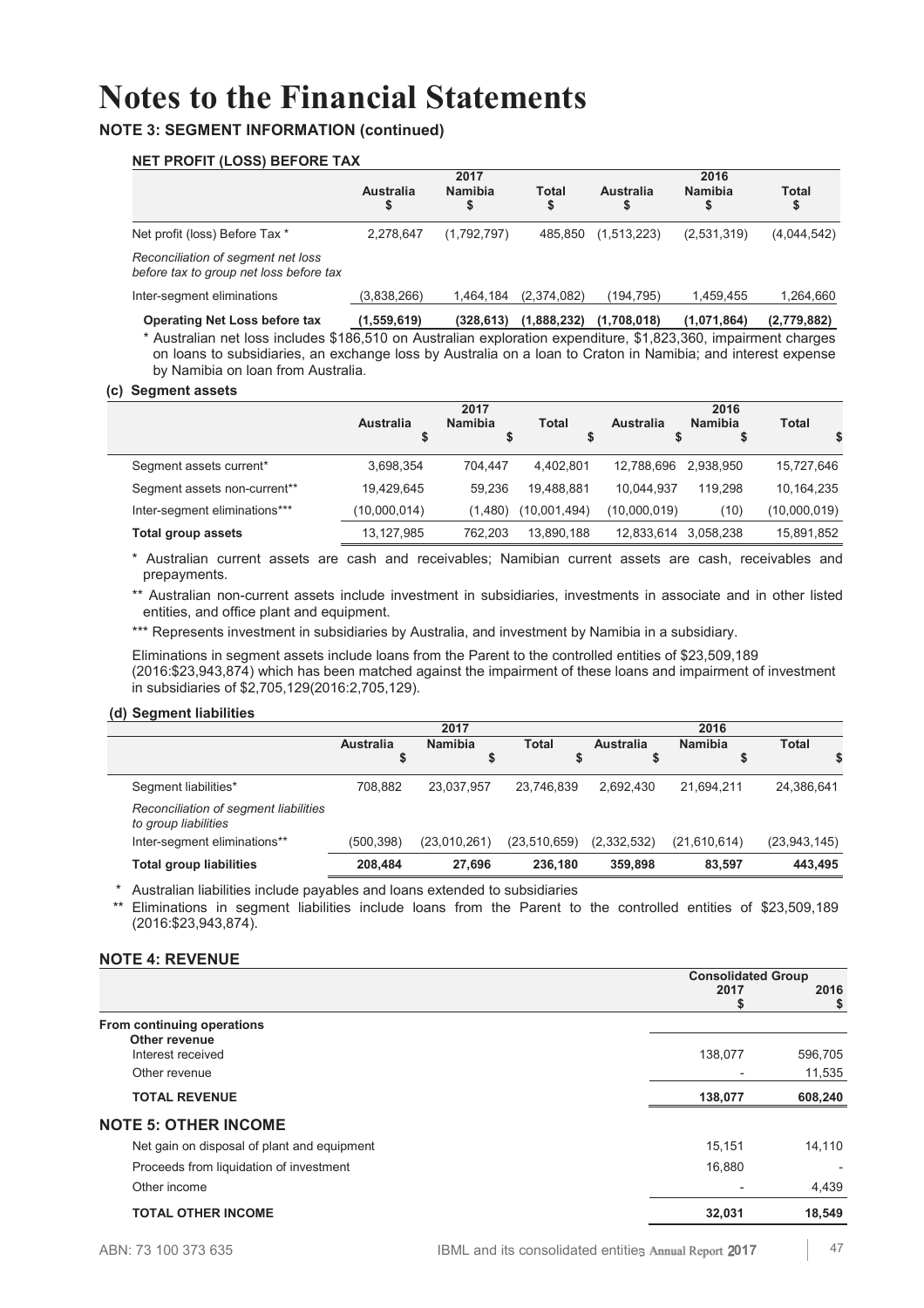## **NOTE 6: EXPENSES**

**Loss before income tax includes the following specific expenses**:

| Depreciation                                      |                          |        |
|---------------------------------------------------|--------------------------|--------|
| Office equipment                                  | $\overline{\phantom{a}}$ | 385    |
| Furniture & fitting                               | 1.599                    | 1.792  |
| Plant and equipment                               | 15.371                   | 17.037 |
| Computer software and equipment                   | 15.413                   | 18.525 |
| Motor vehicles                                    | 20,305                   | 26,646 |
| <b>Total Depreciation</b>                         | 52.688                   | 64,385 |
| Total rental expense relating to operating leases | 26,575                   | 75.089 |
|                                                   |                          |        |

## **NOTE 7: INCOME TAX**

|     |                                                                                               | <b>Consolidated Group</b> |            |
|-----|-----------------------------------------------------------------------------------------------|---------------------------|------------|
|     |                                                                                               | 2017                      | 2016       |
|     |                                                                                               | S                         | \$         |
| (a) | Income tax expense                                                                            |                           |            |
|     | Current tax                                                                                   | (631, 131)                | 271,256    |
|     | Deferred tax                                                                                  |                           |            |
|     | Deferred tax assets not recognised                                                            | 631,131                   | (208, 859) |
|     |                                                                                               |                           | 62,667     |
| (b) | Numerical reconciliation of income tax expense to prima facie tax payable                     |                           |            |
|     | The prima facie tax on (loss) before income tax is reconciled to the income tax as<br>follows |                           |            |
|     | Prima facie tax payable on profit/(loss) before income tax at 27.5% (2016:28.5%):             | (519,091)                 | (774, 406) |
|     | Tax effect of amounts which are not deductible (taxable) in calculating taxable income        |                           |            |
|     | - Exploration expenditure incurred - Namibia (Note 7c below)                                  | 673,589                   | 998,072    |
|     | - Other allowable items                                                                       |                           | (49, 880)  |
|     | - Non allowable items                                                                         | (41, 941)                 | 30         |
|     | - Provisions and accruals                                                                     | (598, 271)                | 330,123    |
|     | Difference in overseas tax rates                                                              | (179, 624)                | (232, 683) |
|     | Timing differences not recognised                                                             | 34,207                    |            |
|     | Tax losses not recognised                                                                     | 631,131                   | (208, 589) |
|     | Income tax expense                                                                            |                           | 62,667     |
| (c) | Unrecognised temporary differences<br>Deferred tax assets (at 30%) - Australian entities      |                           |            |
|     | Carry forward tax losses                                                                      | 5,039,007                 | 3,562,064  |
|     | Temporary differences                                                                         | 934,231                   | 963,034    |
|     |                                                                                               | 5,973,238                 | 4.525.098  |

There is no tax impact of the revaluation of available-for-sale financial assets because no deferred tax has been recognised for this taxable temporary difference (refer Note (c) above)

With respect to Craton, a Namibian incorporated entity, which is subject to Namibian tax legislation exploration, expenditure is not deductible until the entity reaches the production stage, as such no tax losses are currently available. When Craton enters the production stage, it should have approx. \$31,214,489 (2016:\$30,894,584) of accumulated exploration expenditure to utilise.

## **NOTE 8: CASH AND CASH EQUIVALENTS**

|                                                                                                                                                                                  | <b>Consolidated Group</b> |            |  |
|----------------------------------------------------------------------------------------------------------------------------------------------------------------------------------|---------------------------|------------|--|
|                                                                                                                                                                                  | 2017                      | 2016       |  |
|                                                                                                                                                                                  |                           |            |  |
| Cash at bank and in hand                                                                                                                                                         | 4,379,080                 | 10,637,213 |  |
| <b>Reconciliation of cash</b><br>Cash at the end of the financial year as shown in the cash flow statement is reconciled to<br>cash at the end of the financial year as follows: |                           |            |  |
| Cash at bank and in hand                                                                                                                                                         | 4.379.080                 | 10,637,213 |  |
| Interest rate exposure                                                                                                                                                           |                           |            |  |

The Group and the parent entity's exposure to interest rate risk is disclosed in Note 2.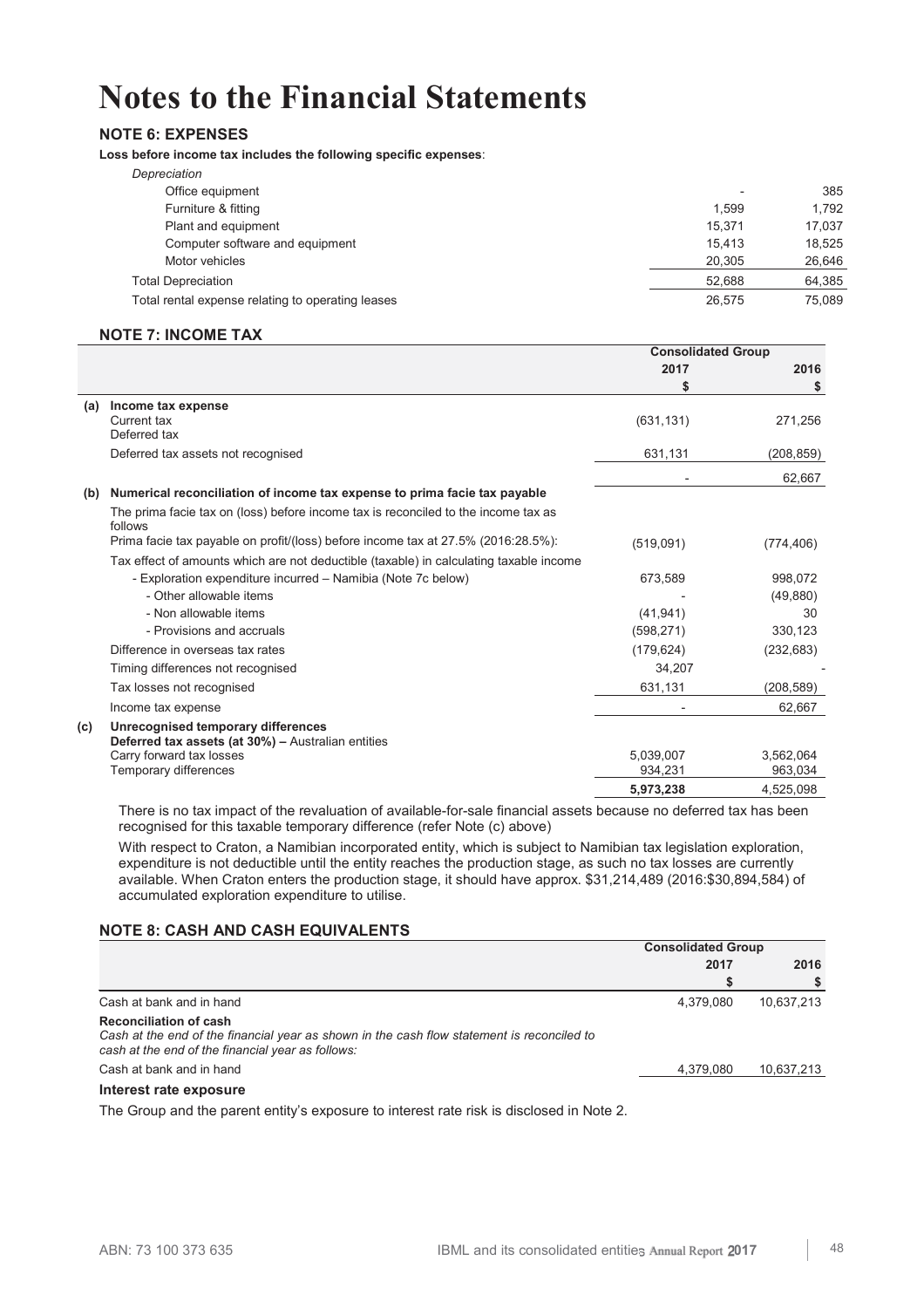## **NOTE 9: CURRENT ASSETS – TRADE AND OTHER RECEIVABLES**

|                                          | <b>Consolidated Group</b><br>2017 | 2016   |
|------------------------------------------|-----------------------------------|--------|
| Trade receivable                         | 4,991                             | 57,782 |
| Other receivables                        | 512                               | 25     |
| Deposits paid                            | 100                               | 321    |
| VAT/GST refund due                       | 18,119                            | 32,066 |
| Prepayments                              | $\overline{\phantom{a}}$          | 240    |
| <b>Total Trade and other receivables</b> | 23,722                            | 90,434 |
|                                          |                                   |        |

#### **Fair value and credit risk**

Due to the short-term nature of these receivables, their carrying amount is assumed to approximate their fair value. No receivable are past due at year end.

## **NOTE 10: INVESTMENT IN ASSOCIATES**

Set out below are details of the Group's investment in an associate Macquarie Gold Limited (MGL). An unlisted public company with a gold mine currently in the commissioning stage prior to full production. As an unlisted company there is no quoted market price available for MGL shares.

In the prior year, MGL issued an unsecured convertible note for \$10 million with the note to be converted to new shares at \$0.375 per share in MGL representing 40% of the total issued capital.

Through the shareholder agreement IBML is guaranteed two of the four seats on the Board of MGL which ensures that IBML participates in all significant financial and operating decisions. The Group has therefore determined that is has significant influence over this entity.

| <b>Name</b>                      | <b>Classification</b>                                                | Place of<br><b>Business</b> | <b>Proportion of Ordinary</b><br><b>Share Interests/Participating</b><br><b>Share</b> |                  | <b>Measurement</b><br><b>Method</b> |               | <b>Carrying Amount</b> |
|----------------------------------|----------------------------------------------------------------------|-----------------------------|---------------------------------------------------------------------------------------|------------------|-------------------------------------|---------------|------------------------|
|                                  |                                                                      |                             | June 17                                                                               | <b>June 2016</b> |                                     | 2017          | 2016                   |
|                                  |                                                                      |                             |                                                                                       |                  |                                     | \$            | \$                     |
| Macquarie<br><b>Gold Limited</b> | Associate                                                            | Sydney,<br>Australia        | 40%                                                                                   |                  | <b>Equity Method</b>                | 9,512,253     | 5,000,000              |
|                                  | Summarised statement of comprehensive income                         |                             |                                                                                       |                  |                                     | 2017          | 2016                   |
|                                  |                                                                      |                             |                                                                                       |                  |                                     | \$            | \$                     |
| Revenue                          |                                                                      |                             |                                                                                       |                  |                                     | 66,617        |                        |
| Loss from continuing operations  |                                                                      |                             |                                                                                       |                  |                                     |               |                        |
| Total comprehensive income       |                                                                      |                             |                                                                                       |                  |                                     | (1, 219, 368) |                        |
|                                  | Group's share of Total comprehensive income                          |                             |                                                                                       |                  |                                     | (487, 747)    |                        |
|                                  |                                                                      |                             |                                                                                       |                  |                                     |               |                        |
|                                  | Reconciliation of carrying amounts                                   |                             |                                                                                       |                  |                                     |               |                        |
| Cost of investment in associate  |                                                                      |                             |                                                                                       |                  |                                     | 8,676,789     | 5,000,000              |
|                                  | Group' share of associates loss after tax from continuing operations |                             |                                                                                       |                  |                                     | (487, 747)    |                        |
|                                  | Carrying amount of the investment in associate                       |                             |                                                                                       |                  |                                     | 8,189,042     | 5,000,000              |
|                                  | NOTE 11: CURRENT AND NON-CURRENT ASSETS FINANCIAL ASSETS             |                             |                                                                                       |                  |                                     |               |                        |
| <b>Non-Current assets</b>        |                                                                      |                             |                                                                                       |                  |                                     |               |                        |
|                                  | Shares in listed entities at fair value - Available for sale         |                             |                                                                                       |                  |                                     | 40,782        | 40,782                 |
| Less provison for impairment     |                                                                      |                             |                                                                                       |                  |                                     |               |                        |
|                                  |                                                                      |                             |                                                                                       |                  |                                     | 40.782        | 40.782                 |

The Directors resolved at 30 June 2015 that a provision for impairment should be made for this investment in Africa Mining Company Pty Ltd (AMC). Post reporting date the shareholders of AMC voted in general meeting to wind up the company and distribute surplus funds to shareholders. IBML received \$16,884.85 on 3 August 2016 as its share of surplus funds.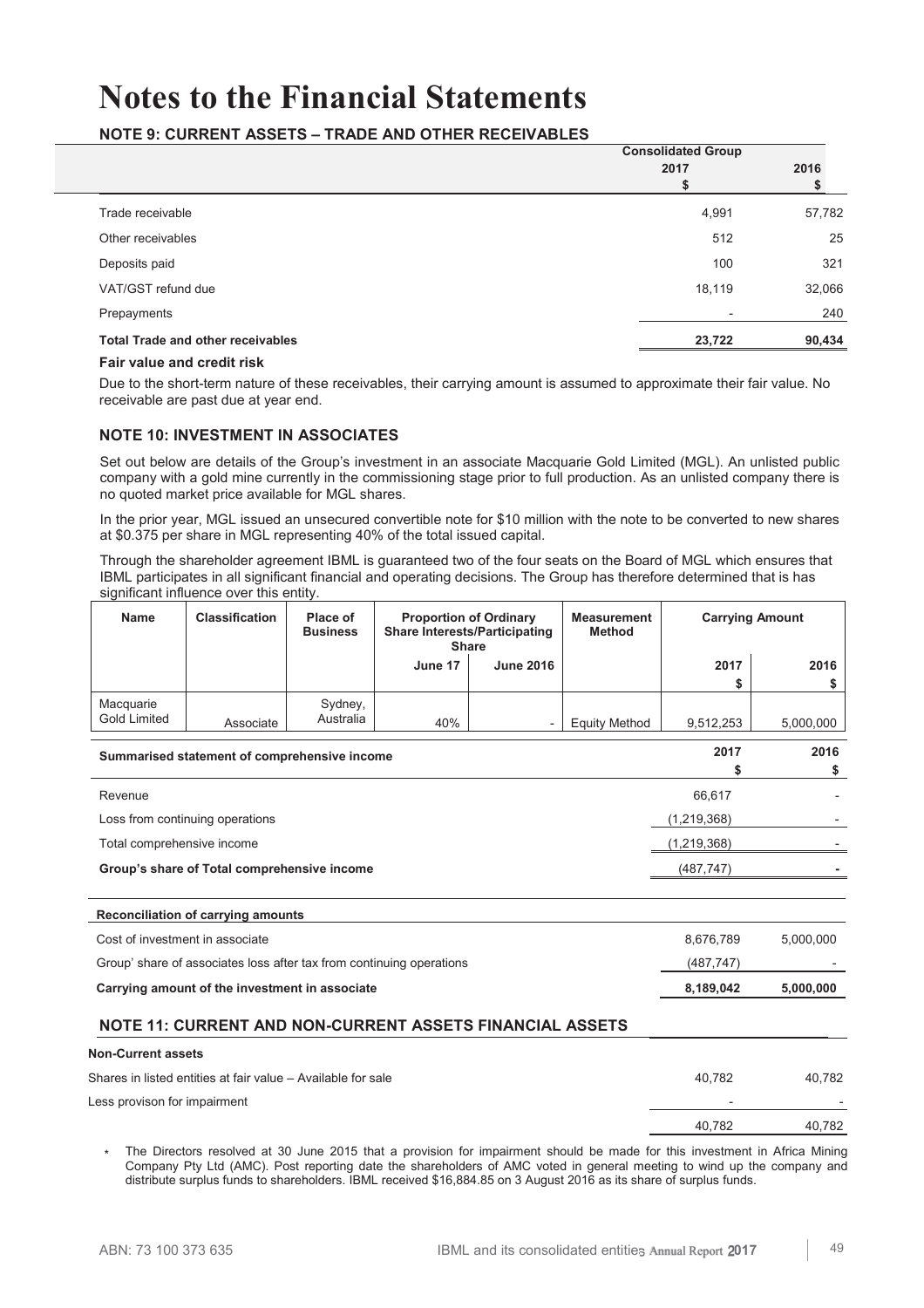## **NOTE 11: CURRENT AND NON-CURRENT ASSETS FINANCIAL ASSETS (continued)**

#### **Fair value**

Shares in listed entities have been valued at market value based on closing bid price on 30 June 2017 resulting in no change in the Available-for-sale investments fair value. (2016: \$NIL).

### **Classification**

Shares in listed entities have been classified as 'Non-Current Available-for-sale Financial Assets' as they do not have fixed maturities and fixed or determinable payments and management intends to hold them for the medium to long term.

## **NOTE 12: FINANCIAL ASSETS DERIVATIVES**

The derivate asset relates to 20 million options granted by Macquarie Gold Limited (MGL) to the Company on 21 July 2016 which are recorded at fair value and form part of the Company's investment in MGL. They are to be revalued at each reporting period with any change being recorded in profit and loss. The options are non-transferable unlisted options with an exercise price of \$0.375 per share on or before 15 July 2019. The assumptions used in the valuation are the following:

|                                             | <b>At Grant Date</b> | 2017         |
|---------------------------------------------|----------------------|--------------|
| Grant date                                  | 22 July 2016         | 22 July 2016 |
| Vesting period ends                         | 15 July 2019         | 15 July 2019 |
| Share price at date of grant                | \$0.17               | \$0.22       |
| Volatility                                  | 90%                  | 75%          |
| Option life                                 | 3 years              | 3 years      |
| Dividend yield                              | $0\%$                | $0\%$        |
| Risk free investment rate                   | 1.46%                | 1.71%        |
| Fair value at grant date                    | \$1,323,211          |              |
| Fair value at balance date                  |                      | \$1,198,824  |
| Exercise price at date of grant             | \$0.375              | \$0.375      |
| Exercisable from                            | 22 July 2016         | 22 July 2016 |
| Exercisable to                              | 15 July 2019         | 15 July 2019 |
| Weighted average remaining contractual life | 3.0 years            | 2.1 years    |

|                                                 | <b>Consolidated Group</b> |      |  |
|-------------------------------------------------|---------------------------|------|--|
|                                                 | 2017                      | 2016 |  |
|                                                 |                           |      |  |
| Fair value at grant date                        | 1,323,211                 |      |  |
| Loss on fair value movement of derivative asset | (124, 387)                |      |  |
| <b>Total</b>                                    | 1,198,824                 | -    |  |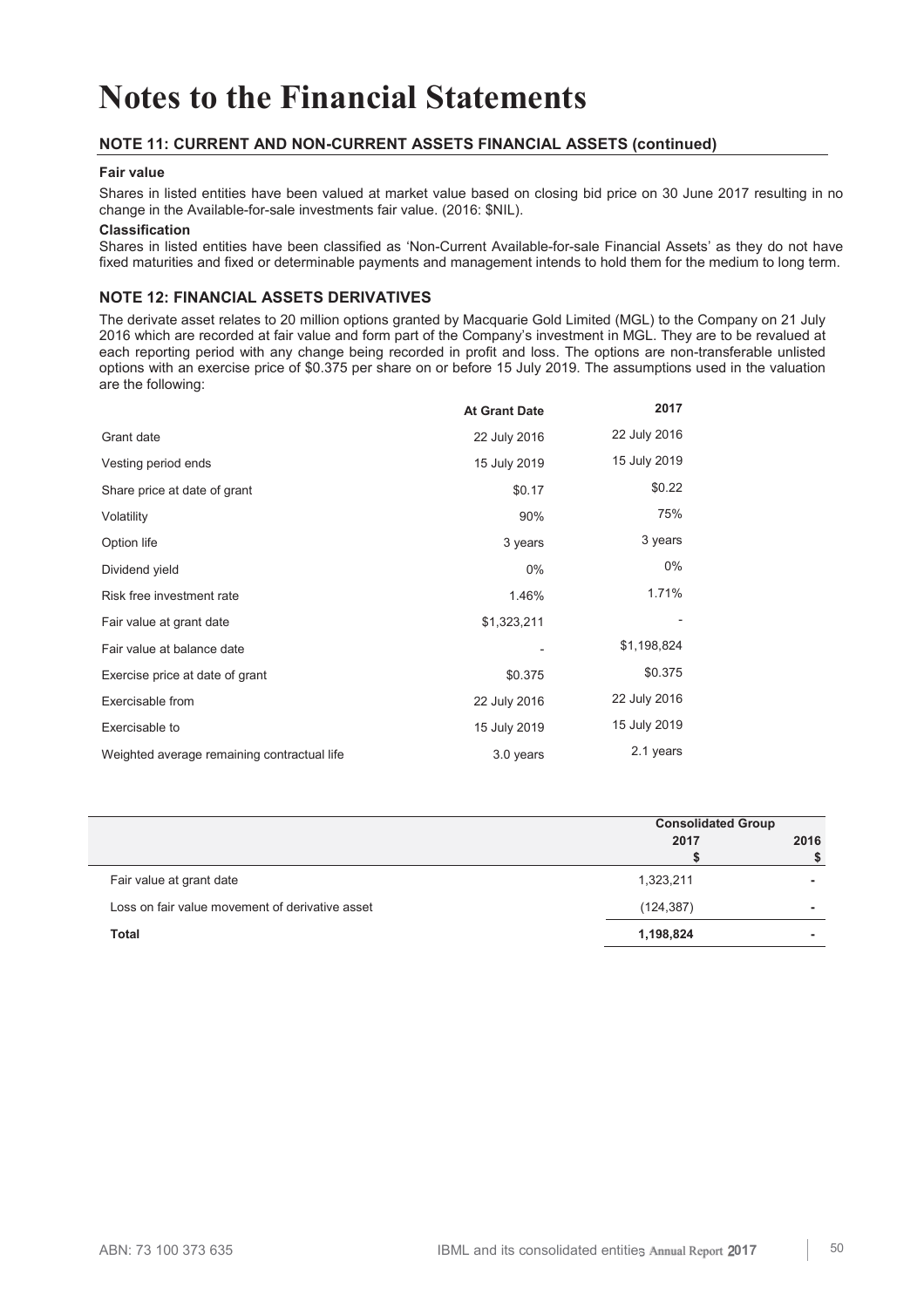#### **NOTE 13: NON-CURRENT ASSETS – PLANT AND EQUIPMENT Office Equipment Furniture & Fittings Plant & Equipment Motor Vehicles Computer Equipment Total \$ \$ \$ \$ \$ \$ Year ended 30 June 2016**  Opening Net book value **740 5,543 70,811 102,700 50,442 230,236** Additions - - 2,185 - 0 2,185 Disposal (263) (54) (1,762) (12,798) - (14,877) Foreign exchange loss on conversion (92) (732) (9,583) (13,819) (5,510) (29,736) Depreciation charge (385) (1,792) (17,037) (26,646) (18,525) (64,385) **Closing Net book value - 2,965 44,614 49,437 26,407 123,423 At 30 June 2016**  Cost or fair value<br>
Cost or fair value 4,630  $\left(4,630\right)$   $\left(4,630\right)$   $\left(4,678\right)$   $\left(80,476\right)$   $\left(66,397\right)$   $\left(56,828\right)$   $\left(212.909\right)$ Accumulated depreciation **Net book value - 2,965 44,614 49,437 26,407 123,423 Year ended 30 June 2017**  Opening Net book value **- 2,965 44,614 49,437 26,407 123,423** Additions - - - - - - Disposal - - (4,169) (18,164) - (22,333) Foreign exchange loss on conversion <br>
and the case of the 248 and 2940 4,289 1,859 10,336 Depreciation charge - (1,599) (15,371) (20,305) (15,413) (52,688) **Closing Net book value - 1,614 29,014 15,257 12,853 58,738 At 30 June 2017**  Cost or fair value 4,718 8,270 125,411 87,554 89,611 315,564 Accumulated depreciation (4,718) (6,656) (96,397) (72,298) (76,757) (256,826) **Net book value - 1,614 29,014 15,256 12,854 58,738**

## **NOTE 14: CURRENT LIABILITIES – TRADE AND OTHER PAYABLES**

|                                                             | <b>Consolidated Group</b> |         |
|-------------------------------------------------------------|---------------------------|---------|
|                                                             | 2017                      | 2016    |
|                                                             |                           |         |
| Trade payables                                              | 56,680                    | 139,931 |
| Sundry payable and accrued expenses                         | 127,690                   | 203,474 |
|                                                             | 184,370                   | 343,405 |
| <b>NOTE 15: CURRENT LIABILITIES - SHORT TERM PROVISIONS</b> |                           |         |
| <b>Employee benefits</b>                                    | 51.809                    | 100.090 |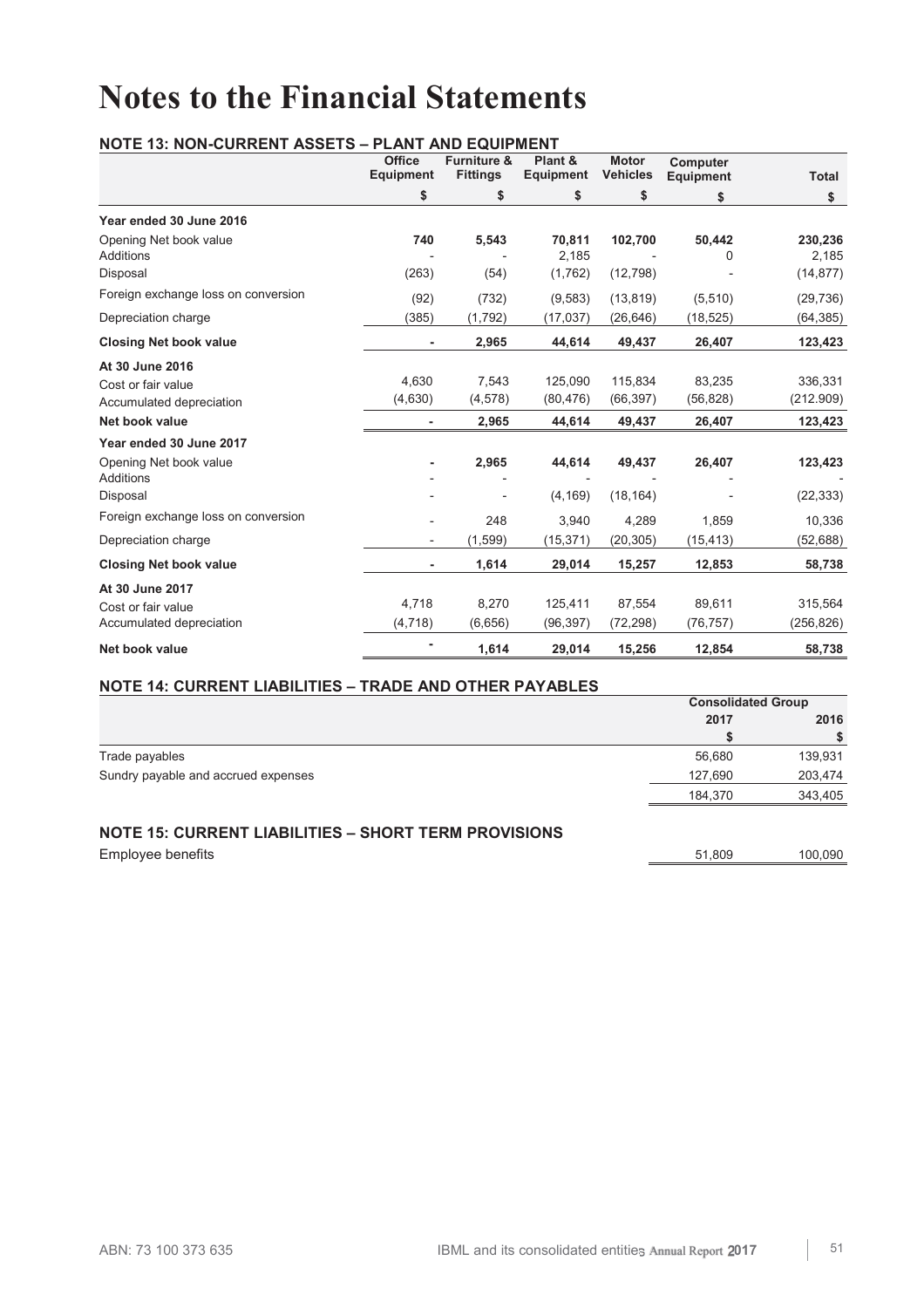## **NOTE 16: ISSUED CAPITAL**

|                                                                  | 2017                   | 2016                   | 2017 | 2016       |
|------------------------------------------------------------------|------------------------|------------------------|------|------------|
|                                                                  | No of<br><b>Shares</b> | No of<br><b>Shares</b> |      |            |
| Fully paid ordinary shares 544, 158, 541 (FY2016: 544, 158, 541) | 544.158.541            | 544,158,541 67,707,532 |      | 67.707.532 |

Fully paid ordinary shares carry one vote per share and carry the right to dividends.

### **(a) Movements in ordinary share capital**

| <b>Date</b>           |         | Details<br>No of<br>shares |            |
|-----------------------|---------|----------------------------|------------|
| 30 June 2016 and 2017 | Balance | 544,158,541                | 67.707.532 |

#### **(b) Options**

No options were issued during the financial year. There are no unexpired options on issue (2016:nil).

### **(c) Ordinary shares**

Ordinary shares participate in dividends and the proceeds on winding up of the parent entity in proportion to the number of shares held.

At the shareholders' meetings each ordinary share is entitled to one vote when a poll is called, otherwise each shareholder has one vote on a show of hands.

Ordinary shares have no par value and the company does not have a limited amount of authorised capital.

All ordinary shares issued are fully paid up.

## **(d) Capital risk management**

The Group and the parent entity's objective when managing capital are to safeguard their ability to continue as a going concern, so that they can continue to provide returns to shareholders and benefits to other stakeholders and to maintain an optimal capital structure to reduce the cost of capital.

In order to maintain or adjust the capital structure, the Group may issue new shares or seek debt to fund operations.

The Group and the parent entity continually monitor capital on the basis of budgeted expenditure. The Group had no long-term debt at balance date.

## **NOTE 17: RESERVES AND ACCUMULATED LOSSES**

## **(a) Foreign Exchange Translation Reserves**

|                                                          | <b>Consolidated</b> |                |  |
|----------------------------------------------------------|---------------------|----------------|--|
|                                                          | 2017                | 2016           |  |
|                                                          |                     |                |  |
| Balance at beginning of financial year                   | (1,858,567)         | (1,223,320)    |  |
| Currency translation differences arising during the year | 93,883              | (635, 247)     |  |
| Balance at end of financial year                         | (1,764,684)         | (1,858,567)    |  |
| (b) Accumulated losses                                   |                     |                |  |
| Movements in retained losses were as follows:            |                     |                |  |
| Balance 1 July                                           | (50, 400, 608)      | (47,620,726)   |  |
| Net (loss) attributable to members of the Company        | (1,763,845)         | (2,779,882)    |  |
| Balance 30 June                                          | (52, 164, 453)      | (50, 400, 608) |  |

#### **(b) Nature and purpose of reserves**

#### *Foreign Exchange Translation reserve*

The translation reserve comprises all foreign exchange differences arising from the translation of the financial statements of foreign operations where their functional currency is different to the presentation currency of the reporting entity.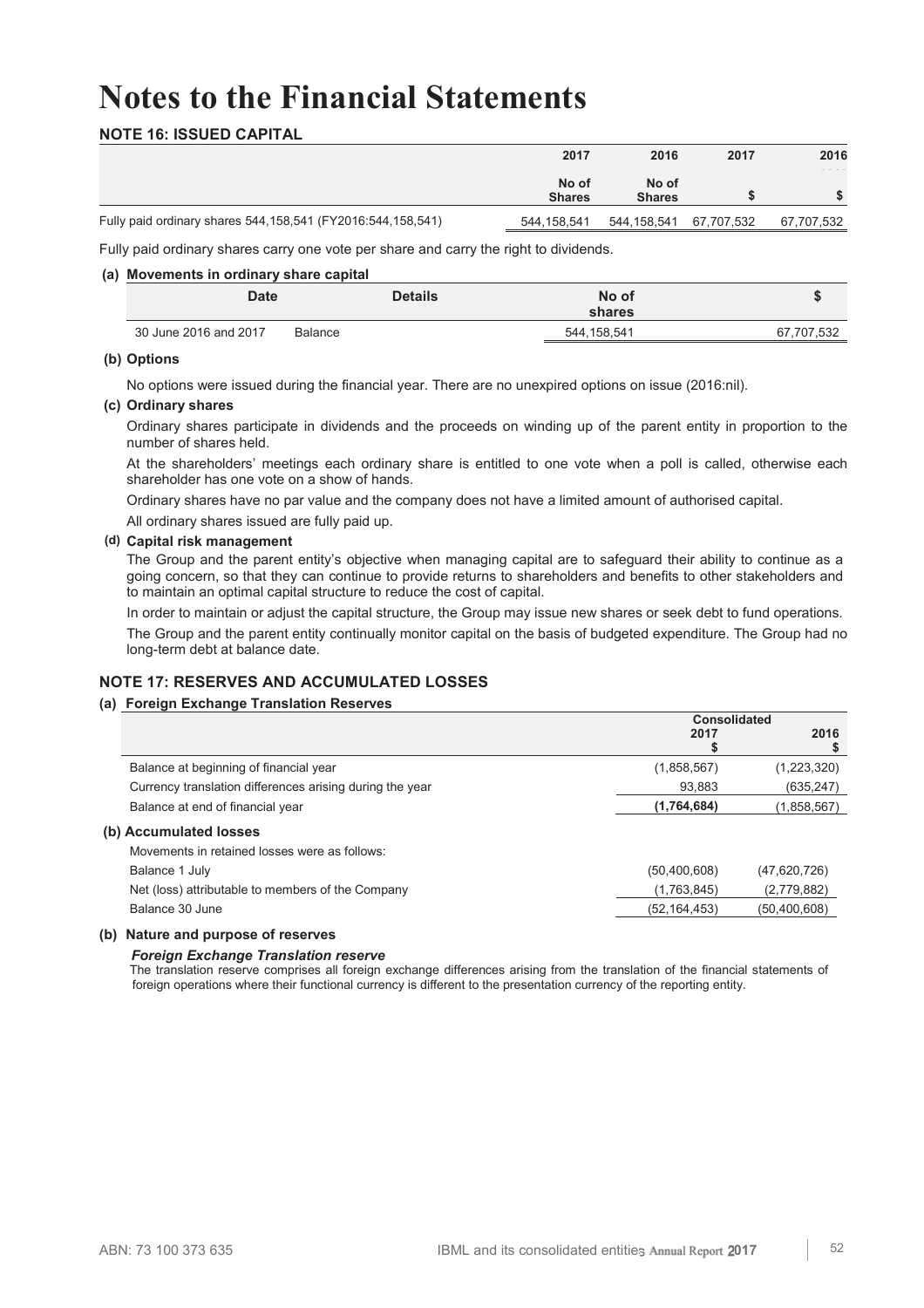## **NOTE 18: PARENT ENTITY FINANCIAL INFORMATION**

## **(a) Summary financial information**

The individual financial statements for the parent entity show the following aggregate amounts

|                                         | <b>Parent Entity</b> |                |
|-----------------------------------------|----------------------|----------------|
|                                         | 2017<br>S            | 2016<br>S      |
| Current assets                          | 3,686,118            | 12,771,549     |
| Total assets                            | 23,240,150           | 22,816,486     |
| <b>Current liabilities</b>              | 202,147              | 359,898        |
| <b>Total liabilities</b>                | 202,147              | 359,898        |
| Shareholders' equity                    |                      |                |
| Contributed equity                      | 67,707,532           | 67,707,532     |
| <b>Retained losses</b>                  | (44,669,529          | (45, 250, 944) |
| <b>Total equity</b>                     | 23,038,003           | 23,456,588     |
| Profit/(loss) for the year              | 581,415              | (3, 215, 347)  |
| <b>Total Comprehensive Income</b>       | 581,415              | (3,215,347)    |
| Loans by parent to controlled entities  |                      |                |
| Amounts owing by controlled entities    | 23,509,189           | 23,948,918     |
| Provision for impairment of receivables | (23,509,189)         | (23,948,918)   |
|                                         |                      |                |

#### **(a) Impaired receivables and receivables past due**

At 30 June 2017 \$23,509,189 (2016: \$23,948,918) owing by controlled entities was impaired with a reversal of the previous impairment of \$439,729 provided in previous years. (2016: \$3,727,101). The impairment has resulted from the Parent Entity advancing working capital to Controlled Entities which have no income and therefore are not in a position at this exploration stage to meet their liability to the Parent Entity.

The amount owing by de-registered subsidiaries Maranoa Resources Pty Limited, Endolithic Resources Pty Ltd and Craton Property Holdings Pty Ltd totalling \$1,889,702 has been fully impaired in the books of the parent and the debts forgiven in the books of the subsidiaries.

The Company has issued Letters of Support to its Controlled Entities agreeing not to call up the above mentioned loans totalling \$23,509,189 (2016: \$23,948,918) until each of the Controlled Entities is able to pay its debts as and when they fall due; and to provide further funding as is necessary to enable each of the Controlled Entities to pay its debts as and when they become due and payable.

#### **(b) Impaired investment in subsidiaries**

The group's accounting policy is consistent with accounting standards that financial assets are carried at fair value in accordance with AASB139.

The accounting policies for the Parent Entity (IBML) are the same as those of the group, other than investments in subsidiary which are carried at their cost, less any impairment.

At 30 June 2017 the parent company's investment in Craton Mining and Exploration (Pty) Ltd was \$10M (2016: \$10M). The Directors have considered whether all or part of this investment is impaired and have resolved that the current book value equates to fair value and no impairment if necessary.

#### **(c) Fair values**

After provisioning for impairment for the amount owing by a controlled entities in the current and past years of \$23,509,189, the carrying amount is assumed to approximate the fair value of the loans to controlled entities. of \$23,509,189. Information about the Group's exposure to credit and interest risk is provided in Note 2.

## **NOTE 19: KEY MANAGEMENT PERSONNEL DISCLOSURES**

#### **(a) Key management personnel compensation**

|                              |                          | <b>Consolidated</b> |
|------------------------------|--------------------------|---------------------|
|                              | 2017                     | 2016                |
| Short-term employee benefits | 716,701                  | 1,149,035           |
| Post-employment benefits     |                          | 18,018              |
| <b>Termination benefits</b>  | $\overline{\phantom{0}}$ | 154,448             |
|                              | 716,701                  | 1,321,501           |
|                              |                          |                     |

Details of key management personnel remuneration are included in the remuneration report on page 22-25.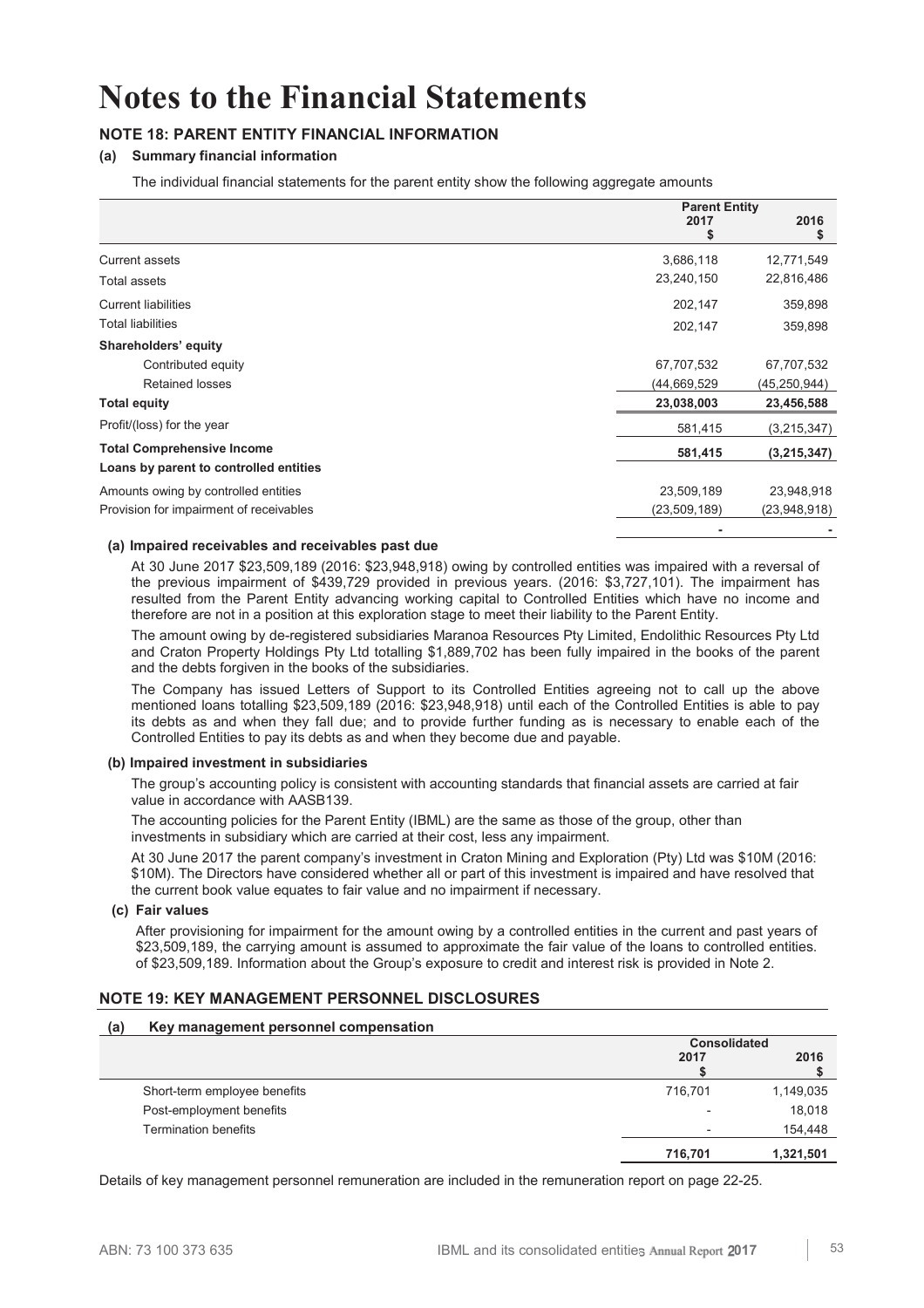## **NOTE 19: KEY MANAGEMENT PERSONNEL DISCLOSURES (continued)**

### **(b) Shareholdings of key management personnel**

Details of shareholdings of key management personnel are disclosed in the remuneration report on page 22- 25.

### **(c) Option holdings of key management personnel**

No options are held by KMP's (2016: Nil).

## **NOTE 20: REMUNERATION OF AUDITORS**

|                                          | 2017<br>Φ | 2016<br>\$ |
|------------------------------------------|-----------|------------|
| Auditor to the parent company            |           |            |
| Audit and review of financial statements |           |            |
| Grant Thornton Audit Pty Ltd             | 60,705    | 54,561     |
| <b>Auditors of subsidiaries</b>          |           |            |
| <b>Grant Thornton Neuhaus</b>            | 20,698    | 22,008     |
| Other services to the subsidiaries       |           |            |
| Taxation services - Ernst Young          | 3,703     |            |
|                                          | 85,106    | 76,559     |
|                                          |           |            |

## **NOTE 21: CONTINGENT LIABILITIES**

There were no contingent liabilities at balance date.

### **NOTE 22: COMMITMENTS**

#### **(a) Non-cancellable operating leases**

The Sydney Head Office shares premises with Zamia Metals Limited and has entered into a service agreement with this company for the use of premises and facilities. (refer to (b) below).

The Namibian subsidiary leases offices facilities under a non-cancellable operating leases expiring within six months. The lease has not expired and rent is being paid on a month by month basis.

#### **(b) Service agreement**

IBML as an administrative services agreement with Zamia Metals Limited ("ZGM") whereby Zamia Metals Limited provides equipment, premises and office services. IBML has agreed on a month by month basis to pay \$3,500 plus GST as their share of rent and additional to pay one half of the cost of Zamai providing office facilities.

#### **(c) Exploration and Development**

Exploration tenements granted in Australia and Namibia are issued with a minimum annual expenditure commitment. The total minimum expenditure on existing exploration tenements in the next financial year is \$0.2 which expenditure has been already exceeded. There is some flexibility in expenditure patterns over the life of the tenements where shortfalls in any single year can be made good in aggregate terms. This excludes commitments for the ML197 licence application which has not been re-issued. (Minimum annual expenditure for tenements in Namibia is translated at the rate of 1A\$=10.62N\$)

|                                                      | 2017<br>ъ | 2016    |
|------------------------------------------------------|-----------|---------|
| - Namibia Tenement Payable not later than one year   |           | 260.916 |
| - Australia Tenement Payable not later than one year |           |         |
|                                                      |           | 260.916 |

## **(d) Loans to Controlled entities**

The Company has issued Letters of Support to its Controlled Entities agreeing not to call up loans totalling \$23,509,189 (2016: \$23,943,874) until each of the Controlled Entities is able to pay its debts as and when they fall due; and to provide further funding as is necessary to enable each of the Controlled Entities to pay its debts as and when they become due and payable.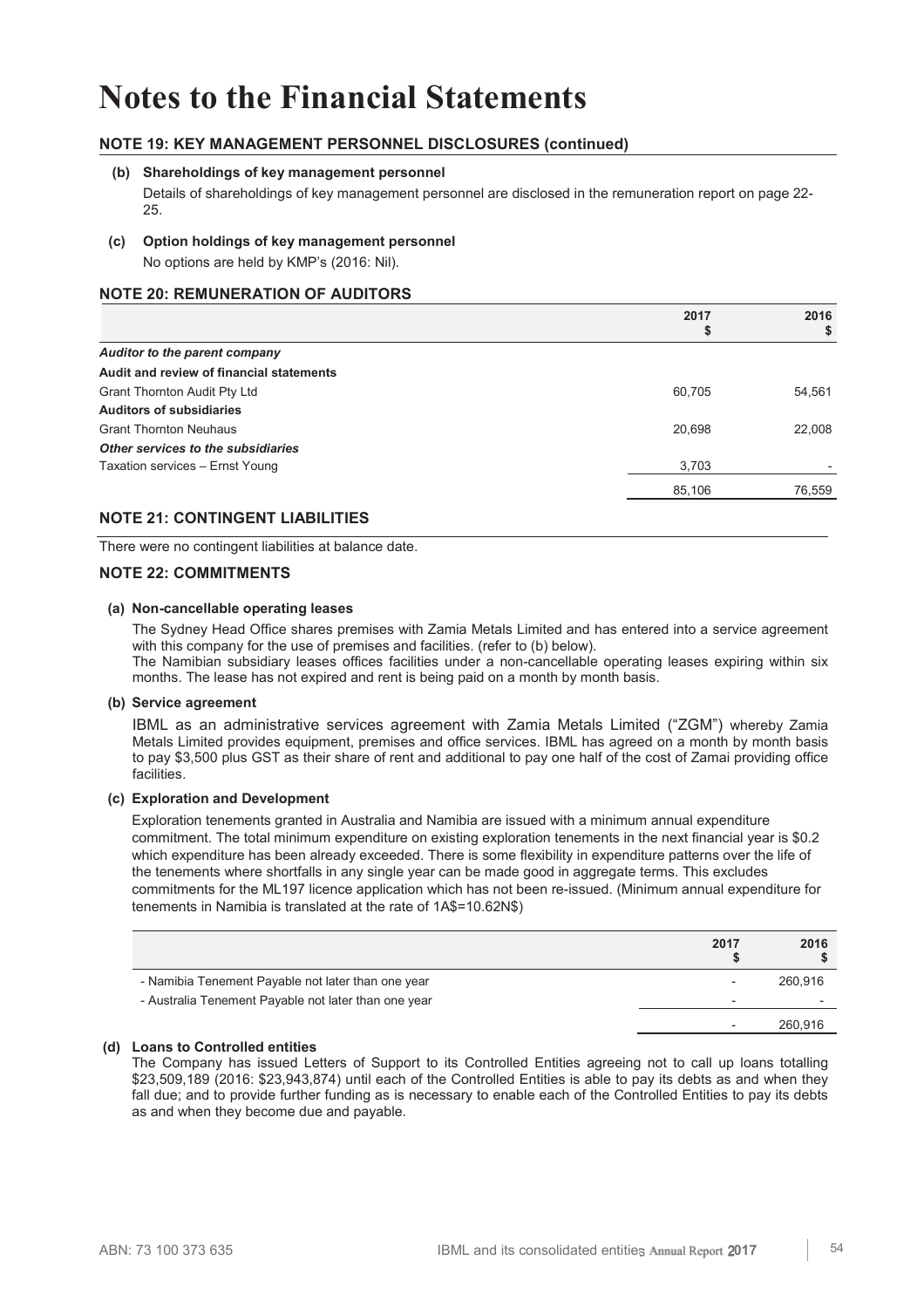## **NOTE 23: RELATED PARTY TRANSACTIONS**

Transactions between related parties are on normal commercial terms and conditions no more favourable than those available to other parties unless otherwise stated.

## *(a) Parent entity*

The parent entity within the Group is International Base Metals Limited.

*(b) Subsidiaries* 

Interests in subsidiaries are set out in Note 24.

### *(c) Key management personnel*

Disclosures in relation to key management personnel are set out in Note 19 and on pages 22-25 of the Directors' Report.

#### *Other transactions with related parties of Parent*

As disclosed in Note 22(b), the Company has an administrative services agreement with Zamia Metals Limited ("ZGM") whereby Zamia Metals Limited provides equipment, premises and office services. IBML has agreed on a month by month basis to pay \$3,500 plus GST as their share of rent and additional to pay one half of the cost of Zamia providing office facilities.

Under the service agreement Zamia Metals Limited billed the Company \$53,354 (excluding GST) for rent and service fees during the financial year.

Dr Ken Maiden and Qiang Chen are also Directors of Zamia Metals Limited.

Aggregate amounts of each of the above types of transaction with related parties of the Group not including key management personnel:

|                                                          | 2017   | 2016   |
|----------------------------------------------------------|--------|--------|
|                                                          |        |        |
| Amounts recognised as revenue – technical service fees   |        |        |
| Amounts recognised as expense - rent and service fees    | 53.354 | 90.612 |
| Outstanding balances arising from sale of services       |        |        |
| Current receivables – service fees and expenses recouped | 5.685  | 4.401  |
|                                                          |        |        |

## **NOTE 24: INTEREST IN OTHER ENTITIES**

#### **(a) Subsidiaries**

The group's principal subsidiaries at 30 June 2017 are set out below. Unless otherwise stated, they have share capital consisting solely of ordinary shares that are held directly by the group, and the proportion of ownership interests held equals the voting rights held by the group. The country of incorporation or registration is also their principal place of business.

| Name of entity                          | <b>Nature of Operations</b>  | <b>Country of</b><br>Incorporation | Ownership<br><b>Interest</b> |      |
|-----------------------------------------|------------------------------|------------------------------------|------------------------------|------|
|                                         |                              |                                    | 2017                         | 2016 |
| <b>Parent entity</b>                    |                              |                                    |                              |      |
| International Base Metals Limited       | <b>Holding Company</b>       | Australia                          | 100%                         | 100% |
| <b>Controlled entities</b>              |                              |                                    |                              |      |
| AuriCula Mines Pty Ltd                  | Exploration                  | Australia                          | 100%                         | 100% |
| Maranoa Resources Pty Ltd               | Exploration                  | Australia                          | $\overline{\phantom{a}}$     | 100% |
| Endolithic Resources Pty Ltd 2007)      | Exploration                  | Australia                          | ۰.                           | 100% |
| Tandem Resources Pty Ltd                | Intermediate Holding Company | Australia                          | $\overline{\phantom{a}}$     | 100% |
| Craton Property Holdings Pty Ltd        | Property                     | Australia                          | $\overline{\phantom{a}}$     | 100% |
| Craton Mining and Exploration (Pty) Ltd | Exploration                  | Namibia                            | 100%                         | 100% |
| Omitiomire Mining Company (Pty) Ltd     | Exploration                  | Namibia                            | 100%                         | 100% |
| Kopermyn Explorations (Pty) Ltd         | Exploration                  | Namibia                            | 100%                         | 100% |

#### **(b) Interests in Associates and Joint Ventures**

|                                                  | 2017                         | 2016      |
|--------------------------------------------------|------------------------------|-----------|
|                                                  |                              |           |
| MGL convertible note                             | $\overline{\phantom{0}}$     | 5,000,000 |
| <b>MGL</b> investment                            | 8,676,789                    |           |
| Investment in in African Mining Capital Pty Ltd. | $\qquad \qquad \blacksquare$ | 300,000   |
| Less Provision for Impairment of investment      | (487, 747)                   | (300,000) |
|                                                  | 8,189,042                    | 5,000,000 |

In July 2016 Macquarie Gold Limited (MGL) converted the convertible notes held by IBML to equity in MGL and issued to IBML 40 million fully paid ordinary shares in MGL and 20 million options exercisable at \$0.375 per shares on or before 15 July 2019. IBML's shareholding in MGL represents 40% of the number of MGL shares on issue pre listing of MGL on the ASX.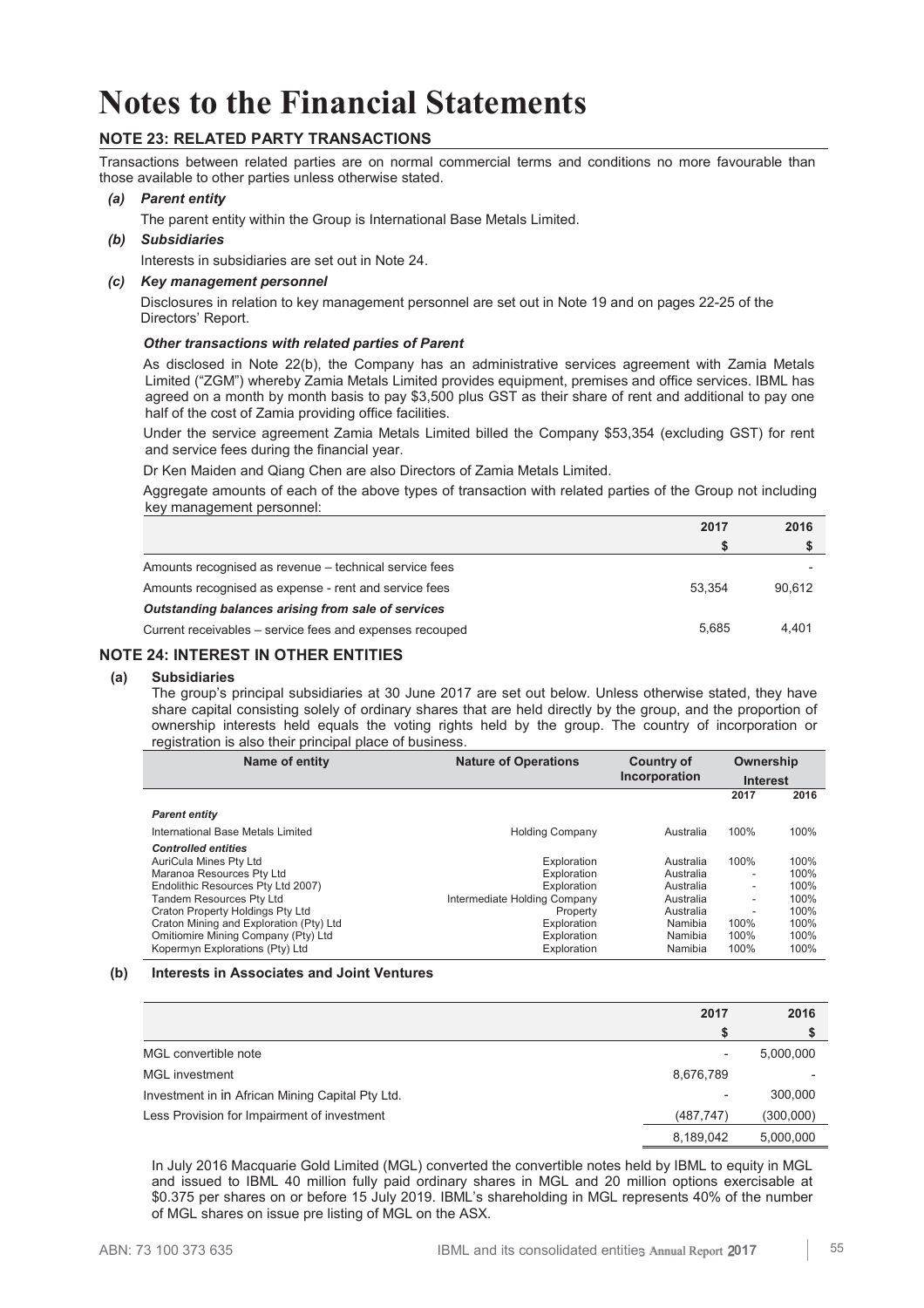## **NOTE 24: INTEREST IN OTHER ENTITIES (continued)**

The Directors of African Mining Capital Pty Ltd at a general meeting held on 22 July 2017 received shareholder approval to windup the company and to return surplus funds to shareholders. As a result of this decision IBML received \$16,884.85 on 3 August 2016 as its share of surplus funds.

#### **Cobar/Actway Joint Venture**

AuriCula Mines, a wholly owned subsidiary of IBML, has an exploration Joint Venture with Cobar Management Pty Ltd ('CMPL') and Actway Pty Ltd ('Actway') in the Cobar district, of central New South Wales. AuriCula holds Exploration Licence ('EL') 6223 (Shuttleton Project); another two tenements EL 6907 & EL 6868 (Mt Hope Project) are held by Actway. CMPL manages the projects.

### **(c) Interest in associates and joint ventures**

Set out below are the associates and joint ventures of the group as at 30 June 2017 which, in the opinion of the directors, are material to the group. The entities listed below have share capital consisting solely of ordinary shares, which are held directly by the group. The country of incorporation or registration is also their principal place of business, and the proportion of ownership interest is the same as the proportion of voting rights held.

| Name of<br>entity                      | Place of<br><b>Business/</b><br>country of | % of ownership | interest | Nature of<br>relation-<br>ship | Measure-<br>ment<br>method |           | <b>Quoted fair value</b> |           | Carrying amount |      |
|----------------------------------------|--------------------------------------------|----------------|----------|--------------------------------|----------------------------|-----------|--------------------------|-----------|-----------------|------|
|                                        |                                            | incorporation  | 2017     | 2016                           |                            |           | 2017<br>S                | 2016      | 2017            | 2016 |
| Tandem JV<br>Pty Ltd                   | Australia                                  | ٠              | 31%      | Associate                      | Equity<br>method           |           | ۰                        | ۰         |                 |      |
| Macquarie<br>Gold Limited <sup>1</sup> | Australia                                  | 40%            |          | Associate                      | Amortised<br>cost          | 9,512,253 | 5.000.000                | 9.512.253 | 5,000,000       |      |

1  *Private or Unlisted public company – no quoted price available*

MGL's profit before tax and comprehensive income for the year was a loss of \$1,219,368 (2016:\$755,580)

### **NOTE 25: SUBSEQUENT EVENTS**

On 25 August 2017, Tradeport Holdings lodged an offer to purchase 10% equity in Craton for a total commitment of N\$50 million of equity investment and loan financing. The terms and conditions precedent are still to be negotiated. Discussions with Tradeport indicate that an acceptable investment would be an upfront payment of N\$10 million with draw-down of the remaining N\$40 million at project development milestones

The IBML Board has resolved to support in principle the 10% divestiture subject to satisfactory legal documentation, statutory approvals and final taxation advice.

There are no other matters or circumstances that have arisen since the end of the financial year which significantly affected or may significantly affect the operations of the consolidated entity, the results of those operations, or the state of affairs of the consolidated entity in future financial years.

### **NOTE 26: RECONCILIATION OF LOSS AFTER INCOME TAX TO NET CASH INFLOW FROM OPERATING ACTIVITIES**

|                                                     | 2017        | 2016<br>\$  |
|-----------------------------------------------------|-------------|-------------|
| Operating profit/(loss) after income tax            | (1,888,232) | (2,779,882) |
| Non-cash items included in profit and loss:         |             |             |
| - depreciation and amortization                     | 52,688      | 64,385      |
| Net (gain) on sale of property, plant and equipment | (15, 151)   | (14, 110)   |
| Reversal of provision for loss impairment           | (300,000)   |             |
| Investment loss                                     | 283,120     |             |
| Share of loss from associate                        | 487,747     |             |
| Fair value movements as derivative asset            | 124,387     |             |
| Loan forgiveness                                    |             | (4, 439)    |
| Net foreign exchange difference                     | 83,547      | (605, 510)  |
| Change in assets and liabilities                    |             |             |
| Decrease in receivables                             | 66,712      | 130,676     |
| (Decrease) in payables                              | (159, 035)  | (244, 835)  |
| (Decrease) in provisions                            | (48, 281)   | (70, 956)   |
| Net cash (outflow) from operating activities        | (1,312,498) | (3,524,671) |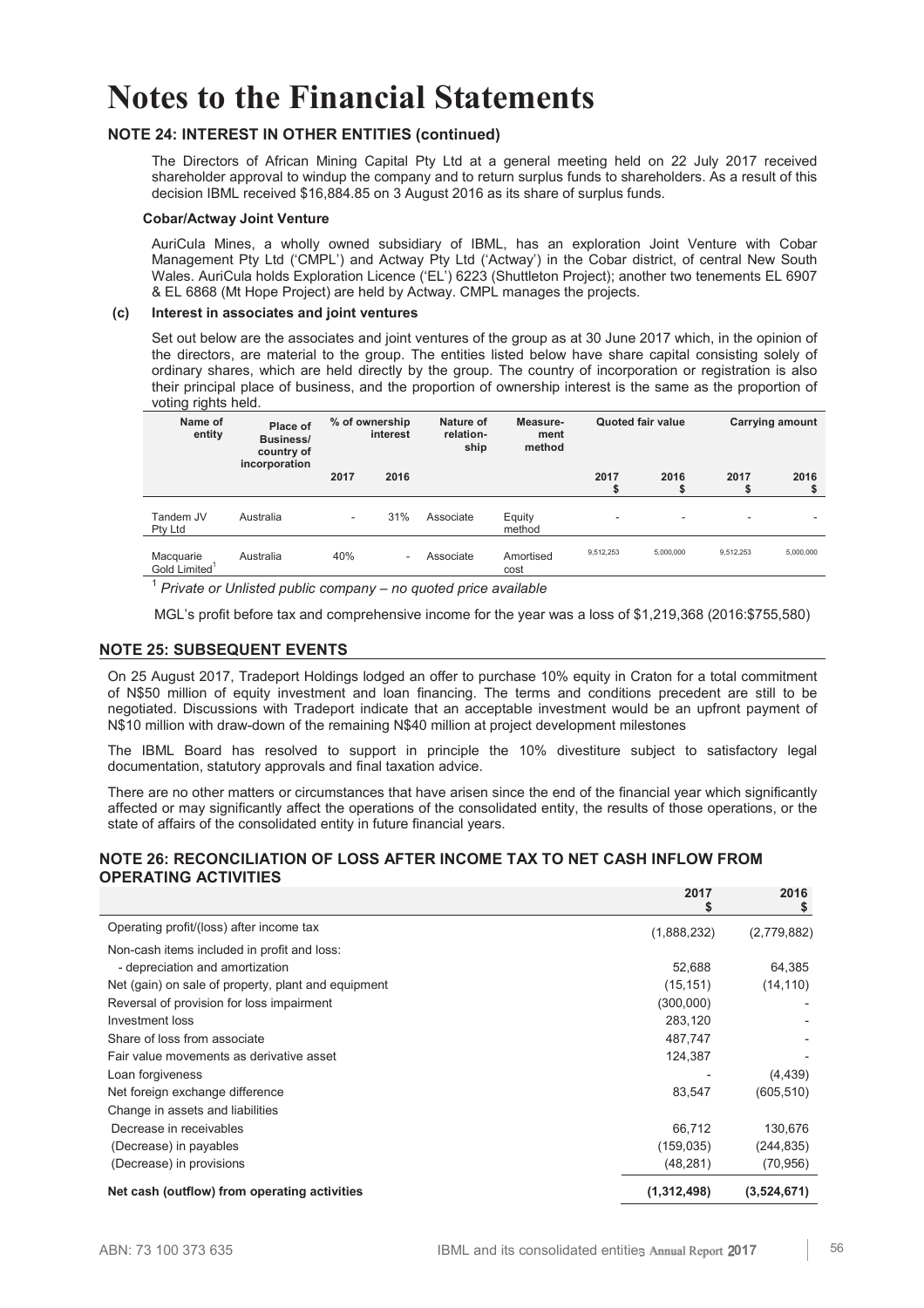## **NOTE 27: LOSS PER SHARE**

|                        | <b>Consolidated Group</b>       |                                   |
|------------------------|---------------------------------|-----------------------------------|
|                        | 2017                            | 2016<br>Cents per<br><b>Share</b> |
|                        | <b>Cent per</b><br><b>Share</b> |                                   |
| Basic loss per share   | (0.35)                          | (0.51)                            |
| Diluted loss per share | (0.35)                          | (0.51)                            |

## *Basic and diluted loss per share*

The earnings and weighted average number of ordinary shares used in the calculation of basic and diluted loss per share are as follows:

|                      | 2017                       | 2016<br>$\triangleright$<br>دى |
|----------------------|----------------------------|--------------------------------|
| $\cdots$<br>Loss (i) | יממח,<br>888<br>1,000,202, | 79.882<br>۰–۰                  |

Weighted average number of ordinary shares (ii) 544,158,541 544,158,541 544,158,541

(i) Losses used in the calculation of basic and diluted loss per share are net loss after tax attributable to owners as per statement of comprehensive income.

(ii) There were no options outstanding at 30 June 2017 (2016:Nil) and therefore no dilutive effect on the weighted average number of ordinary shares and potential ordinary shares used in the calculation of diluted loss per share.